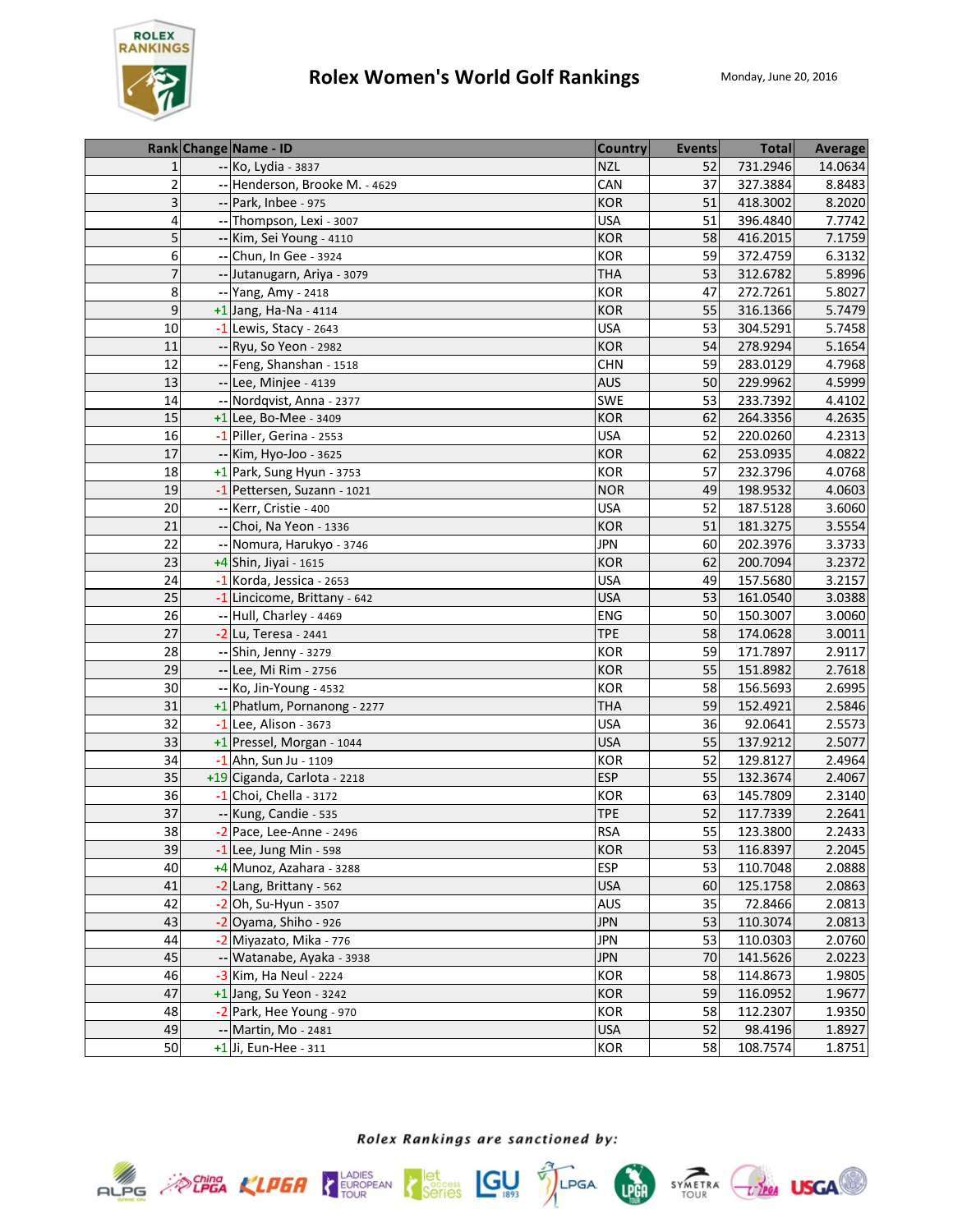

|                 | Rank Change Name - ID            | <b>Country</b> | <b>Events</b> | <b>Total</b> | Average |
|-----------------|----------------------------------|----------------|---------------|--------------|---------|
| 51              | -4 Lee, Mi Hyang - 4006          | <b>KOR</b>     | 62            | 115.9601     | 1.8703  |
| 52              | -2 Hur, Mi Jung - 2546           | <b>KOR</b>     | 52            | 97.2079      | 1.8694  |
| 53              | $+5$ Lin, Xiyu - 3792            | <b>CHN</b>     | 57            | 105.0279     | 1.8426  |
| 54              | +1 Salas, Lizette - 2632         | <b>USA</b>     | 49            | 90.2689      | 1.8422  |
| 55              | $-3$ Lee, Ji-Hee - 592           | <b>KOR</b>     | 56            | 102.4845     | 1.8301  |
| 56              | Creamer, Paula - 1380            | <b>USA</b>     | 49            | 88.7389      | 1.8110  |
| 57              | -4 Webb, Karrie - 1888           | <b>AUS</b>     | 44            | 78.9325      | 1.7939  |
| 58              | -1 Icher, Karine - 247           | <b>FRA</b>     | 59            | 104.8591     | 1.7773  |
| 59              | -- Lee, Ilhee - 579              | <b>KOR</b>     | 59            | 100.7459     | 1.7076  |
| 60              | -- Kim, I.K. - 434               | <b>KOR</b>     | 42            | 71.3956      | 1.6999  |
| 61              | -- Gal, Sandra - 2637            | <b>GER</b>     | 55            | 92.3345      | 1.6788  |
| 62              | -- Suzuki, Ai - 3444             | <b>JPN</b>     | 65            | 109.0725     | 1.6780  |
| 63              | +5 Bae, Seon woo - 4293          | <b>KOR</b>     | 55            | 92.2890      | 1.6780  |
| 64              | -- Ueda, Momoko - 1836           | <b>JPN</b>     | 60            | 98.8497      | 1.6475  |
| 65              | +2 Kikuchi, Erika - 3160         | <b>JPN</b>     | 70            | 112.9884     | 1.6141  |
| 66              | $-3$ Ernst, Austin - 4468        | <b>USA</b>     | 57            | 91.6673      | 1.6082  |
| 67              | -1 Matthew, Catriona - 724       | SCO            | 48            | 76.6553      | 1.5970  |
| 68              | -3 Concolino, Jacqui - 4444      | <b>USA</b>     | 36            | 57.1206      | 1.5867  |
| 69              | -- O'Toole, Ryann - 3581         | <b>USA</b>     | 45            | 70.2310      | 1.5607  |
| 70              | +1 Stanford, Angela - 1687       | <b>USA</b>     | 55            | 85.6740      | 1.5577  |
| 71              | $+2$ Kim, Hae Rym - 3616         | <b>KOR</b>     | 58            | 90.2063      | 1.5553  |
| $\overline{72}$ | -- Kim, Christina - 416          | <b>USA</b>     | 59            | 90.8590      | 1.5400  |
| 73              | $-3$ Tseng, Yani - 1813          | <b>TPE</b>     | 53            | 81.5299      | 1.5383  |
| 74              | +1 Kim, Min Sun5 - 4591          | <b>KOR</b>     | 59            | 89.7173      | 1.5206  |
| 75              | $-1$ Park, Ji Young - 5393       | <b>KOR</b>     | 41            | 61.3108      | 1.4954  |
| 76              | -- Masson, Caroline - 3256       | <b>GER</b>     | 62            | 91.2782      | 1.4722  |
| 77              | -- Cho, Yoon Ji - 3783           | <b>KOR</b>     | 53            | 74.9761      | 1.4146  |
| 78              | +1 Kang, Danielle - 3003         | <b>USA</b>     | 53            | 73.9666      | 1.3956  |
| 79              | $+9$ Cho, Jeongmin - 5298        | <b>KOR</b>     | 51            | 70.1300      | 1.3751  |
| 80              | +3 Baek, Q - 3410                | <b>KOR</b>     | 57            | 78.0631      | 1.3695  |
| 81              | -1 Miyazato, Ai - 774            | <b>JPN</b>     | 52            | 70.2895      | 1.3517  |
| 82              | -- Lee, MinYoung2 - 4073         | <b>KOR</b>     | 53            | 71.6385      | 1.3517  |
| 83              | -5 Kaufman, Kim - 5409           | <b>USA</b>     | 59            | 79.0469      | 1.3398  |
| 84              | +1 Lindberg, Pernilla - 643      | SWE            | 63            | 84.0117      | 1.3335  |
| 85              | -4 Yokomine, Sakura - 1996       | <b>JPN</b>     | 61            | 80.9741      | 1.3274  |
| 86              | -2 Ryu, Ritsuko - 2710           | <b>JPN</b>     | 69            | 91.5923      | 1.3274  |
| 87              | -- Kim, Bo Kyung - 2230          | <b>KOR</b>     | 57            | 72.8121      | 1.2774  |
| 88              | -2 Larsen, Nicole - 4883         | <b>DEN</b>     | 38            | 47.8431      | 1.2590  |
| 89              | +6 Jutanugarn, Moriya - 3350     | <b>THA</b>     | 59            | 74.0060      | 1.2543  |
| 90              | -1 Lee, Seung Hyun - 2739        | <b>KOR</b>     | 53            | 64.8039      | 1.2227  |
| 91              | $-1$ Song, Jennifer - 2568       | <b>USA</b>     | 47            | 57.0309      | 1.2134  |
| 92              | -- Yoshida, Yumiko - 2014        | <b>JPN</b>     | 66            | 79.4824      | 1.2043  |
| 93              | -2 Narita, Misuzu - 4075         | <b>JPN</b>     | 62            | 73.1440      | 1.1797  |
| 94              | -- Hara, Erina - 127             | <b>JPN</b>     | 64            | 74.8606      | 1.1697  |
| 95              | -2 Kashiwabara, Asuka - 4046     | <b>JPN</b>     | 38            | 43.8126      | 1.1530  |
| 96              | -- Wie, Michelle - 1913          | <b>USA</b>     | 49            | 56.2077      | 1.1471  |
| 97              | +2 Ji, Han Sol - 5343            | <b>KOR</b>     | 44            | 49.7159      | 1.1299  |
| 98              | $-1$ Uribe, Mariajo - 2636       | COL            | 55            | 61.8211      | 1.1240  |
| 99              | $-1$ Oh, Ji Hyun - 4706          | KOR            | 54            | 59.7110      | 1.1058  |
| 100             | +28 Koerstz Madsen, Nanna - 5003 | DEN            | 24            | 38.6903      | 1.1054  |





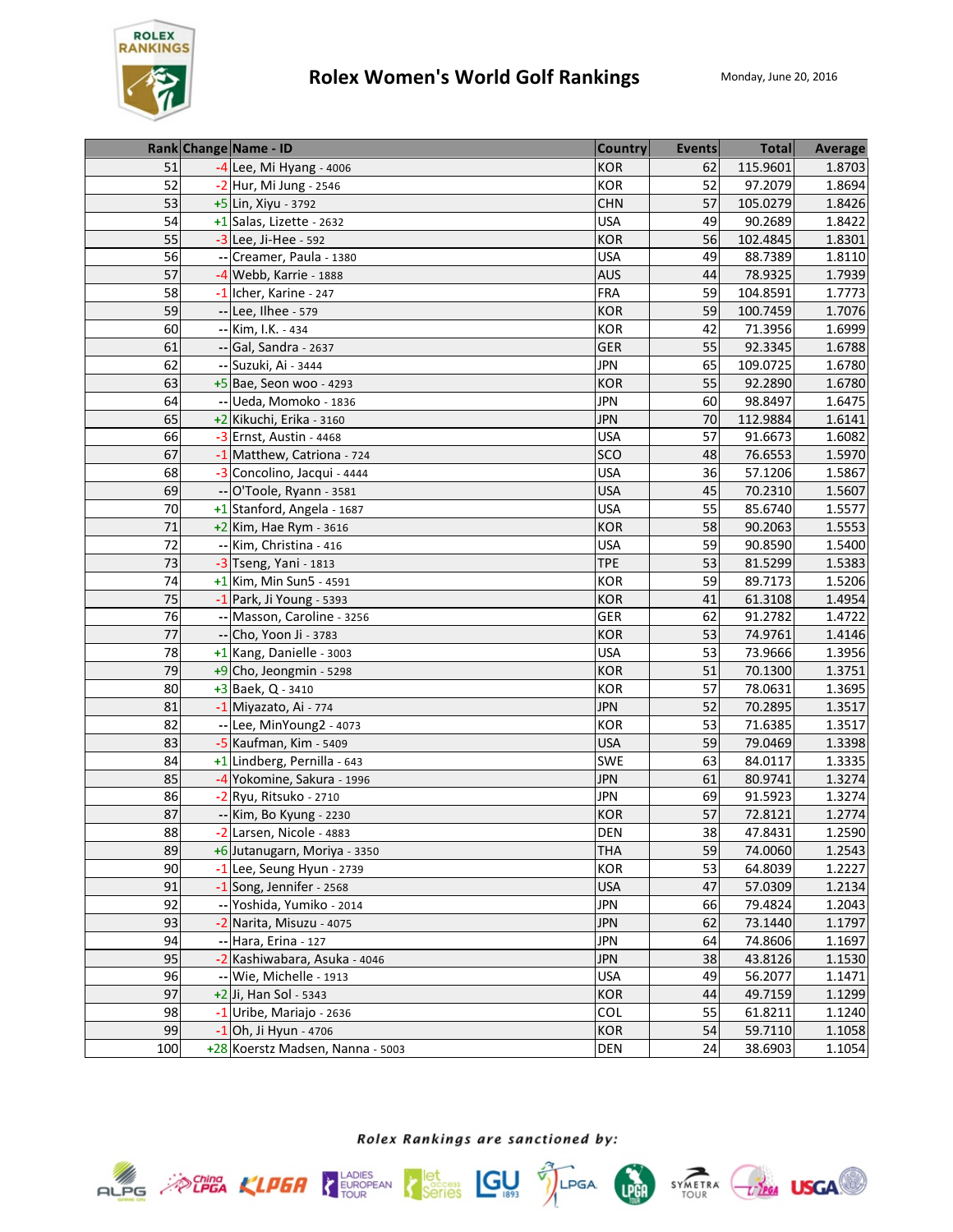

|     |    | Rank Change Name - ID           | <b>Country</b> | <b>Events</b> | <b>Total</b> | <b>Average</b> |
|-----|----|---------------------------------|----------------|---------------|--------------|----------------|
| 101 |    | +10 Sharp, Alena - 1600         | <b>CAN</b>     | 49            | 53.4273      | 1.0904         |
| 102 |    | -2 Kim, Ji Hyun - 3893          | <b>KOR</b>     | 58            | 63.1560      | 1.0889         |
| 103 |    | -2 Yoo, Sun Young - 2000        | <b>KOR</b>     | 52            | 55.5948      | 1.0691         |
| 104 |    | Clyburn, Holly - 4634           | <b>ENG</b>     | 40            | 42.3155      | 1.0579         |
| 105 |    | $-2$ Allen, Beth - 2050         | <b>USA</b>     | 40            | 41.9999      | 1.0500         |
| 106 |    | Park, Gyeol - 4261              | <b>KOR</b>     | 41            | 42.8512      | 1.0452         |
| 107 |    | $-1$ Ha, Min Song - 4574        | <b>KOR</b>     | 59            | 61.6424      | 1.0448         |
| 108 |    | -3 Tamulis, Kris - 1768         | <b>USA</b>     | 55            | 56.9646      | 1.0357         |
| 109 |    | Kang, Soo-Yun - 363             | <b>KOR</b>     | 56            | 57.6090      | 1.0287         |
| 110 |    | $-2$ Park, So Yeon - 5292       | KOR            | 58            | 59.4803      | 1.0255         |
| 111 |    | -4 Reid, Melissa - 2736         | ENG            | 30            | 35.4979      | 1.0142         |
| 112 |    | -- Burnett, Katie M. - 4622     | <b>USA</b>     | 54            | 52.5034      | 0.9723         |
| 113 |    | +3 Boeljon, Christel - 1233     | <b>NED</b>     | 36            | 34.6566      | 0.9627         |
| 114 |    | -4 Granada, Julieta - 2058      | PAR            | 58            | 55.7730      | 0.9616         |
| 115 |    | -2 Inkster, Juli - 261          | <b>USA</b>     | 28            | 33.3235      | 0.9521         |
| 116 |    | +8 Park, Jane - 976             | <b>USA</b>     | 49            | 46.4530      | 0.9480         |
| 117 |    | +8 Ewart Shadoff, Jodi - 3336   | <b>ENG</b>     | 48            | 45.4234      | 0.9463         |
| 118 |    | +1 Aoki, Serena - 2746          | <b>JPN</b>     | 52            | 48.7735      | 0.9380         |
| 119 |    | -4 Yan, Jing - 3793             | <b>CHN</b>     | 37            | 34.6357      | 0.9361         |
| 120 |    | $-3$ Reto, Paula - 5440         | <b>RSA</b>     | 47            | 43.8740      | 0.9335         |
| 121 |    | Choi, Hye jung2 - 5401          | <b>KOR</b>     | 39            | 36.3430      | 0.9319         |
| 122 |    | Omote, Junko - 940              | <b>JPN</b>     | 73            | 67.5585      | 0.9255         |
| 123 |    | -3 Kim, Hye-Youn - 3081         | <b>KOR</b>     | 56            | 51.6105      | 0.9216         |
| 124 |    | $-3$ Lee, Jeong Eun - 2931      | <b>KOR</b>     | 54            | 49.5659      | 0.9179         |
| 125 |    | $+1$ Kim, Ji Hyun2 - 4249       | <b>KOR</b>     | 55            | 50.4545      | 0.9174         |
| 126 |    | +64 Katsu, Minami - 4471        | <b>JPN</b>     | 29            | 32.0041      | 0.9144         |
| 127 |    | -5 Ahn, Shin Ae - 3605          | <b>KOR</b>     | 46            | 42.0382      | 0.9139         |
| 128 |    | -5 Sakai, Miki - 2932           | <b>JPN</b>     | 74            | 66.9315      | 0.9045         |
| 129 | -- | Pedersen, Emily Kristine - 5368 | <b>DEN</b>     | 25            | 30.9826      | 0.8852         |
| 130 |    | $+3$ Bae, Hee-Kyung - 3923      | KOR            | 63            | 55.4414      | 0.8800         |
| 131 |    | $-1$ Alex, Marina - 3666        | <b>USA</b>     | 53            | 46.3738      | 0.8750         |
| 132 |    | -5 Kim, Ye Jin - 4343           | <b>KOR</b>     | 43            | 37.3746      | 0.8692         |
| 133 |    | -2 lijima, Akane - 249          | <b>JPN</b>     | 67            | 58.1135      | 0.8674         |
| 134 |    | +16 Nishiyama, Yukari - 2724    | <b>JPN</b>     | 71            | 60.5824      | 0.8533         |
| 135 |    | $-3$ Cheng, Ssu-Chia - 4670     | <b>TPE</b>     | 41            | 34.9499      | 0.8524         |
| 136 |    | +10 Green, Jaye Marie - 3955    | <b>USA</b>     | 51            | 43.3686      | 0.8504         |
| 137 |    | -1 Fujimoto, Asako - 2507       | <b>JPN</b>     | 68            | 57.7737      | 0.8496         |
| 138 |    | +2 Chung, Jae Eun - 2570        | <b>KOR</b>     | 53            | 44.7936      | 0.8452         |
| 139 |    | +5 Anai, Lala - 2875            | <b>JPN</b>     | 72            | 60.7000      | 0.8431         |
| 140 |    | -5 Michaels, Sydnee - 2492      | <b>USA</b>     | 51            | 42.9262      | 0.8417         |
| 141 |    | $+2$ Choi, Hye Jin - 5316       | <b>KOR</b>     | 18            | 29.4510      | 0.8415         |
| 142 |    | $-5$ Seo, Yeun Jung - 4640      | KOR            | 59            | 49.6008      | 0.8407         |
| 143 |    | +88 Ahn, Shi-Hyun - 1108        | <b>KOR</b>     | 49            | 41.1179      | 0.8391         |
| 144 |    | $-6$ Khang, Megan - 4560        | <b>USA</b>     | 17            | 29.3674      | 0.8391         |
| 145 |    | -11 Nocera, Gwladys - 886       | <b>FRA</b>     | 42            | 35.2159      | 0.8385         |
| 146 |    | -7 Park, Chae Yoon - 4514       | <b>KOR</b>     | 42            | 34.7295      | 0.8269         |
| 147 |    | -5 Lopez, Gaby - 3516           | <b>MEX</b>     | 18            | 28.9107      | 0.8260         |
| 148 |    | $+5$ lee, so young - 4632       | KOR            | 20            | 28.5527      | 0.8158         |
| 149 |    | $-4$ Hsu, Wei-Ling - 4582       | <b>TPE</b>     | 55            | 44.5498      | 0.8100         |
| 150 |    | -9 Heo, Yoon-Kyung - 3224       | KOR            | 40            | 32.3905      | 0.8098         |







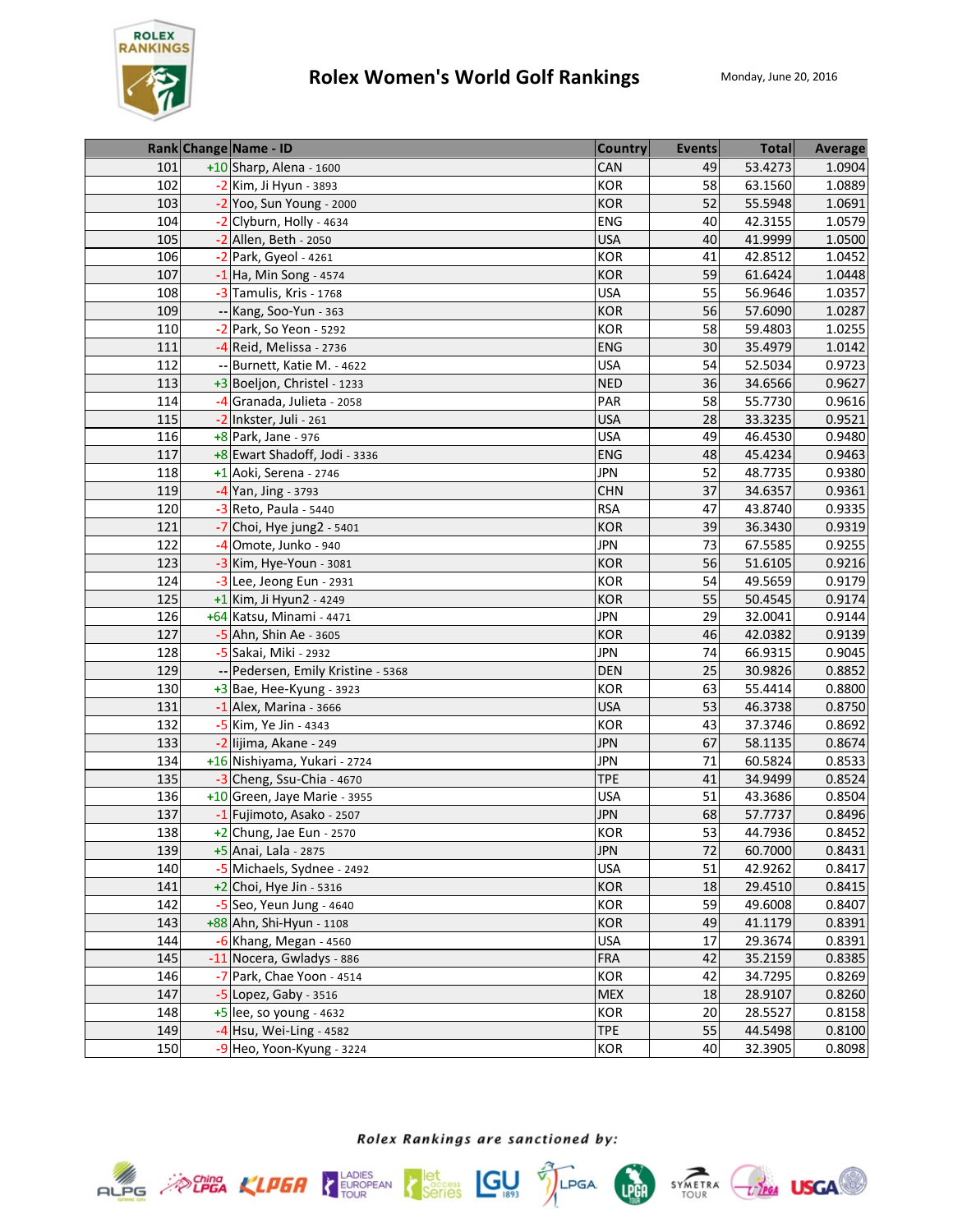

|     | Rank Change Name - ID          | <b>Country</b> | <b>Events</b> | <b>Total</b> | Average |
|-----|--------------------------------|----------------|---------------|--------------|---------|
| 151 | +1 Ahn, Song Yi - 3900         | <b>KOR</b>     | 56            | 44.1046      | 0.7876  |
| 152 | -4 Matsumori, Ayaka - 4282     | <b>JPN</b>     | 52            | 40.6505      | 0.7817  |
| 153 | +1 Jung, Hee Won - 3709        | <b>KOR</b>     | 55            | 42.8450      | 0.7790  |
| 154 | -3 Skarpnord, Marianne - 2122  | <b>NOR</b>     | 36            | 27.9391      | 0.7761  |
| 155 | -8 Jeon, Mi Jeong - 302        | <b>KOR</b>     | 63            | 48.8759      | 0.7758  |
| 156 | -7 Fujita, Hikari - 3016       | <b>JPN</b>     | 66            | 50.6201      | 0.7670  |
| 157 | Kwak, Min Seo - 3575           | <b>KOR</b>     | 40            | 29.5329      | 0.7383  |
| 158 | -3 Artis, Rebecca - 2778       | <b>AUS</b>     | 45            | 32.6607      | 0.7258  |
| 159 | -- Recari, Beatriz - 1067      | <b>ESP</b>     | 57            | 41.2291      | 0.7233  |
| 160 | +6 Srisawang, Nontaya - 1684   | <b>THA</b>     | 44            | 31.6030      | 0.7182  |
| 161 | -3 McBride, Maria - 203        | <b>SWE</b>     | 35            | 24.8927      | 0.7112  |
| 162 | $-6$ Hori, Kotone - 4510       | <b>JPN</b>     | 53            | 37.6776      | 0.7109  |
| 163 | +17 Morgan, Becky - 796        | <b>WAL</b>     | 44            | 30.9004      | 0.7023  |
| 164 | -2 Yoon, Chae-Young - 2001     | <b>KOR</b>     | 56            | 38.7835      | 0.6926  |
| 165 | $-2$ Ohe, Kaori - 3161         | <b>JPN</b>     | 67            | 46.1226      | 0.6884  |
| 166 | -6 Joh, Tiffany - 2420         | <b>USA</b>     | 52            | 35.7580      | 0.6877  |
| 167 | -3 Chutichai, Porani - 2250    | <b>THA</b>     | 49            | 33.4792      | 0.6832  |
| 168 | -3 Wakabayashi, Maiko - 1868   | <b>JPN</b>     | 66            | 44.7728      | 0.6784  |
| 169 | -8 Nagamine, Saki - 4041       | <b>JPN</b>     | 50            | 33.7343      | 0.6747  |
| 170 | +5 Tan, Kelly - 4051           | <b>MAS</b>     | 43            | 28.7837      | 0.6694  |
| 171 | -2 Hall, Georgia - 5259        | <b>ENG</b>     | 33            | 23.4085      | 0.6688  |
| 172 | +1 Lee, Min - 4671             | <b>TPE</b>     | 54            | 35.9650      | 0.6660  |
| 173 | -6 Parker, Florentyna - 3497   | <b>ENG</b>     | 38            | 25.0588      | 0.6594  |
| 174 | -6 Shon, Kelly - 4309          | <b>USA</b>     | 45            | 29.5047      | 0.6557  |
| 175 | -5 Uehara, Miki - 1840         | <b>JPN</b>     | 31            | 22.7173      | 0.6491  |
| 176 | -4 Kido, Megumi - 2655         | <b>JPN</b>     | 68            | 44.0970      | 0.6485  |
| 177 | -6 Park, Seong Weon - 5847     | <b>KOR</b>     | 33            | 22.6882      | 0.6482  |
| 178 | +3 Hedwall, Caroline - 2672    | <b>SWE</b>     | 46            | 29.3347      | 0.6377  |
| 179 | +6 Ichinose, Yuki - 2505       | <b>JPN</b>     | 46            | 29.2392      | 0.6356  |
| 180 | -4 Fukuda, Mami - 3618         | <b>JPN</b>     | 67            | 42.0989      | 0.6283  |
| 181 | -7 Hattori, Mayu - 146         | <b>JPN</b>     | 71            | 44.3124      | 0.6241  |
| 182 | -5 Fujita, Saiki - 28          | <b>JPN</b>     | 64            | 39.7999      | 0.6219  |
| 183 | -1 Herbin, Celine - 3393       | <b>FRA</b>     | 44            | 27.3060      | 0.6206  |
| 184 | +13 Yang, Julie - 3927         | KOR            | 33            | 21.5787      | 0.6165  |
| 185 | -7 Park, Annie - 4550          | <b>USA</b>     | 26            | 21.5506      | 0.6157  |
| 186 | +3 Smith, Sarah Jane - 399     | <b>AUS</b>     | 57            | 34.8150      | 0.6108  |
| 187 | -8 Yang, Soo-Jin - 2964        | <b>KOR</b>     | 48            | 29.2784      | 0.6100  |
| 188 | -5 Morita, Rikako - 2508       | <b>JPN</b>     | 65            | 39.3588      | 0.6055  |
| 189 | +6 Kim, So Yi - 4320           | <b>KOR</b>     | 56            | 33.8114      | 0.6038  |
| 190 | $-2$ Choi, Ka Ram - 4524       | <b>KOR</b>     | 57            | 34.1817      | 0.5997  |
| 191 | -- Lee, Na-Ri - 3180           | <b>KOR</b>     | 67            | 39.8856      | 0.5953  |
| 192 | +27 Pretswell, Pamela - 3662   | SCO            | 34            | 20.8024      | 0.5944  |
| 193 | $-9$ Hong, Ran - 213           | <b>KOR</b>     | 51            | 30.2991      | 0.5941  |
| 194 | +4 Nam, So Yeon - 3898         | KOR            | 57            | 33.5682      | 0.5889  |
| 195 | -9 Mogi, Hiromi - 778          | <b>JPN</b>     | 58            | 33.8268      | 0.5832  |
| 196 | -9 Klatten, Joanna - 4227      | <b>FRA</b>     | 46            | 26.6511      | 0.5794  |
| 197 | Altomare, Brittany - 3667      | <b>USA</b>     | 39            | 22.4516      | 0.5757  |
| 198 | -5 Yao, Hsuan-Yu - 3649        | <b>TPE</b>     | 60            | 34.4930      | 0.5749  |
| 199 | -7 Suwannapura, Thidapa - 2741 | <b>THA</b>     | 53            | 30.3934      | 0.5735  |
| 200 | +37 Kongkraphan, P.K. - 3080   | <b>THA</b>     | 50            | 28.5616      | 0.5712  |





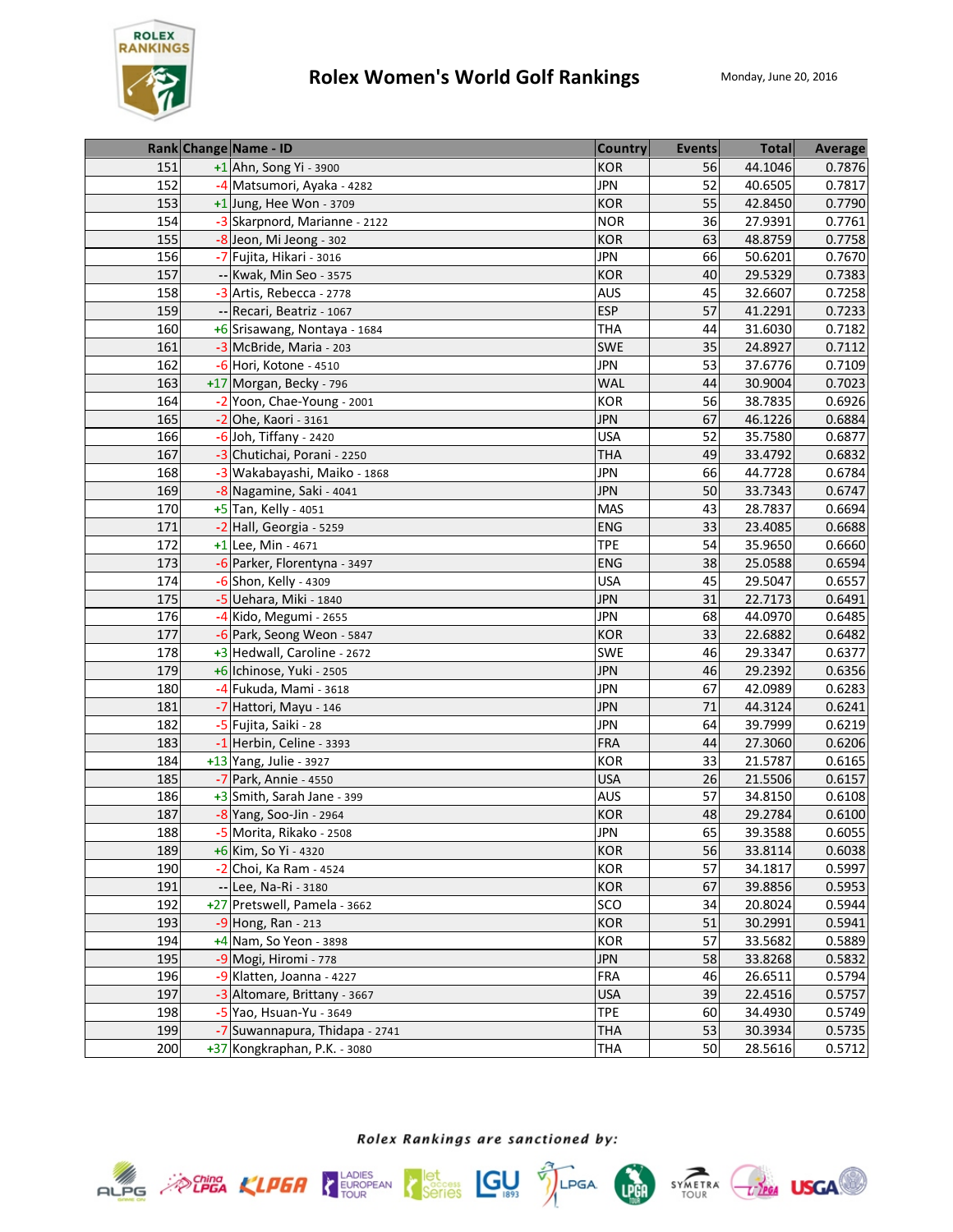

|     | Rank Change Name - ID                  | <b>Country</b> | <b>Events</b> | <b>Total</b> | Average |
|-----|----------------------------------------|----------------|---------------|--------------|---------|
| 201 | +17 Hong, Jin Joo - 212                | <b>KOR</b>     | 39            | 22.1369      | 0.5676  |
| 202 | $-6$ Kim, Hyun Soo - 3628              | <b>KOR</b>     | 56            | 31.3167      | 0.5592  |
| 203 | $-4$ Maeda, Yoko - 2622                | <b>JPN</b>     | 73            | 40.5314      | 0.5552  |
| 204 | -- Simon, Ashleigh - 2379              | <b>RSA</b>     | 47            | 25.6794      | 0.5464  |
| 205 | $-5$ Burke, Hannah - 3293              | <b>ENG</b>     | 41            | 22.2692      | 0.5432  |
| 206 | $+3$ Kim, Cho hui - 3227               | <b>KOR</b>     | 56            | 30.4050      | 0.5429  |
| 207 | -5 Mozo, Belen - 2283                  | <b>ESP</b>     | 51            | 27.5289      | 0.5398  |
| 208 | -5 Kim, Char Young2 - 3901             | <b>KOR</b>     | 54            | 29.1034      | 0.5390  |
| 209 | -4 Kim, Ji Young2 - 5396               | <b>KOR</b>     | 11            | 18.8447      | 0.5384  |
| 210 | -9 Youn, Sun Jeung - 5295              | <b>KOR</b>     | 41            | 22.0175      | 0.5370  |
| 211 | -4 Duncan, Lindy - 2611                | <b>USA</b>     | 42            | 22.1669      | 0.5278  |
| 212 | +31 Lewis, Amelia - 3522               | <b>USA</b>     | 56            | 29.5275      | 0.5273  |
| 213 | -5 Tsai, Pei-Ying - 4124               | <b>TPE</b>     | 32            | 18.4171      | 0.5262  |
| 214 | +1 Uehara, Ayako - 1839                | <b>JPN</b>     | 59            | 30.9965      | 0.5254  |
| 215 | -3 Mitsuka, Yuko - 1563                | <b>JPN</b>     | 42            | 21.9360      | 0.5223  |
| 216 | +6 Jorgensen, Malene - 2389            | <b>DEN</b>     | 33            | 18.2110      | 0.5203  |
| 217 | $-7$ Shi, Yuting - 4126                | <b>CHN</b>     | 34            | 18.1772      | 0.5193  |
| 218 | -12 Boulden, Amy - 4001                | WAL            | 37            | 19.1656      | 0.5180  |
| 219 | -8 Johnson, Felicity - 2950            | <b>ENG</b>     | 49            | 25.2858      | 0.5160  |
| 220 | $-7$ Beck, Laetitia - 4341             | <b>ISR</b>     | 32            | 18.0276      | 0.5151  |
| 221 | -5 Kaneda, Kumiko - 356                | <b>JPN</b>     | 69            | 34.8214      | 0.5047  |
| 222 | -5 Yoshiba, Rumi - 4378                | <b>JPN</b>     | 64            | 31.6528      | 0.4946  |
| 223 | +1 Park, You-Na - 3609                 | <b>KOR</b>     | 54            | 26.6910      | 0.4943  |
| 224 | -10 Kim, Ji Hee - 3623                 | <b>KOR</b>     | 53            | 26.1296      | 0.4930  |
| 225 | -5 Fukushima, Hiroko - 2822            | <b>JPN</b>     | 65            | 31.6587      | 0.4871  |
| 226 | +1 Kawamitsu, Hikari - 3065            | <b>JPN</b>     | 60            | 28.8823      | 0.4814  |
| 227 | -6 Delacour, Perrine - 3735            | <b>FRA</b>     | 19            | 16.7830      | 0.4795  |
| 228 | -2 Parks, Sadena - 5208                | <b>USA</b>     | 40            | 18.8982      | 0.4725  |
| 229 | -6 Clanton, Cydney - 2607              | <b>USA</b>     | 44            | 20.7136      | 0.4708  |
| 230 | $-2$ Byun, Hyun Min - 3888             | KOR            | 58            | 27.0390      | 0.4662  |
| 231 | -2 Muangkhumsakul, Kanphanitnan - 5927 | <b>THA</b>     | 26            | 16.1063      | 0.4602  |
| 232 | -2 Lennarth, Camilla - 3333            | SWE            | 32            | 16.0847      | 0.4596  |
| 233 | -8 Kozuma, Kotono - 3335               | <b>JPN</b>     | 58            | 26.6489      | 0.4595  |
| 234 | $-1$ Feng, Simin - 3376                | <b>CHN</b>     | 40            | 18.1152      | 0.4529  |
| 235 | Kirk, Katherine - 230                  | <b>AUS</b>     | 47            | 20.8586      | 0.4438  |
| 236 | -4 Liu, Babe - 4265                    | <b>TPE</b>     | 36            | 15.8649      | 0.4407  |
| 237 | -3 Hwang, Ah-Reum - 2827               | <b>KOR</b>     | 65            | 28.3026      | 0.4354  |
| 238 | $+9$ Lopez, Lee - 4633                 | <b>USA</b>     | 45            | 19.5387      | 0.4342  |
| 239 | -3 Sattayabanphot, Onnarin - 2740      | <b>THA</b>     | 64            | 27.6745      | 0.4324  |
| 240 | +5 Johnson, Jennifer - 3599            | <b>USA</b>     | 39            | 16.3826      | 0.4201  |
| 241 | +8 Young, Liz - 3324                   | ENG            | 34            | 14.5420      | 0.4155  |
| 242 | -2 Shimokawa, Megumi - 1610            | <b>JPN</b>     | 60            | 24.7991      | 0.4133  |
| 243 | -2 Wikstrom, Ursula - 1828             | <b>FIN</b>     | 30            | 14.3414      | 0.4098  |
| 244 | -6 Morita-WanyaoLu, Haruka - 3776      | <b>CHN</b>     | 44            | 17.8547      | 0.4058  |
| 245 | $+3$ Kim, Bo Ah - 4321                 | <b>KOR</b>     | 57            | 23.0262      | 0.4040  |
| 246 | -7 Anderson, Amy - 4300                | <b>USA</b>     | 44            | 17.7278      | 0.4029  |
| 247 | $-3$ Chung, Ye-Na - 3612               | <b>KOR</b>     | 48            | 19.2296      | 0.4006  |
| 248 | $-6$ Lee, Jeong Hwa - 4008             | KOR            | 49            | 19.4042      | 0.3960  |
| 249 | -3 Harigae, Mina - 3001                | <b>USA</b>     | 52            | 20.2952      | 0.3903  |
| 250 | $+3$ Kim, Hui Mang - 4260              | KOR            | 41            | 15.6213      | 0.3810  |





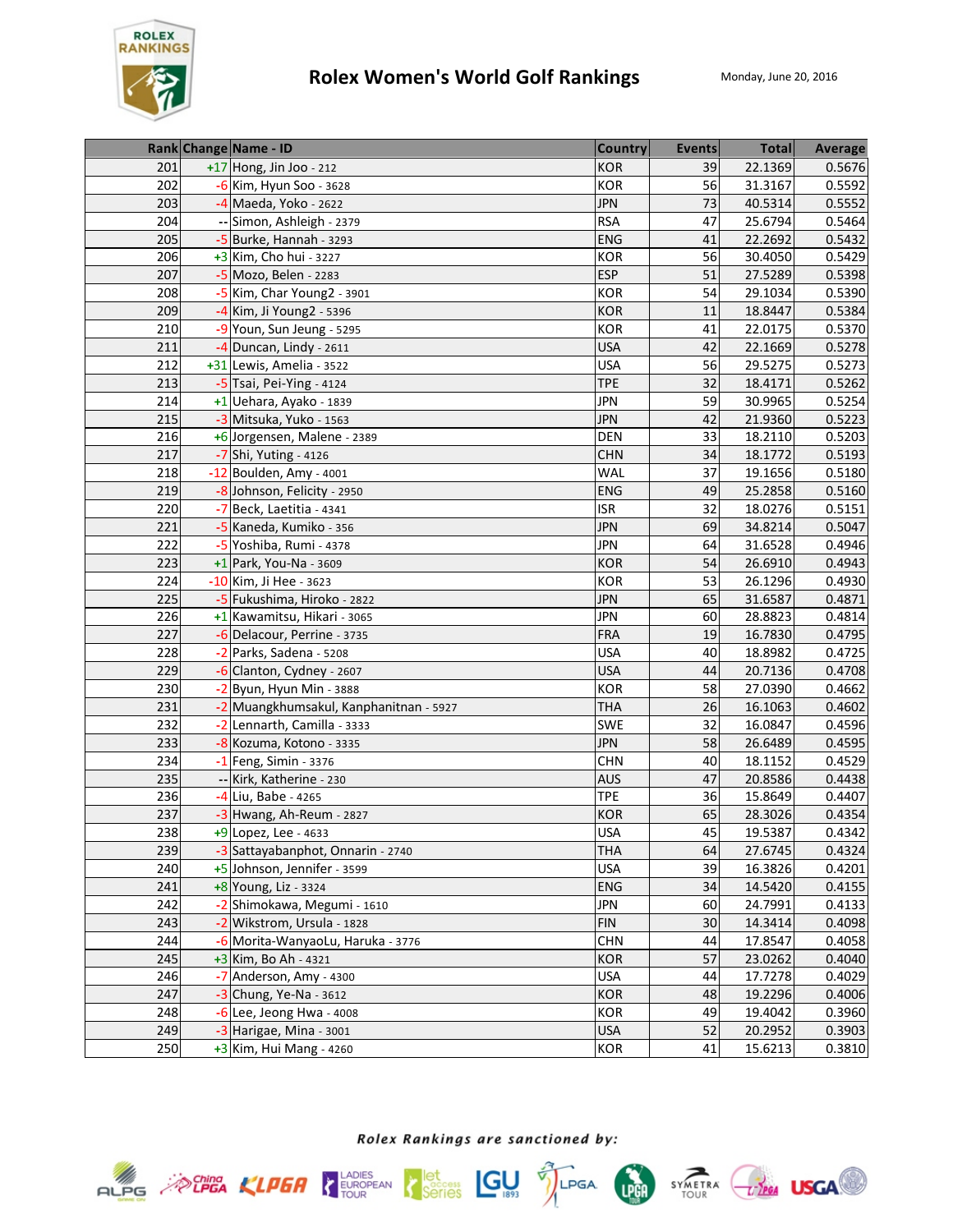

|     |    | Rank Change Name - ID        | <b>Country</b> | Events | <b>Total</b> | <b>Average</b> |
|-----|----|------------------------------|----------------|--------|--------------|----------------|
| 251 |    | -- Lee, Hyo Rin - 5399       | <b>KOR</b>     | 14     | 13.2734      | 0.3792         |
| 252 |    | +4 Iturrios, Nuria - 6039    | <b>ESP</b>     | 4      | 13.2529      | 0.3787         |
| 253 |    | +32 Keating, Stacey - 2782   | <b>AUS</b>     | 48     | 18.0715      | 0.3765         |
| 254 |    | $-2$ Yeom, Hye In - 6353     | <b>KOR</b>     | 34     | 13.0267      | 0.3722         |
| 255 |    | -5 Kemp, Sarah - 397         | <b>AUS</b>     | 57     | 21.0455      | 0.3692         |
| 256 |    | $-1$ Lee, Jung Eun - 5879    | KOR            | 12     | 12.8721      | 0.3678         |
| 257 |    | +21 Kim, A Lim - 6787        | <b>KOR</b>     | 13     | 12.8123      | 0.3661         |
| 258 |    | $-1$ Lee, Da Yeon - 5709     | KOR            | 11     | 12.7786      | 0.3651         |
| 259 |    | -- Choi, Eun Woo - 6356      | <b>KOR</b>     | 39     | 14.2355      | 0.3650         |
| 260 |    | -6 Ohshiro, Satsuki - 919    | <b>JPN</b>     | 37     | 13.4718      | 0.3641         |
| 261 |    | +1 Tamminen, Noora - 5079    | <b>FIN</b>     | 31     | 12.6958      | 0.3627         |
| 262 |    | +12 Tsuji, Rie - 5255        | <b>JPN</b>     | 38     | 13.6440      | 0.3591         |
| 263 |    | +52 Lee, Ji Hyun - 4266      | <b>KOR</b>     | 28     | 12.5091      | 0.3574         |
| 264 |    | $-1$ Baba, Yukari - 1161     | <b>JPN</b>     | 58     | 20.6811      | 0.3566         |
| 265 |    | -7 Kitada, Rui - 480         | <b>JPN</b>     | 66     | 23.2172      | 0.3518         |
| 266 |    | -6 Spilkova, Klara - 3941    | <b>CZE</b>     | 31     | 12.2398      | 0.3497         |
| 267 |    | $+8$ Davies, Laura - 1421    | <b>ENG</b>     | 51     | 17.6727      | 0.3465         |
| 268 |    | $-7$ Pan, Yan-Hong - 4066    | <b>CHN</b>     | 27     | 12.1244      | 0.3464         |
| 269 |    | +18 Toyonaga, Shiho - 1806   | <b>JPN</b>     | 46     | 15.6973      | 0.3412         |
| 270 |    | -4 Fukuda, Yuko - 2725       | <b>JPN</b>     | 62     | 21.1317      | 0.3408         |
| 271 |    | $-6$ Jang, Soo Hwa - 3604    | <b>KOR</b>     | 58     | 19.7160      | 0.3399         |
| 272 |    | -4 Kim, Do Yeon - 4512       | <b>KOR</b>     | 55     | 18.4883      | 0.3362         |
| 273 |    | +6 Park, Ji Yeon - 5419      | <b>KOR</b>     | 13     | 11.7465      | 0.3356         |
| 274 | -7 | Okayama, Eri - 4580          | <b>JPN</b>     | 23     | 11.6919      | 0.3341         |
| 275 |    | $-4$ Sobron, Luna - 5996     | <b>ESP</b>     | 17     | 11.6290      | 0.3323         |
| 276 |    | $+1$ Kweon, Ji Ram - 3921    | <b>KOR</b>     | 57     | 18.8634      | 0.3309         |
| 277 |    | $-13$ Lee, Meena - 602       | KOR            | 47     | 15.4953      | 0.3297         |
| 278 |    | -9 Kang, Hyeon-Seo - 3195    | KOR            | 26     | 11.4704      | 0.3277         |
| 279 |    | $-6$ Green, Hannah - 4449    | <b>AUS</b>     | 10     | 11.2907      | 0.3226         |
| 280 |    | Boineau, Isabelle - 2296     | <b>FRA</b>     | 39     | 12.5293      | 0.3213         |
| 281 |    | -9 Yoon, Seul A - 2657       | <b>KOR</b>     | 55     | 17.6153      | 0.3203         |
| 282 |    | $-6$ Choi, Yoo Lim - 4244    | <b>KOR</b>     | 56     | 17.8763      | 0.3192         |
| 283 |    | -13 Yang, Chae-lin - 5981    | <b>KOR</b>     | 40     | 12.7326      | 0.3183         |
| 284 |    | +5 Furuya, Kyoko - 38        | <b>JPN</b>     | 21     | 11.0557      | 0.3159         |
| 285 |    | -4 Iseri, Mihoko - 267       | <b>JPN</b>     | 50     | 15.5995      | 0.3120         |
| 286 |    | +7 Park, Ju Young - 3508     | <b>KOR</b>     | 34     | 10.8093      | 0.3088         |
| 287 |    | -5 Kim, SooBin - 5488        | <b>KOR</b>     | 26     | 10.5391      | 0.3011         |
| 288 |    | -4 Arakaki, Hina - 4156      | JPN            | 20     | 10.4788      | 0.2994         |
| 289 |    | -6 Yamashiro, Nana - 4466    | <b>JPN</b>     | 33     | 10.3695      | 0.2963         |
| 290 | -4 | Changkija, Sandra - 3953     | <b>USA</b>     | 27     | 10.3658      | 0.2962         |
| 291 |    | +1 Sagstrom, Madelene - 5449 | <b>SWE</b>     | 9      | 10.2853      | 0.2939         |
| 292 |    | +31 Jung, Yeon Ju - 4115     | <b>KOR</b>     | 49     | 14.3089      | 0.2920         |
| 293 |    | -5 Satoh, Yasuko - 1571      | <b>JPN</b>     | 39     | 11.3177      | 0.2902         |
| 294 |    | +23 Jeong, Seul Gi - 6526    | KOR            | 14     | 10.0787      | 0.2880         |
| 295 |    | -4 Grice, Casey - 5265       | <b>USA</b>     | 45     | 12.9016      | 0.2867         |
| 296 |    | -1 Seo, Ha Kyung - 5683      | KOR            | 37     | 10.5077      | 0.2840         |
| 297 |    | -3 Walshe, Alison - 2503     | <b>USA</b>     | 45     | 12.6063      | 0.2801         |
| 298 |    | -8 Hong, Yoo-yeon - 5301     | KOR            | 38     | 10.6420      | 0.2801         |
| 299 |    | -3 Kim, Min Ji5 - 5676       | <b>KOR</b>     | 56     | 15.6792      | 0.2800         |
| 300 |    | -1 Zhang, Weiwei - 4394      | <b>CHN</b>     | 22     | 9.7382       | 0.2782         |









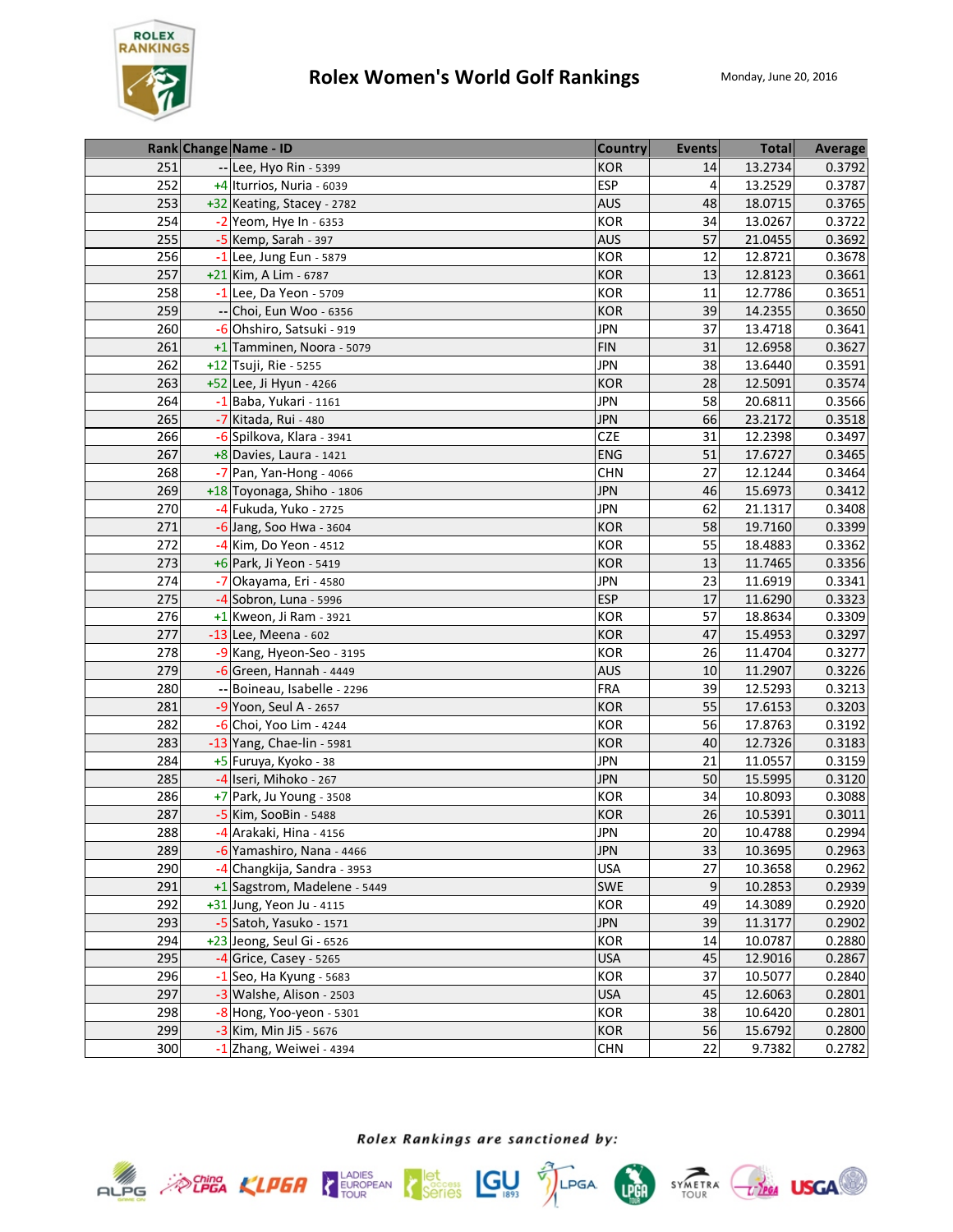

|     | Rank Change Name - ID          | <b>Country</b> | <b>Events</b> | <b>Total</b> | Average |
|-----|--------------------------------|----------------|---------------|--------------|---------|
| 301 | +1 Hiruta, Minami - 4663       | <b>JPN</b>     | 17            | 9.7118       | 0.2775  |
| 302 | -5 Na, Da-Ye - 2534            | <b>KOR</b>     | 58            | 16.0611      | 0.2769  |
| 303 | -- Woods, Cheyenne - 3658      | <b>USA</b>     | 44            | 12.1154      | 0.2753  |
| 304 | -6 Fudoh, Yuri - 21            | <b>JPN</b>     | 25            | 9.6008       | 0.2743  |
| 305 | -- Park, Shin Young - 5293     | <b>KOR</b>     | 54            | 14.7623      | 0.2734  |
| 306 | -6 Ricordeau, Marion - 3394    | <b>FRA</b>     | 42            | 11.4753      | 0.2732  |
| 307 | +59 Stoelting, Jackie - 3361   | <b>USA</b>     | 39            | 10.6428      | 0.2729  |
| 308 | -4 Nagai, Kana - 4508          | <b>JPN</b>     | 22            | 9.5267       | 0.2722  |
| 309 | +22 Mikashima, Kana - 6082     | <b>JPN</b>     | 16            | 9.5151       | 0.2719  |
| 310 | -9 Lee, Esther - 589           | <b>KOR</b>     | 70            | 18.9848      | 0.2712  |
| 311 | $+3$ Boqvist, Lina - 4878      | SWE            | 31            | 9.4282       | 0.2694  |
| 312 | +9 Wolf, Christine - 4312      | <b>AUT</b>     | 43            | 11.4476      | 0.2662  |
| 313 | +6 Takeo, Saki - 4368          | <b>JPN</b>     | 50            | 13.3070      | 0.2661  |
| 314 | -8 Saitoh, Airi - 3017         | <b>JPN</b>     | 59            | 15.6422      | 0.2651  |
| 315 | -7 Hwang, Yena - 3925          | <b>KOR</b>     | 28            | 9.1495       | 0.2614  |
| 316 | -9 Meechai, Wichanee - 4708    | <b>THA</b>     | 43            | 11.2178      | 0.2609  |
| 317 | $-8$ Andre, Lucie - 2298       | <b>FRA</b>     | 24            | 9.1005       | 0.2600  |
| 318 | -8 Kim, Dana - 3268            | <b>KOR</b>     | 54            | 13.8769      | 0.2570  |
| 319 | -8 Ohtani, Nachiyo - 923       | <b>JPN</b>     | 50            | 12.8035      | 0.2561  |
| 320 | +4 Cowan, Olivia - 5775        | GER            | 20            | 8.8422       | 0.2526  |
| 321 | -1 Verchenova, Maria - 2303    | <b>RUS</b>     | 21            | 8.7993       | 0.2514  |
| 322 | -10 Caudal, Anne-Lise - 2297   | <b>FRA</b>     | 25            | 8.7301       | 0.2494  |
| 323 | -10 Hernandez, Maria - 175     | <b>ESP</b>     | 34            | 8.7182       | 0.2491  |
| 324 | +2 Bregman, Stacy Lee - 2801   | <b>RSA</b>     | 29            | 8.7016       | 0.2486  |
| 325 | $+4$ Chien, Pei-Yun - 4354     | <b>TPE</b>     | 45            | 11.1660      | 0.2481  |
| 326 | -8 Sergas, Giulia - 1595       | <b>ITA</b>     | 43            | 10.6340      | 0.2473  |
| 327 | $+3$ Azuma, Hiroko - 4045      | <b>JPN</b>     | 70            | 17.1292      | 0.2447  |
| 328 | $-12$ lee, hyejung - 6354      | KOR            | 37            | 9.0479       | 0.2445  |
| 329 | -2 Kim, Young - 473            | <b>KOR</b>     | 40            | 9.7520       | 0.2438  |
| 330 | +16 Seong, Eunjeong - 4641     | <b>KOR</b>     | 9             | 8.4716       | 0.2420  |
| 331 | +7 Li, Jiayun - 3111           | <b>CHN</b>     | 45            | 10.8477      | 0.2411  |
| 332 | -10 Johnson, Trish - 321       | <b>ENG</b>     | 30            | 8.4182       | 0.2405  |
| 333 | -5 Chi, Young Jin - 5400       | <b>KOR</b>     | 35            | 8.4155       | 0.2404  |
| 334 | +19 Kim, Na Ri - 454           | <b>KOR</b>     | 56            | 13.4394      | 0.2400  |
| 335 | +2 Arimura, Chie - 1141        | <b>JPN</b>     | 45            | 10.7874      | 0.2397  |
| 336 | -1 Budsabakorn, Sukapan - 6216 | <b>THA</b>     | 23            | 8.3069       | 0.2373  |
| 337 | -4 Pak, Se-Ri - 957            | <b>KOR</b>     | 22            | 8.2892       | 0.2368  |
| 338 | -6 Lee, Jee Young - 591        | KOR            | ${\bf 21}$    | 8.2667       | 0.2362  |
| 339 | -14 Hurst, Vicky - 2606        | <b>USA</b>     | 36            | 8.4971       | 0.2360  |
| 340 | $-4$ Kang, Yeo-Jin - 365       | KOR            | 58            | 13.6788      | 0.2358  |
| 341 | -2 Sasaki, Shoko - 4050        | <b>JPN</b>     | 21            | 8.2469       | 0.2356  |
| 342 | -2 Richdale, Samantha - 2587   | CAN            | 43            | 10.0835      | 0.2345  |
| 343 | +12 Vilatte, Alexandra - 1860  | <b>FRA</b>     | 33            | 8.1763       | 0.2336  |
| 344 | $-3$ Kim, Bo Bea - 2542        | KOR            | 20            | 8.1757       | 0.2336  |
| 345 | -11 Derrey, Valentine - 3916   | FRA            | 39            | 9.1094       | 0.2336  |
| 346 | -3 Lin, Tzu-Chi - 3590         | <b>TPE</b>     | 48            | 11.1432      | 0.2322  |
| 347 | -5 Maguire, Leona - 2969       | <b>IRL</b>     | 3             | 8.0310       | 0.2295  |
| 348 | -1 Walker, Kylie - 3097        | SCO            | 38            | 8.5264       | 0.2244  |
| 349 | -5 Kang, Haeji - 2781          | <b>KOR</b>     | 42            | 9.3991       | 0.2238  |
| 350 | -5 Molinaro, Giulia - 3314     | <b>ITA</b>     | 44            | 9.7544       | 0.2217  |







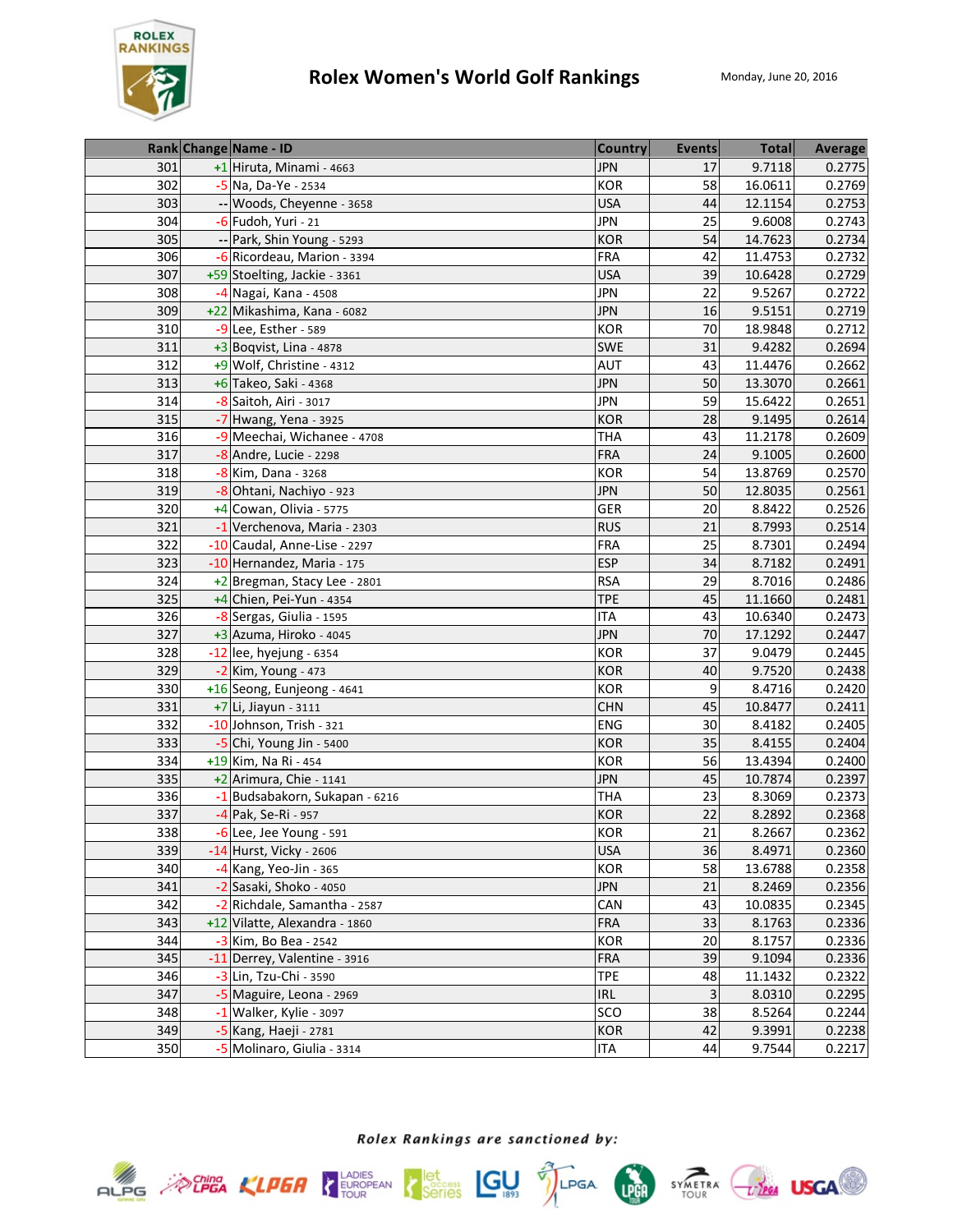

|     | Rank Change Name - ID                   | <b>Country</b> | <b>Events</b> | <b>Total</b> | Average |
|-----|-----------------------------------------|----------------|---------------|--------------|---------|
| 351 | -2 Park, Seo Young - 969                | <b>KOR</b>     | 37            | 8.1827       | 0.2212  |
| 352 | -4 Watson, Sally - 3027                 | SCO            | 43            | 9.3562       | 0.2176  |
| 353 | $-3$ Carter, Dori - 2196                | <b>USA</b>     | 46            | 9.9919       | 0.2172  |
| 354 | -3 Schaeffer, Jade - 1575               | <b>FRA</b>     | 32            | 7.5720       | 0.2163  |
| 355 | -3 Taneda, Kana - 4649                  | <b>JPN</b>     | 31            | 7.5675       | 0.2162  |
| 356 | -2 Santiwiwatthanaphong, Sherman - 6123 | <b>THA</b>     | 25            | 7.4676       | 0.2134  |
| 357 | -1 O'Sullivan, Hannah - 4559            | <b>USA</b>     | 5             | 7.2966       | 0.2085  |
| 358 | $-1$ Van Dam, Anne - 5373               | <b>NED</b>     | 24            | 7.2925       | 0.2084  |
| 359 | +2 Shinkai, Miyu - 4040                 | <b>JPN</b>     | 16            | 7.2022       | 0.2058  |
| 360 | -2 Ezawa, Aya - 4561                    | <b>JPN</b>     | 40            | 8.2213       | 0.2055  |
| 361 | -2 Jang, Eun-Bi - 3218                  | <b>KOR</b>     | 46            | 9.4399       | 0.2052  |
| 362 | -- Hill, Nannette - 183                 | <b>USA</b>     | 33            | 7.1524       | 0.2044  |
| 363 | -3 Meechai, Kusuma - 4086               | <b>THA</b>     | 26            | 7.1378       | 0.2039  |
| 364 | $-1$ Hsieh, Yu-Ling - 4213              | <b>TPE</b>     | 44            | 8.9223       | 0.2028  |
| 365 | -- Song, Min Gee - 2557                 | <b>KOR</b>     | 34            | 6.9971       | 0.1999  |
| 366 | +14 Steen, Marissa - 4573               | <b>USA</b>     | 39            | 7.7620       | 0.1990  |
| 367 | +9 Yamamoto, Kaori - 1970               | <b>JPN</b>     | 65            | 12.9342      | 0.1990  |
| 368 | +25 Leblanc, Maude-Aimee - 2213         | CAN            | 46            | 9.1102       | 0.1980  |
| 369 | +8 Luna, Diana - 671                    | <b>ITA</b>     | 23            | 6.9009       | 0.1972  |
| 370 | -2 Yin, Angel - 4598                    | <b>USA</b>     | 6             | 6.8609       | 0.1960  |
| 371 | +180 Beck, Karlin - 4173                | <b>USA</b>     | 30            | 6.8345       | 0.1953  |
| 372 | +10 Liu, Yu - 3789                      | <b>CHN</b>     | 36            | 7.0032       | 0.1945  |
| 373 | -4 Rohanna, Rachel - 4308               | <b>USA</b>     | 45            | 8.7250       | 0.1939  |
| 374 | -3 Jung, Hye Jin - 2529                 | <b>KOR</b>     | 54            | 10.3553      | 0.1918  |
| 375 | -5 Saiki, Miki - 1545                   | <b>JPN</b>     | 31            | 6.7087       | 0.1917  |
| 376 | +9 Daffinrud, Tonje - 3340              | <b>NOR</b>     | 26            | 6.6786       | 0.1908  |
| 377 | -10 Feng, Yueer Cindy - 3670            | <b>CHN</b>     | 29            | 6.6714       | 0.1906  |
| 378 | $\overline{+3}$ Gabsa, Isi - 5267       | GER            | 38            | 7.2358       | 0.1904  |
| 379 | -7 Rah, Jane - 1055                     | <b>USA</b>     | 32            | 6.6594       | 0.1903  |
| 380 | -16 Vedel Hansen, Line - 2698           | <b>DEN</b>     | 24            | 6.6238       | 0.1893  |
| 381 | -6 Kim, Bo Bae2 - 6349                  | <b>KOR</b>     | 29            | 6.5865       | 0.1882  |
| 382 | +17 Choi, Hye-Yong - 1335               | <b>KOR</b>     | 23            | 6.5151       | 0.1861  |
| 383 | -10 Llaneza, Alejandra - 2053           | <b>MEX</b>     | 49            | 9.1102       | 0.1859  |
| 384 | -6 Dreher, Justine - 4910               | <b>FRA</b>     | 10            | 6.4831       | 0.1852  |
| 385 | +6 Givens, Eleanor - 4488               | <b>ENG</b>     | 39            | 7.1715       | 0.1839  |
| 386 | +2 Chamchoi, Saraporn - 5288            | <b>THA</b>     | 45            | 8.2534       | 0.1834  |
| 387 | -13 Schreefel, Dewi Claire - 1580       | <b>NED</b>     | 53            | 9.6994       | 0.1830  |
| 388 | $-2$ Hwang, Jiae - 5690                 | KOR            | 44            | 8.0350       | 0.1826  |
| 389 | -10 Sanz Barrio, Marta - 5866           | <b>ESP</b>     | 28            | 6.3660       | 0.1819  |
| 390 | -- James, Augusta - 4333                | CAN            | 33            | 6.3626       | 0.1818  |
| 391 | -8 Yoktuan, Pavarisa - 4150             | <b>THA</b>     | 27            | 6.3439       | 0.1813  |
| 392 | +14 Kim, So Young - 2537                | KOR            | 30            | 6.3392       | 0.1811  |
| 393 | -4 Jang, So Young - 5283                | <b>KOR</b>     | 37            | 6.6149       | 0.1788  |
| 394 | $+11$ Ferrero, Lisa - 2364              | <b>USA</b>     | 24            | 6.2272       | 0.1779  |
| 395 | +14 JUNG, DAHUI - 6355                  | <b>KOR</b>     | 34            | 6.1932       | 0.1769  |
| 396 | $-9$ Kang, Yea Lin - 4259               | KOR            | 42            | 7.3931       | 0.1760  |
| 397 | -1 Hillier, Whitney - 3136              | <b>AUS</b>     | 37            | 6.4724       | 0.1749  |
| 398 | $-14$ Oh, Ji-Young - 907                | KOR            | 45            | 7.7886       | 0.1731  |
| 399 | -7 Carlsson, Lynn - 4891                | <b>SWE</b>     | 23            | 6.0100       | 0.1717  |
| 400 | +84 Valenzuela, Albane - 5311           | SUI            | 6             | 5.9068       | 0.1688  |









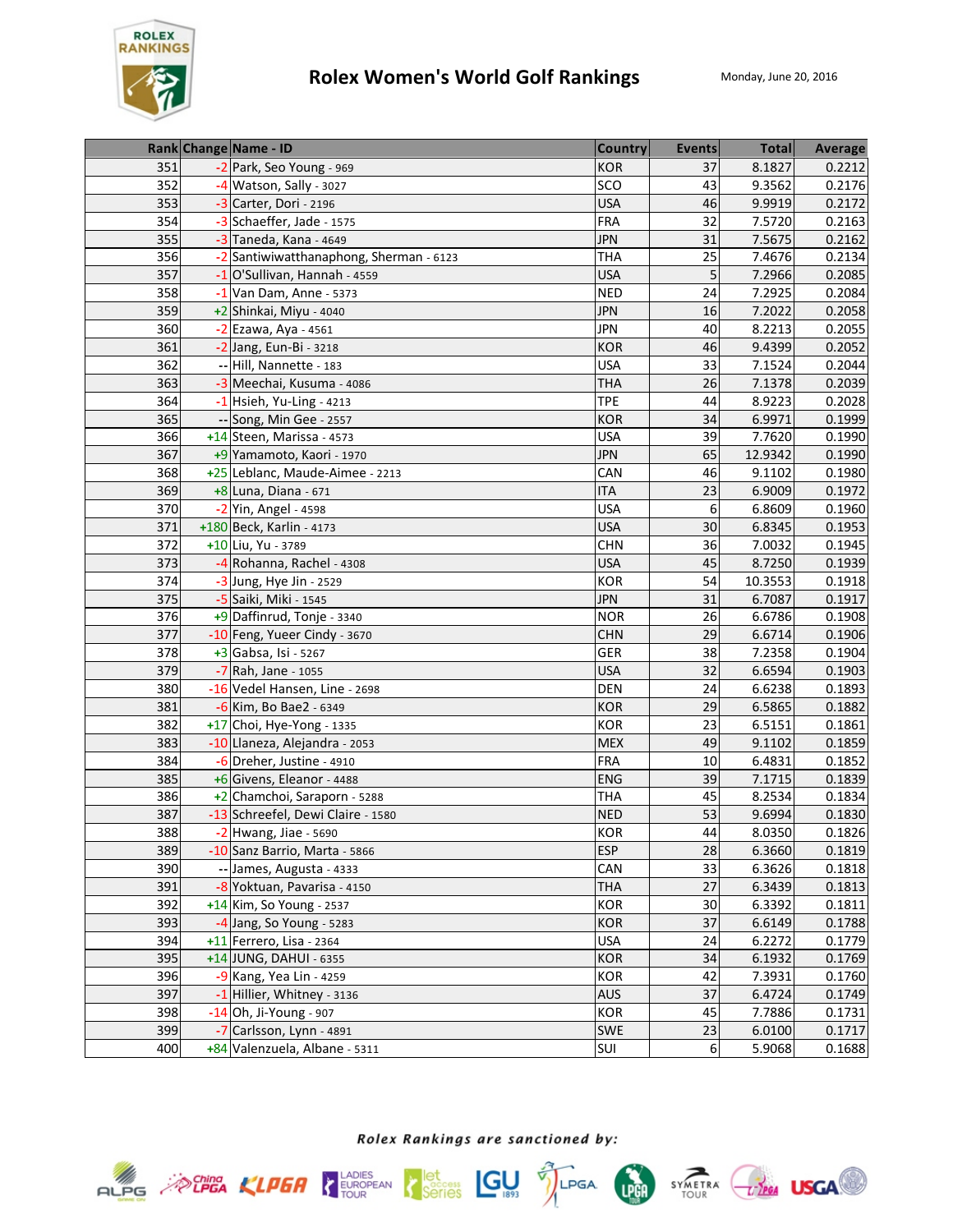

|     |       | Rank Change Name - ID           | <b>Country</b> | <b>Events</b> | <b>Total</b> | Average |
|-----|-------|---------------------------------|----------------|---------------|--------------|---------|
| 401 |       | $-4$ Yang, Je yoon - 4112       | <b>KOR</b>     | 47            | 7.9249       | 0.1686  |
| 402 |       | -8 In-Albon, Fabienne - 2574    | SUI            | 38            | 6.3456       | 0.1670  |
| 403 |       | -8 Yamato, Erina - 3070         | <b>JPN</b>     | 52            | 8.6722       | 0.1668  |
| 404 |       | $-6$ Ko, Min Jeong - 4054       | <b>KOR</b>     | 50            | 8.3261       | 0.1665  |
| 405 |       | -1 Leurquin, Chloe - 5190       | <b>BEL</b>     | 39            | 6.4329       | 0.1649  |
| 406 |       | -4 Hudson, Rebecca - 229        | <b>ENG</b>     | 27            | 5.7551       | 0.1644  |
| 407 |       | +25 Hosaka, Mayu - 3775         | <b>JPN</b>     | 20            | 5.7505       | 0.1643  |
| 408 |       | -8 Saeki, Akane - 4369          | <b>JPN</b>     | 31            | 5.7476       | 0.1642  |
| 409 |       | +10 Thomson, Michelle - 3098    | SCO            | 33            | 5.7207       | 0.1634  |
| 410 |       | +13 Aoyama, Kaori - 1134        | <b>JPN</b>     | 43            | 7.0136       | 0.1631  |
| 411 |       | -4 Kanai, Tomoko - 351          | <b>JPN</b>     | 43            | 6.8804       | 0.1600  |
| 412 | $-11$ | Nakamura, Kaori - 845           | <b>JPN</b>     | 34            | 5.5993       | 0.1600  |
| 413 |       | -10 Ramsay, Isabella - 4325     | SWE            | 34            | 5.5986       | 0.1600  |
| 414 |       | +32 Giquel-Bettan, Sophie - 57  | <b>FRA</b>     | 23            | 5.5619       | 0.1589  |
| 415 |       | -7 Popov, Sophia - 4319         | GER            | 29            | 5.4667       | 0.1562  |
| 416 |       | +77 McDonald, Ally - 5839       | <b>USA</b>     | 13            | 5.3308       | 0.1523  |
| 417 |       | -4 Hyun, Eun Ji - 4592          | <b>KOR</b>     | 45            | 6.8426       | 0.1521  |
| 418 |       | -8 In, ju yeon - 5842           | KOR            | 25            | 5.3022       | 0.1515  |
| 419 |       | -4 Park, Juyoung - 4108         | <b>KOR</b>     | 34            | 5.2937       | 0.1512  |
| 420 |       | -9 lacobelli, Daniela - 3871    | <b>USA</b>     | 44            | 6.6535       | 0.1512  |
| 421 |       | -9 Yan, Panpan - 3375           | <b>CHN</b>     | 29            | 5.2906       | 0.1512  |
| 422 |       | -2 Parra, Maria - 6881          | <b>ESP</b>     | 5             | 5.2900       | 0.1511  |
| 423 |       | -9 Ko, Na Rae - 4511            | <b>KOR</b>     | 38            | 5.7278       | 0.1507  |
| 424 |       | -7 Escuriola, Natalia - 5562    | <b>ESP</b>     | 17            | 5.2385       | 0.1497  |
| 425 |       | +4 Cheng, Liv - 6164            | <b>NZL</b>     | 35            | 5.2317       | 0.1495  |
| 426 |       | -10 Do, Brianna - 2605          | <b>USA</b>     | 46            | 6.8708       | 0.1494  |
| 427 |       | $-9$ Ye, Ziqi - 5135            | <b>CHN</b>     | 25            | 5.2127       | 0.1489  |
| 428 |       | $-6$ Choo, Hee Jeong - 6357     | KOR            | 25            | 5.1500       | 0.1471  |
| 429 |       | -8 Plucksataporn, Titiya - 1031 | <b>THA</b>     | 43            | 6.2961       | 0.1464  |
| 430 |       | $-6$ Lee, Eu Ddeum - 4241       | <b>KOR</b>     | 32            | 5.1189       | 0.1463  |
| 431 |       | -4 Morii, Ayame - 4043          | <b>JPN</b>     | 15            | 5.0868       | 0.1453  |
| 432 |       | -6 Bakker, Krista - 4283        | <b>FIN</b>     | 31            | 5.0800       | 0.1451  |
| 433 |       | -5 Koh, Michelle - 5512         | <b>MAS</b>     | 40            | 5.7937       | 0.1448  |
| 434 |       | +2 Ashok, Aditi - 4405          | <b>IND</b>     | 11            | 4.9993       | 0.1428  |
| 435 |       | +22 Nagl, Miriam - 838          | <b>BRA</b>     | 19            | 4.9518       | 0.1415  |
| 436 |       | -11 Holmqvist, Daniela - 4952   | <b>SWE</b>     | 40            | 5.6427       | 0.1411  |
| 437 |       | +17 Bristow, Cathryn - 3472     | <b>NZL</b>     | 36            | 5.0521       | 0.1403  |
| 438 |       | -8 Booth, Carly - 3060          | SCO            | 33            | 4.8970       | 0.1399  |
| 439 |       | -8 Garcia, Nicole - 4607        | <b>RSA</b>     | 22            | 4.8571       | 0.1388  |
| 440 |       | -7 Nagata, Aoi - 3148           | JPN            | 48            | 6.6192       | 0.1379  |
| 441 |       | +109 Wessberg, Linda - 1897     | <b>SWE</b>     | 16            | 4.8099       | 0.1374  |
| 442 |       | -8 Lee, Ji-Woo - 2825           | <b>KOR</b>     | 54            | 7.4171       | 0.1374  |
| 443 |       | -8 Lee, Sion - 3886             | <b>KOR</b>     | 33            | 4.7504       | 0.1357  |
| 444 |       | +7 Saitoh, Yuko - 1548          | <b>JPN</b>     | 47            | 6.3504       | 0.1351  |
| 445 |       | -7 Elliott, Breanna - 3135      | <b>AUS</b>     | 39            | 5.2614       | 0.1349  |
| 446 |       | +22 Yanagisawa, Misae - 4373    | JPN            | 22            | 4.7106       | 0.1346  |
| 447 |       | -8 Yeh, Hsin-Ning - 4131        | <b>TPE</b>     | 36            | 4.8389       | 0.1344  |
| 448 |       | -3 Walker, Sophie - 2678        | ENG            | 31            | 4.6812       | 0.1337  |
| 449 |       | +26 Jang, won ju - 4552         | <b>KOR</b>     | 10            | 4.6545       | 0.1330  |
| 450 |       | -7 Lee, Sun Hwa2 - 3445         | KOR            | 41            | 5.3822       | 0.1313  |





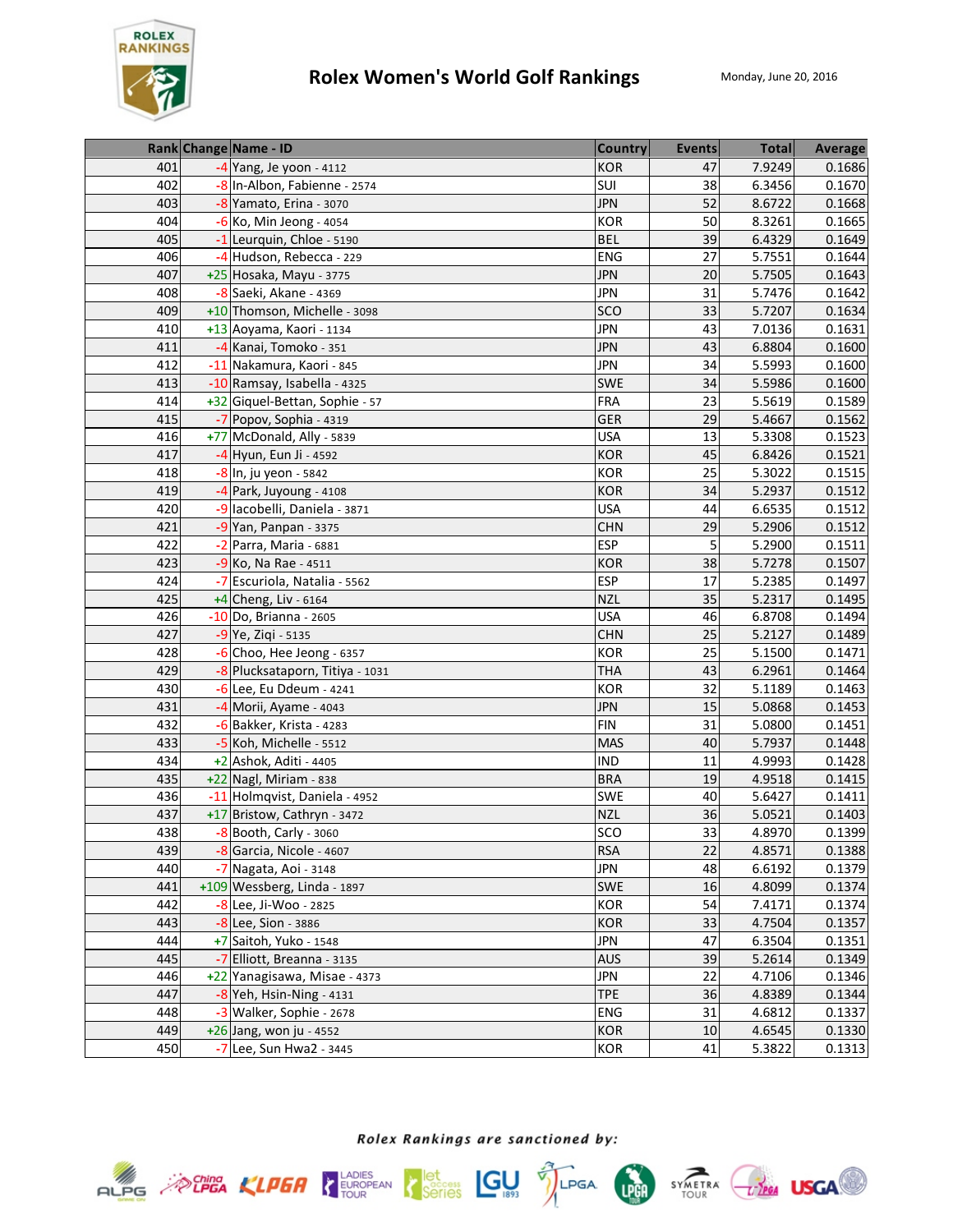

|     |    | Rank Change Name - ID                 | <b>Country</b> | <b>Events</b> | <b>Total</b> | Average |
|-----|----|---------------------------------------|----------------|---------------|--------------|---------|
| 451 |    | +10 Kwak, Bo Mi - 4631                | <b>KOR</b>     | 13            | 4.5661       | 0.1305  |
| 452 |    | -12 Chan, Tiffany - 5120              | <b>HKG</b>     | 8             | 4.5489       | 0.1300  |
| 453 |    | -16 Pancake, Brooke - 4566            | <b>USA</b>     | 28            | 4.5454       | 0.1299  |
| 454 |    | -12 Park, Bo Mi - 5680                | KOR            | 45            | 5.8014       | 0.1289  |
| 455 |    | -11 Rigon, Margherita - 1082          | <b>ITA</b>     | 26            | 4.4622       | 0.1275  |
| 456 |    | -8 Kizawa, Nobuko - 483               | <b>JPN</b>     | 51            | 6.4892       | 0.1272  |
| 457 |    | +37 Vartiainen, Oona - 5090           | <b>FIN</b>     | 19            | 4.4150       | 0.1261  |
| 458 |    | $-9$ Kudo, Haruka - 4047              | <b>JPN</b>     | 55            | 6.9247       | 0.1259  |
| 459 |    | $-9$ Chang, Ya-Chun - 6008            | <b>TPE</b>     | 13            | 4.3750       | 0.1250  |
| 460 |    | +9 Lovelady, Victoria - 3878          | <b>BRA</b>     | 37            | 4.6139       | 0.1247  |
| 461 |    | -5 Thammaraks, Prima - 6229           | <b>THA</b>     | 14            | 4.3639       | 0.1247  |
| 462 | -- | Yoshida, Aiko - 2009                  | <b>JPN</b>     | 38            | 4.7134       | 0.1240  |
| 463 |    | -22 Chen, Connie - 4223               | <b>RSA</b>     | 34            | 4.3355       | 0.1239  |
| 464 |    | $-5$ Lee, Rye Jung - 4113             | <b>KOR</b>     | 45            | 5.5723       | 0.1238  |
| 465 |    | -7 Yim, Ji-Na - 635                   | <b>KOR</b>     | 40            | 4.9528       | 0.1238  |
| 466 |    | -19 Laing, Vikki - 557                | SCO            | 31            | 4.3308       | 0.1237  |
| 467 |    | +16 Lim, eun bin - 5880               | <b>KOR</b>     | 14            | 4.3206       | 0.1234  |
| 468 |    | $-16$ Hong, Jin Eui - 4245            | <b>KOR</b>     | 39            | 4.8087       | 0.1233  |
| 469 |    | -14 Gulbis, Natalie - 90              | <b>USA</b>     | 23            | 4.2790       | 0.1223  |
| 470 |    | -10 Jooma, Eri - 3635                 | <b>JPN</b>     | 13            | 4.2774       | 0.1222  |
| 471 |    | -7 Sirisampant, Wannasiri - 2594      | <b>THA</b>     | 40            | 4.8851       | 0.1221  |
| 472 |    | -9 Hataoka, Nasa - 6781               | <b>JPN</b>     | 4             | 4.2486       | 0.1214  |
| 473 |    | -7 Kono, Mio - 4048                   | <b>JPN</b>     | 15            | 4.1787       | 0.1194  |
| 474 |    | +15 Lee, Seon-Hwa - 616               | <b>KOR</b>     | 14            | 4.1718       | 0.1192  |
| 475 |    | -4 Martens, Caroline - 3041           | <b>NOR</b>     | 36            | 4.2554       | 0.1182  |
| 476 |    | -11 Lu, Ya-Huei - 669                 | <b>TPE</b>     | 17            | 4.1318       | 0.1181  |
| 477 |    | -10 Moromizato, Shinobu - 804         | <b>JPN</b>     | 49            | 5.6998       | 0.1163  |
| 478 |    | -25 Campbell, Nikki - 1282            | AUS            | 15            | 4.0076       | 0.1145  |
| 479 |    | -7 Elizabeth, Victoria - 3592         | <b>USA</b>     | 35            | 3.9917       | 0.1140  |
| 480 |    | +42 Jimenez, Noemi - 4037             | <b>ESP</b>     | 9             | 3.9717       | 0.1135  |
| 481 |    | -5 Fujisaki, Riho - 4039              | <b>JPN</b>     | 31            | 3.9652       | 0.1133  |
| 482 |    | $-12$ Kim, Hae Jung - 427             | <b>KOR</b>     | 54            | 6.1150       | 0.1132  |
| 483 |    | -5 Wirairungrueng, Ploychompoo - 6047 | <b>THA</b>     | 18            | 3.9438       | 0.1127  |
| 484 |    | -5 Thanapolboonyaras, Pannarat - 5869 | <b>THA</b>     | 20            | 3.9146       | 0.1118  |
| 485 |    | -8 Gustavsson, Johanna - 5444         | <b>SWE</b>     | 24            | 3.8962       | 0.1113  |
| 486 |    | -6 Wei, Yun-Jye - 1891                | <b>TPE</b>     | 46            | 5.0770       | 0.1104  |
| 487 |    | $-6$ Chen, Meng Chu - 4675            | <b>TPE</b>     | 39            | 4.2878       | 0.1099  |
| 488 |    | -15 Choi, Hye Jung - 1334             | <b>KOR</b>     | 30            | 3.8373       | 0.1096  |
| 489 |    | +206 Runas, Demi - 5629               | <b>USA</b>     | 34            | 3.8364       | 0.1096  |
| 490 |    | $+43$ park, hyun kyung - 6513         | <b>KOR</b>     | 6             | 3.8246       | 0.1093  |
| 491 |    | +21 Popson, Erica - 5435              | <b>USA</b>     | 40            | 4.3687       | 0.1092  |
| 492 |    | +33 Kim, Hye Sun - 6868               | <b>KOR</b>     | 10            | 3.8150       | 0.1090  |
| 493 |    | -11 Kuo, Ai-Chen - 3910               | <b>TPE</b>     | 41            | 4.4459       | 0.1084  |
| 494 |    | $+22$ O'Hara, Therese - 2699          | DEN            | 33            | 3.7816       | 0.1080  |
| 495 |    | -10 Strauss, Bertine - 4614           | <b>RSA</b>     | 14            | 3.7024       | 0.1058  |
| 496 |    | -10 Sato, Emi - 4679                  | <b>JPN</b>     | 19            | 3.6877       | 0.1054  |
| 497 |    | +122 Niphatsophon, Benyapa - 6790     | <b>THA</b>     | 13            | 3.6725       | 0.1049  |
| 498 |    | $-7$ Kim, gyu been - 4236             | <b>KOR</b>     | 46            | 4.7889       | 0.1041  |
| 499 |    | -11 Yoshino, Akane - 4338             | <b>JPN</b>     | 22            | 3.6353       | 0.1039  |
| 500 |    | -10 Kim, Sue - 3321                   | CAN            | 32            | 3.5254       | 0.1007  |





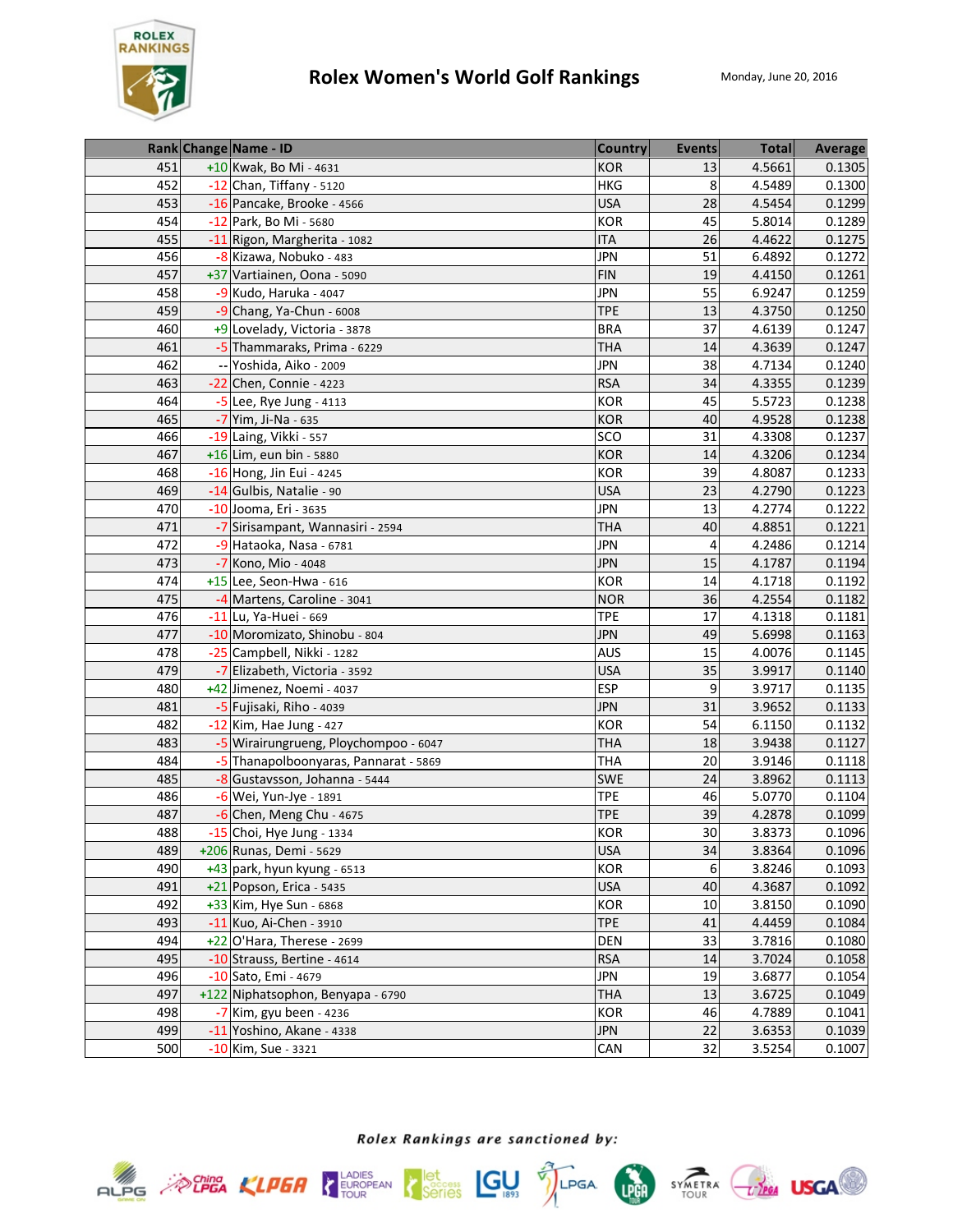

|     | Rank Change Name - ID              | <b>Country</b> | <b>Events</b>  | <b>Total</b> | Average |
|-----|------------------------------------|----------------|----------------|--------------|---------|
| 501 | -9 Seo, Hee Kyung - 1718           | <b>KOR</b>     | 9              | 3.5048       | 0.1001  |
| 502 | -15 Garrett, Nikki - 45            | <b>AUS</b>     | 18             | 3.4849       | 0.0996  |
| 503 | +61 Macdonald, Kelsey - 3063       | SCO            | 29             | 3.4614       | 0.0989  |
| 504 | -9 Sheils, Madeleine - 5210        | <b>USA</b>     | 38             | 3.7556       | 0.0988  |
| 505 | -31 Meadow, Stephanie - 3664       | <b>NIR</b>     | 27             | 3.4442       | 0.0984  |
| 506 | -8 Provot, Ariane - 4685           | <b>FRA</b>     | 27             | 3.4338       | 0.0981  |
| 507 | -7 Lee, Gi Ppuem - 5850            | <b>KOR</b>     | 25             | 3.4258       | 0.0979  |
| 508 | -9 Phuntumabamrung, Punpaka - 6048 | <b>THA</b>     | 24             | 3.4187       | 0.0977  |
| 509 | -12 Lee, Da Som - 3606             | <b>KOR</b>     | 42             | 4.0976       | 0.0976  |
| 510 | -8 Shinohara, Maria - 4258         | <b>JPN</b>     | 13             | 3.4003       | 0.0972  |
| 511 | -8 Suh, Jenny - 3176               | <b>USA</b>     | 23             | 3.3361       | 0.0953  |
| 512 | -6 Lee, Eun-Kyoung - 3207          | <b>KOR</b>     | 45             | 4.2820       | 0.0952  |
| 513 | -9 Wallace, Jessica - 4331         | CAN            | 40             | 3.7992       | 0.0950  |
| 514 | $-13$ Shih, Huei-Ju - 2262         | <b>TPE</b>     | 33             | 3.3225       | 0.0949  |
| 515 | -19 Sjodin, Karin - 1637           | <b>SWE</b>     | 20             | 3.3189       | 0.0948  |
| 516 | -11 Lee, Joo-Mi - 4651             | <b>KOR</b>     | 31             | 3.3008       | 0.0943  |
| 517 | -10 Juneau, Sara Maude - 3976      | CAN            | 41             | 3.8484       | 0.0939  |
| 518 | -10 Tanguay, Anne-Catherine - 5485 | CAN            | 25             | 3.2810       | 0.0937  |
| 519 | -10 Inami, Mone - 6341             | <b>JPN</b>     | $\overline{4}$ | 3.2513       | 0.0929  |
| 520 | -10 Suh, Bo-Mi - 1717              | <b>KOR</b>     | 24             | 3.2425       | 0.0926  |
| 521 | -7 Sui, Xiang - 5213               | <b>CHN</b>     | 11             | 3.2098       | 0.0917  |
| 522 | +63 Aitchison, Holly - 2994        | <b>ENG</b>     | 32             | 3.2087       | 0.0917  |
| 523 | -6 Chang, Hsuan-Ping - 4726        | <b>TPE</b>     | 39             | 3.5635       | 0.0914  |
| 524 | -13 Hurst, Pat - 236               | <b>USA</b>     | 16             | 3.1955       | 0.0913  |
| 525 | -10 Park, Jae Hui - 6373           | <b>KOR</b>     | 30             | 3.1912       | 0.0912  |
| 526 | $+9$ De Groot, Emma - 4473         | <b>AUS</b>     | 40             | 3.6301       | 0.0908  |
| 527 | +62 Jeon, Jong Sun - 4322          | <b>KOR</b>     | 10             | 3.1728       | 0.0907  |
| 528 | $\overline{+8}$ Na, Hee Won - 3907 | KOR            | 10             | 3.1702       | 0.0906  |
| 529 | -16 Holleder, Nina - 4270          | <b>GER</b>     | 26             | 3.1586       | 0.0902  |
| 530 | -10 Yamaguchi, Suzuka - 5553       | <b>JPN</b>     | 12             | 3.1181       | 0.0891  |
| 531 | -13 Blomqvist, Minea - 1228        | <b>FIN</b>     | 28             | 3.0635       | 0.0875  |
| 532 | -6 Mao, Briana - 4567              | <b>USA</b>     | 10             | 3.0250       | 0.0864  |
| 533 | $-10$ Chen, I-Wen - 3786           | <b>TPE</b>     | 26             | 3.0133       | 0.0861  |
| 534 | +4 Kempter, Katherine - 3796       | <b>USA</b>     | 39             | 3.3376       | 0.0856  |
| 535 | -7 Takagi, Mei - 6702              | <b>JPN</b>     | 16             | 2.9894       | 0.0854  |
| 536 | -9 Lee, Solar - 4239               | <b>KOR</b>     | 27             | 2.9805       | 0.0852  |
| 537 | -8 Yoo, Seung Yeon - 5679          | <b>KOR</b>     | 38             | 3.2263       | 0.0849  |
| 538 | -14 Brewerton, Becky - 1253        | WAL            | 31             | 2.9643       | 0.0847  |
| 539 | -18 Lindner, Ann-Kathrin - 4555    | <b>GER</b>     | 30             | 2.9519       | 0.0843  |
| 540 | +4 Ramos, Margarita - 2733         | <b>MEX</b>     | 36             | 3.0303       | 0.0842  |
| 541 | +4 Ardina, Dottie - 3037           | PHI            | 43             | 3.6043       | 0.0838  |
| 542 | $-12$ Chen, Yu-Ju - 5513           | <b>TPE</b>     | 25             | 2.9169       | 0.0833  |
| 543 | -24 Diaz, Laura - 1436             | <b>USA</b>     | 31             | 2.9161       | 0.0833  |
| 544 | -13 Bakar, Ainil - 4168            | <b>MAS</b>     | 32             | 2.8998       | 0.0829  |
| 545 | $-11$ JIN, Man - 5388              | <b>CHN</b>     | 8              | 2.8656       | 0.0819  |
| 546 | $+11$ Lee, Eyrnne - 3281           | <b>USA</b>     | 10             | 2.8597       | 0.0817  |
| 547 | -7 Sheary, Natalie - 3020          | <b>USA</b>     | 41             | 3.3486       | 0.0817  |
| 548 | +110 Mori, Miho - 2924             | <b>JPN</b>     | 19             | 2.8462       | 0.0813  |
| 549 | $-17$ Talley, Emma - 4311          | <b>USA</b>     | 7              | 2.8305       | 0.0809  |
| 550 | -9 Benvenuto, Brittany - 4174      | <b>USA</b>     | 40             | 3.2198       | 0.0805  |









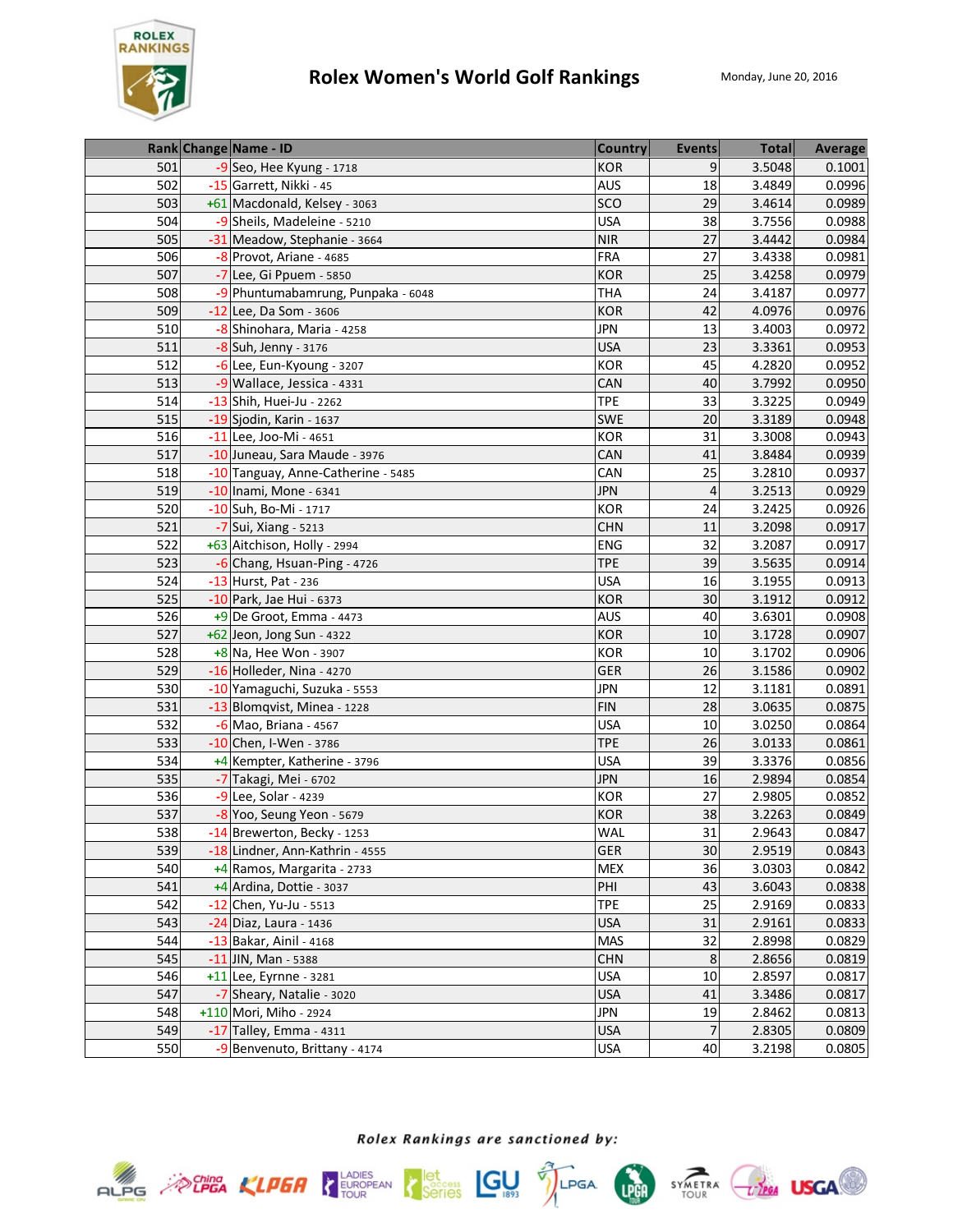

|     | Rank Change Name - ID              | <b>Country</b> | <b>Events</b>  | <b>Total</b> | <b>Average</b> |
|-----|------------------------------------|----------------|----------------|--------------|----------------|
| 551 | -12 Lee, Eun Bin - 4242            | <b>KOR</b>     | 34             | 2.8148       | 0.0804         |
| 552 | +3 Moon, Hyun Hee - 787            | <b>KOR</b>     | 25             | 2.8122       | 0.0803         |
| 553 | -16 Ohnishi, Aoi - 4277            | <b>JPN</b>     | 51             | 4.0686       | 0.0798         |
| 554 | -12 Lee-Bentham, Rebecca - 3995    | CAN            | 27             | 2.7693       | 0.0791         |
| 555 | +37 Higa, Mamiko - 3146            | <b>JPN</b>     | 62             | 4.8905       | 0.0789         |
| 556 | -13 Nielsen, Daisy - 3048          | <b>DEN</b>     | 29             | 2.7594       | 0.0788         |
| 557 | +402 Ogura, Himawari - 6684        | <b>JPN</b>     | 6              | 2.7543       | 0.0787         |
| 558 | +146 Hall, Lydia - 3099            | <b>WAL</b>     | 13             | 2.7364       | 0.0782         |
| 559 | -13 Nagel, Elizabeth - 6166        | <b>USA</b>     | 30             | 2.6973       | 0.0771         |
| 560 | -4 Park, Byeo Ree - 4290           | <b>KOR</b>     | 36             | 2.7685       | 0.0769         |
| 561 | +27 Haddioui, Maha - 3851          | <b>MAR</b>     | 30             | 2.6911       | 0.0769         |
| 562 | -15 Yu, Pei-Lin - 1014             | <b>TPE</b>     | 32             | 2.6900       | 0.0769         |
| 563 | +10 Dryburgh, Gemma - 6529         | SCO            | 11             | 2.6868       | 0.0768         |
| 564 | -16 Ford Bordner, Danah - 2336     | <b>USA</b>     | 18             | 2.6741       | 0.0764         |
| 565 | -16 Zhang, Jienalin - 4827         | <b>CHN</b>     | 24             | 2.6593       | 0.0760         |
| 566 | -14 Fukushima, Akiko - 33          | <b>JPN</b>     | 17             | 2.6565       | 0.0759         |
| 567 | -14 Matsubara, Yumi - 4398         | <b>JPN</b>     | 8              | 2.6555       | 0.0759         |
| 568 | +11 Wearn, Laura - 5705            | <b>USA</b>     | 19             | 2.6420       | 0.0755         |
| 569 | $+8$ Dye, Kendall - 3560           | <b>USA</b>     | 36             | 2.7082       | 0.0752         |
| 570 | -11 Murray, Laura - 5191           | SCO            | 29             | 2.5734       | 0.0735         |
| 571 | -17 Hetherington, Rachel - 176     | <b>AUS</b>     | 7              | 2.5639       | 0.0733         |
| 572 | $-14$ Ohtake, Eika - 921           | <b>JPN</b>     | 24             | 2.5603       | 0.0732         |
| 573 | -8 Sangchan, Supamas - 5186        | <b>THA</b>     | 21             | 2.5357       | 0.0724         |
| 574 | +107 Choi, Marina - 2883           | <b>KOR</b>     | 37             | 2.6802       | 0.0724         |
| 575 | -9 Westrup, Caroline - 2376        | <b>NOR</b>     | 34             | 2.5094       | 0.0717         |
| 576 | -6 Nakasone, Sumika - 4317         | <b>JPN</b>     | 27             | 2.5041       | 0.0715         |
| 577 | -16 Hori, Natsuka - 2747           | <b>JPN</b>     | 51             | 3.6336       | 0.0712         |
| 578 | -11 Asama, Ikue - 1148             | <b>JPN</b>     | 25             | 2.4906       | 0.0712         |
| 579 | -8 Tavatanakit, Paphangkorn - 6198 | <b>THA</b>     | $\overline{2}$ | 2.4880       | 0.0711         |
| 580 | -12 Shin, Shelly - 4142            | AUS            | 5              | 2.4866       | 0.0710         |
| 581 | $-12$ Jang, Ji-Hae - 2923          | <b>KOR</b>     | 29             | 2.4849       | 0.0710         |
| 582 | -22 Echeverria, Paz - 4165         | <b>CHI</b>     | 36             | 2.5527       | 0.0709         |
| 583 | -21 McPherson, Kristy - 744        | <b>USA</b>     | 36             | 2.5419       | 0.0706         |
| 584 | -21 Nagai, Natsu - 832             | <b>JPN</b>     | 30             | 2.4573       | 0.0702         |
| 585 | -13 Sepmoree, Katelyn - 5631       | <b>USA</b>     | 37             | 2.5872       | 0.0699         |
| 586 | -10 Song, Christine - 3533         | <b>USA</b>     | 28             | 2.4413       | 0.0698         |
| 587 | -13 Ishikawa, Yoko - 4074          | <b>JPN</b>     | 25             | 2.4376       | 0.0696         |
| 588 | -10 Honda, Miyari - 210            | <b>JPN</b>     | 22             | 2.4326       | 0.0695         |
| 589 | -9 Kono, Stephanie - 2638          | <b>USA</b>     | 32             | 2.4087       | 0.0688         |
| 590 | $-9$ Hou, Yu-Sang - 6217           | <b>TPE</b>     | 10             | 2.3859       | 0.0682         |
| 591 | -9 Hirano, Jennifer - 5643         | <b>USA</b>     | 21             | 2.3799       | 0.0680         |
| 592 | -8 Ju, Eun-Hye - 4523              | KOR            | 10             | 2.3696       | 0.0677         |
| 593 | -18 Ham, Young Ae - 2561           | <b>KOR</b>     | 34             | 2.3243       | 0.0664         |
| 594 | -7 Kim, jeong Soo - 4396           | KOR            | 11             | 2.3231       | 0.0664         |
| 595 | -9 Gonzalez Escallon, Laura - 3693 | <b>BEL</b>     | 37             | 2.4382       | 0.0659         |
| 596 | -13 Sanz Barrio, Patricia - 4667   | ESP            | 26             | 2.3004       | 0.0657         |
| 597 | -7 Reynolds, Jean - 3165           | <b>USA</b>     | 35             | 2.2519       | 0.0643         |
| 598 | Knight, Cheyenne - 6894            | <b>USA</b>     | $\mathbf{1}$   | 2.2250       | 0.0636         |
| 599 | Okamura, Saki - 3262               | <b>JPN</b>     | 39             | 2.4758       | 0.0635         |
| 600 | +461 Janson, Josephine - 5445      | SWE            | 28             | 2.2156       | 0.0633         |





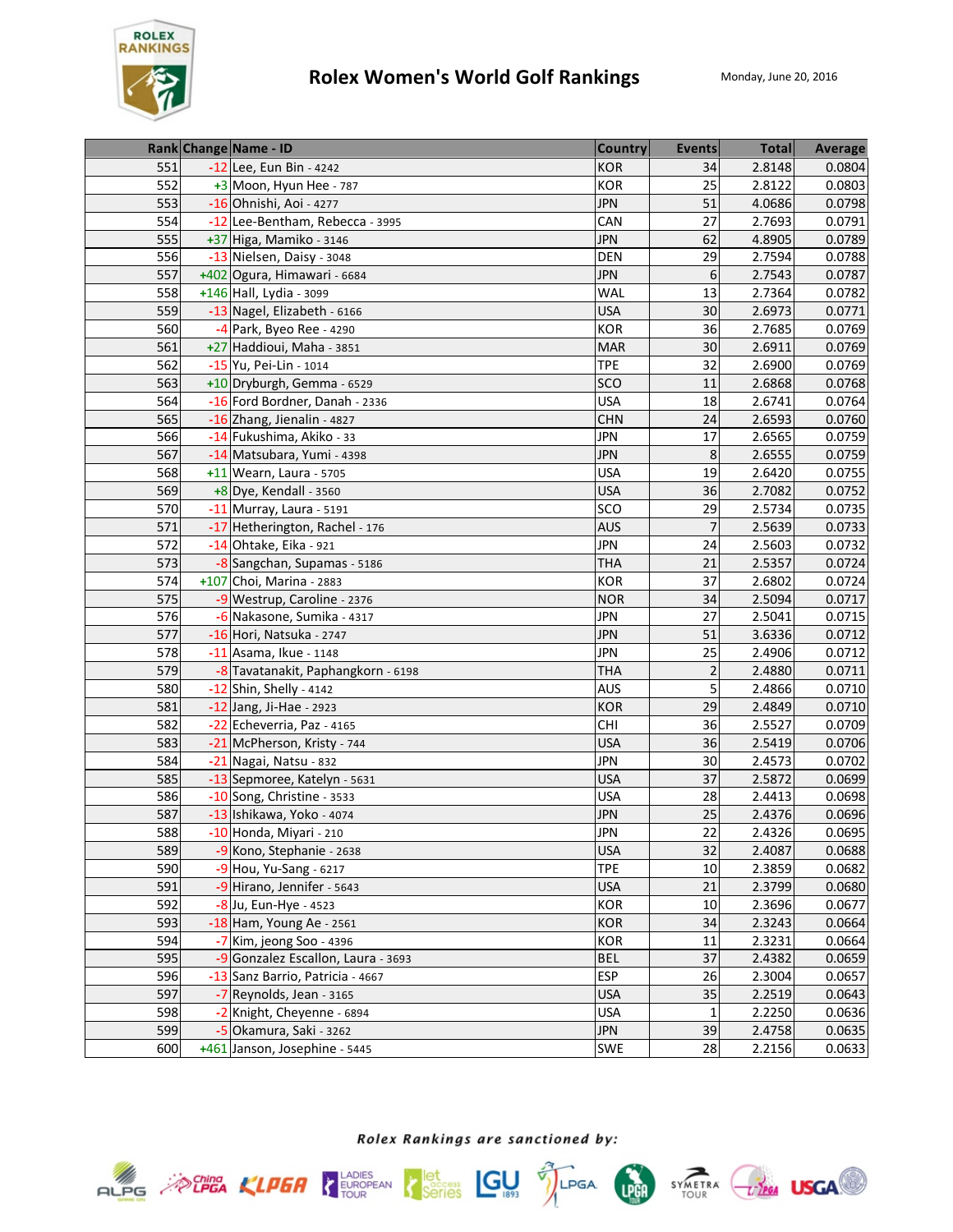

|     | Rank Change Name - ID                 | <b>Country</b> | <b>Events</b>  | <b>Total</b> | Average |
|-----|---------------------------------------|----------------|----------------|--------------|---------|
| 601 | -2 Oki, Seira - 3391                  | <b>JPN</b>     | 14             | 2.2102       | 0.0631  |
| 602 | -11 Park, Seyeong - 5427              | <b>KOR</b>     | 25             | 2.2073       | 0.0631  |
| 603 | +56 O'Donnell, Catherine - 5274       | <b>USA</b>     | 37             | 2.3275       | 0.0629  |
| 604 | -11 Dohi, Kurumi - 1448               | <b>JPN</b>     | 37             | 2.3256       | 0.0629  |
| 605 | -8 Uetake, Nozomi - 5312              | <b>JPN</b>     | 3              | 2.1868       | 0.0625  |
| 606 | -3 Gonzalez Garcia, Carolina - 5832   | <b>ESP</b>     | 22             | 2.1685       | 0.0620  |
| 607 | -7 Kongkiatkrai, Tanaporn - 4084      | <b>THA</b>     | 29             | 2.1672       | 0.0619  |
| 608 | -10 Ellis, Charlotte - 4225           | <b>ENG</b>     | 24             | 2.1643       | 0.0618  |
| 609 | +18 De Roey, Manon - 4570             | <b>BEL</b>     | 28             | 2.1494       | 0.0614  |
| 610 | -15 Whittaker, Leigh - 4350           | <b>GER</b>     | 34             | 2.1492       | 0.0614  |
| 611 | -10 Kang, Ji Won - 6347               | <b>KOR</b>     | 25             | 2.1453       | 0.0613  |
| 612 | -10 Kay, Rebecca - 5150               | <b>AUS</b>     | 5              | 2.1336       | 0.0610  |
| 613 | -7 Iwahashi, Rie - 4684               | <b>JPN</b>     | 9              | 2.1308       | 0.0609  |
| 614 | +20 Fish, Shannon - 4668              | <b>USA</b>     | 35             | 2.1191       | 0.0605  |
| 615 | $-6$ Arthur, Bree - 2416              | <b>AUS</b>     | 38             | 2.2997       | 0.0605  |
| 616 | -11 Nuutinen, Sanna - 3717            | <b>FIN</b>     | 26             | 2.1180       | 0.0605  |
| 617 | -13 He, Muni - 5133                   | <b>CHN</b>     | 3              | 2.1167       | 0.0605  |
| 618 | -6 Finkelstein, Dana - 6634           | <b>USA</b>     | 8              | 2.1160       | 0.0605  |
| 619 | -6 Duvernay, Marion - 4916            | <b>FRA</b>     | 24             | 2.1127       | 0.0604  |
| 620 | -12 Park, Ju Young2 - 6167            | <b>KOR</b>     | 13             | 2.1014       | 0.0600  |
| 621 | -14 Choi, Eun Woo Esther - 6273       | <b>KOR</b>     | $\overline{2}$ | 2.0911       | 0.0597  |
| 622 | -12 Montgomery, Danielle - 2784       | <b>ENG</b>     | 13             | 2.0864       | 0.0596  |
| 623 | -12 Larratt, Kym - 3829               | <b>ENG</b>     | 30             | 2.0786       | 0.0594  |
| 624 | -9 Stahle, Louise - 1686              | <b>SWE</b>     | 18             | 2.0659       | 0.0590  |
| 625 | -11 Kitamura, Hibiki - 4033           | <b>JPN</b>     | 12             | 2.0587       | 0.0588  |
| 626 | -10 Jo, Se Mi - 5421                  | KOR            | 25             | 2.0487       | 0.0585  |
| 627 | -10 Raastad, Rachel - 3043            | <b>NOR</b>     | 24             | 2.0444       | 0.0584  |
| 628 | -7 Piccio, Mia - 5614                 | PHI            | 33             | 1.9935       | 0.0570  |
| 629 | -5 LANGKULGASETTRIN, Saranporn - 6797 | <b>THA</b>     | 8              | 1.9934       | 0.0570  |
| 630 | -7 Nitta, Ayano - 5386                | <b>JPN</b>     | 18             | 1.9831       | 0.0567  |
| 631 | -9 Durdin, Tamie - 1467               | <b>AUS</b>     | 18             | 1.9670       | 0.0562  |
| 632 | -14 Zhang, Yuyang - 2593              | <b>CHN</b>     | 25             | 1.9661       | 0.0562  |
| 633 | +177 Lajtai-rozsa, Csilla - 5545      | <b>HUN</b>     | 14             | 1.9641       | 0.0561  |
| 634 | -14 Kane, Lorie - 355                 | CAN            | 20             | 1.9636       | 0.0561  |
| 635 | -10 Friberg, Louise - 13              | <b>SWE</b>     | 17             | 1.9608       | 0.0560  |
| 636 | -10 Zhou, Jiayi - 4838                | <b>CHN</b>     | 22             | 1.9356       | 0.0553  |
| 637 | -9 Kikuchi, Asami - 3518              | <b>JPN</b>     | 47             | 2.5603       | 0.0545  |
| 638 | -9 JANG, EUN SOO - 5556               | <b>KOR</b>     | 8              | 1.8997       | 0.0543  |
| 639 | -9 Park, Sohye - 5392                 | <b>KOR</b>     | 6              | 1.8774       | 0.0536  |
| 640 | $-5$ Pan, Aretha - 4053               | <b>MAS</b>     | 29             | 1.8636       | 0.0532  |
| 641 | -10 Galdiano, Mariel - 4303           | <b>USA</b>     | $\overline{2}$ | 1.8532       | 0.0529  |
| 642 | $-10$ Chen, Liqing - 4698             | <b>CHN</b>     | 30             | 1.8499       | 0.0529  |
| 643 | $+9$ Bjork, Johanna - 5363            | SWE            | 20             | 1.8451       | 0.0527  |
| 644 | -8 Amanuma, Chieko - 1121             | <b>JPN</b>     | 14             | 1.8436       | 0.0527  |
| 645 | -7 Cappeliez, Mathilda - 5304         | <b>FRA</b>     | $\overline{9}$ | 1.8261       | 0.0522  |
| 646 | -13 Kang, Jimin - 361                 | <b>KOR</b>     | 22             | 1.8212       | 0.0520  |
| 647 | $-8$ Chen, Min-Jou - 5718             | <b>TPE</b>     | 18             | 1.8188       | 0.0520  |
| 648 | -7 Sato, Akiho - 4371                 | <b>JPN</b>     | 15             | 1.8131       | 0.0518  |
| 649 | -12 Taylor, Lauren - 3689             | <b>ENG</b>     | 26             | 1.8130       | 0.0518  |
| 650 | -10 Lee, So-Young - 6497              | <b>KOR</b>     | $\overline{2}$ | 1.8080       | 0.0517  |





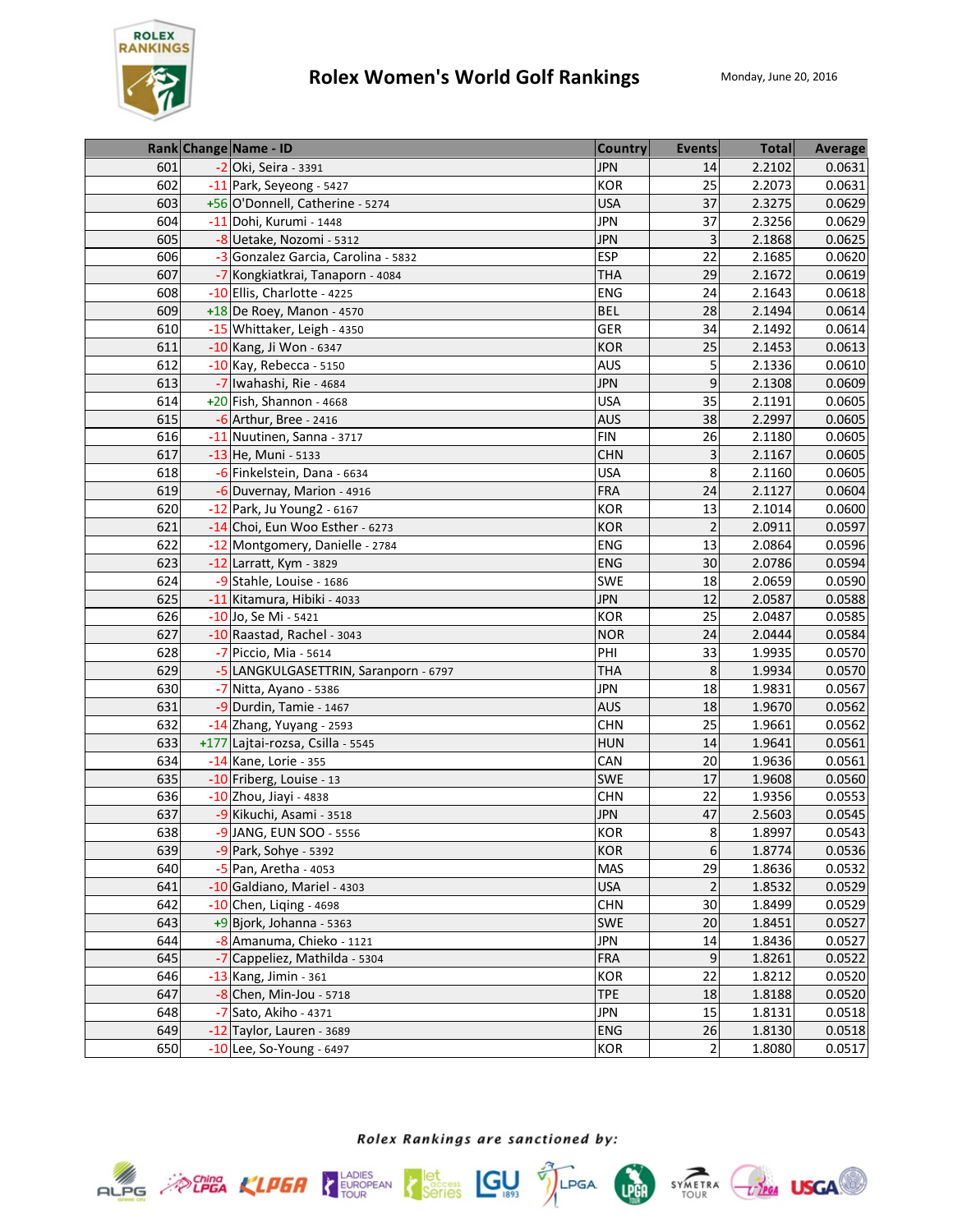

|            | Rank Change Name - ID             | <b>Country</b> | <b>Events</b>           | <b>Total</b> | Average |
|------------|-----------------------------------|----------------|-------------------------|--------------|---------|
| 651        | -8 Lee, Eun Hyoung - 5122         | <b>KOR</b>     | 41                      | 2.1038       | 0.0513  |
| 652        | -10 Lampert, Karolin - 4557       | GER            | 30                      | 1.7913       | 0.0512  |
| 653        | $-9$ Gondo, Karen - 5353          | <b>JPN</b>     | 19                      | 1.7664       | 0.0505  |
| 654        | +46 Kimura, Ayako - 6835          | <b>JPN</b>     | 13                      | 1.7423       | 0.0498  |
| 655        | -9 Brent, Adriana - 3121          | <b>AUS</b>     | 15                      | 1.7350       | 0.0496  |
| 656        | -9 Kim, Mindy - 2885              | <b>KOR</b>     | 35                      | 1.7249       | 0.0493  |
| 657        | +29 Tubert, Emily - 4347          | <b>USA</b>     | 30                      | 1.7057       | 0.0487  |
| 658        | -9 Kawagishi, Fumika - 3704       | <b>JPN</b>     | 7                       | 1.6966       | 0.0485  |
| 659        | $-11$ Agnew, Lacey - 3979         | <b>USA</b>     | 27                      | 1.6779       | 0.0479  |
| 660        | -10 Jordan-Higgins, Olivia - 4214 | JEY            | 38                      | 1.8100       | 0.0476  |
| 661        | -6 Pulsawath, Pennapa - 4093      | <b>THA</b>     | 40                      | 1.8954       | 0.0474  |
| 662        | -17 Sasaki, Keiko - 1564          | <b>JPN</b>     | 22                      | 1.6479       | 0.0471  |
| 663        | -9 Cho, A Ra2 - 4116              | <b>KOR</b>     | 47                      | 2.2124       | 0.0471  |
| 664        | -13 Afonso, Caroline - 2988       | <b>FRA</b>     | 29                      | 1.6427       | 0.0469  |
| 665        | +13 Jansone, Laura - 4167         | LAT            | 32                      | 1.6396       | 0.0468  |
| 666        | $-13$ Lee, Yeon Joo - 4519        | KOR            | 22                      | 1.6337       | 0.0467  |
| 667        | -11 Na, Stephanie - 2786          | <b>AUS</b>     | 39                      | 1.7935       | 0.0460  |
| 668        | -11 Fukuyama, Eri - 3855          | <b>JPN</b>     | 10                      | 1.6028       | 0.0458  |
| 669        | -9 Hibbert, Lauren - 4136         | <b>AUS</b>     | 14                      | 1.5893       | 0.0454  |
| 670        | -9 Yada, Britney - 6206           | <b>USA</b>     | 24                      | 1.5890       | 0.0454  |
| 671        | Yoo, Hae ran - 6925               | <b>KOR</b>     | $\overline{\mathbf{c}}$ | 1.5675       | 0.0448  |
| 672        | -9 Howard, Ginger - 4478          | <b>USA</b>     | 38                      | 1.6978       | 0.0447  |
| 673        | $-3$ Chen, Szu-Han - 5289         | <b>TPE</b>     | 29                      | 1.5338       | 0.0438  |
| 674        | -9 Guo, Caizhu - 3417             | <b>CHN</b>     | 16                      | 1.5313       | 0.0438  |
| 675        | -8 PORUANGRONG, Wanchana - 6471   | <b>THA</b>     | 10                      | 1.5312       | 0.0437  |
| 676        | $-10$ Muehl, Nina - 5675          | AUT            | 36                      | 1.5744       | 0.0437  |
| 677        | -8 Peters, Alex - 4658            | <b>GBR</b>     | 13                      | 1.5225       | 0.0435  |
| 678        | -10 Italia, Haley - 5106          | <b>USA</b>     | 30                      | 1.5181       | 0.0434  |
| 679        | -8 Liang, Yi-Lin - 5922           | <b>TPE</b>     | 22                      | 1.5105       | 0.0432  |
| 680        | -18 Bae, Kyeong Eun - 1169        | KOR            | 15                      | 1.5091       | 0.0431  |
| 681        | -17 Sandolo, Sophie - 1562        | <b>ITA</b>     | 30                      | 1.5005       | 0.0429  |
| 682        | -10 Prat, Mireia - 3074           | <b>ESP</b>     | 39                      | 1.6656       | 0.0427  |
| 683        | -10 Cabrera-Bello, Emma - 1279    | <b>ESP</b>     | $\overline{7}$          | 1.4656       | 0.0419  |
| 684        | -10 Panos, Jayde - 3847           | <b>AUS</b>     | 28                      | 1.4494       | 0.0414  |
| 685        | -5 Nimitpongkul, Nattagate - 6191 | <b>THA</b>     | 14                      | 1.4361       | 0.0410  |
| 686        | -11 Speechley, Jessica - 3803     | <b>AUS</b>     | 29                      | 1.4348       | 0.0410  |
| 687        | -11 Nualraksa, Ajira - 4090       | <b>THA</b>     | 27                      | 1.4278       | 0.0408  |
| 688        | -9 Bowie Young, Heather - 1248    | <b>USA</b>     | 25                      | 1.4187       | 0.0405  |
| 689        | $-6$ Goddard, Emma - 6116         | <b>ENG</b>     | 15                      | 1.3871       | 0.0396  |
| 690        | -6 Sasahara, Yumi - 5650          | <b>JPN</b>     | 25                      | 1.3762       | 0.0393  |
| 691        | -14 Oh, Sarah - 2423              | <b>KOR</b>     | 16                      | 1.3752       | 0.0393  |
| 692        | -10 Lee, Ye Seul - 6170           | KOR            | 23                      | 1.3690       | 0.0391  |
| 693        | -8 Eaton, Melissa - 3202          | <b>RSA</b>     | 8                       | 1.3647       | 0.0390  |
| 694        | +16 McChrystal, Megan - 4196      | <b>USA</b>     | 40                      | 1.5562       | 0.0389  |
| 695<br>696 | -5 Hara, Erika - 6597             | <b>JPN</b>     | 5<br>5                  | 1.3500       | 0.0386  |
| 697        | +68 Youn, min gyeong - 5789       | <b>KOR</b>     |                         | 1.3475       | 0.0385  |
|            | -9 Piyapattra, Michelle - 5988    | <b>USA</b>     | 34                      | 1.3473       | 0.0385  |
| 698        | +22 Henriksson, Linda - 2694      | <b>FIN</b>     | 26                      | 1.3457       | 0.0384  |
| 699        | -7 Choi, E Jin - 5710             | <b>KOR</b>     | 13                      | 1.3448       | 0.0384  |
| 700        | -13 Maetzler, Melanie - 4253      | SUI            | 30                      | 1.3386       | 0.0382  |





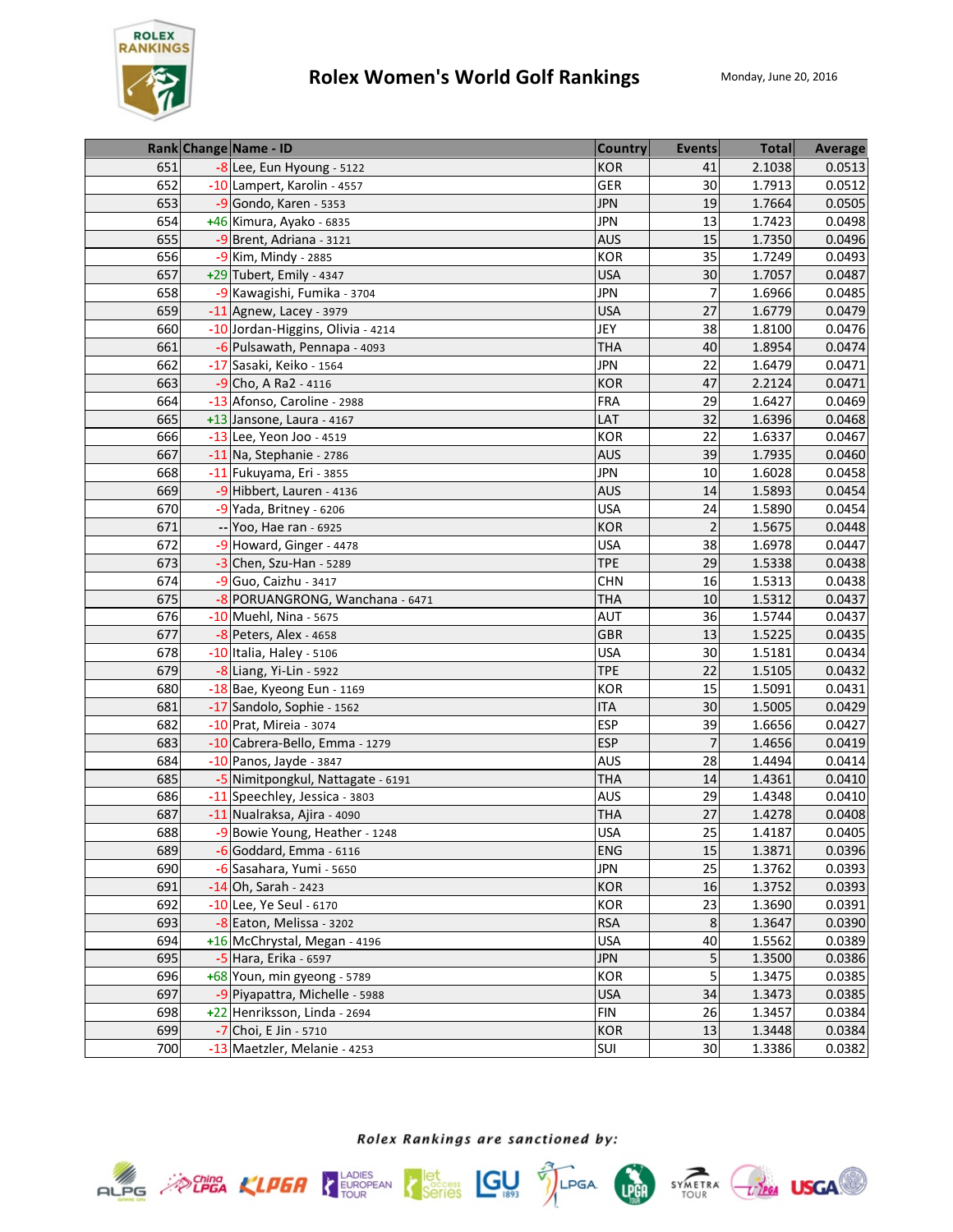

|     | Rank Change Name - ID                  | <b>Country</b> | <b>Events</b>  | <b>Total</b> | Average |
|-----|----------------------------------------|----------------|----------------|--------------|---------|
| 701 | -10 Chen, Doris - 4301                 | <b>TPE</b>     | 9              | 1.3300       | 0.0380  |
| 702 | -8 Inoue, Saki - 4654                  | <b>JPN</b>     | 15             | 1.3164       | 0.0376  |
| 703 | +136 Kristinsdottir, Olafia - 6065     | <b>ISL</b>     | 22             | 1.3074       | 0.0374  |
| 704 | -3 Kim, Su A - 466                     | <b>KOR</b>     | 36             | 1.3440       | 0.0373  |
| 705 | -7 Hung, Jo-Hua - 5514                 | <b>TPE</b>     | 10             | 1.2955       | 0.0370  |
| 706 | -7 Boonraksasat, Thanuttra - 6135      | PHI            | 22             | 1.2925       | 0.0369  |
| 707 | -14 Lee, A JUNG - 4704                 | <b>KOR</b>     | 33             | 1.2833       | 0.0367  |
| 708 | -6 Utama, Aunchisa - 4713              | <b>THA</b>     | 25             | 1.2771       | 0.0365  |
| 709 | -6 Arasaki, Yayoi - 1140               | <b>JPN</b>     | 41             | 1.4955       | 0.0365  |
| 710 | -13 Croce, Stefania - 1383             | <b>ITA</b>     | 22             | 1.2747       | 0.0364  |
| 711 | -15 Felibert, Veronica - 3591          | <b>VEN</b>     | 42             | 1.5167       | 0.0361  |
| 712 | +228 Kobashi, Eriko - 493              | <b>JPN</b>     | 10             | 1.2551       | 0.0359  |
| 713 | -8 Thompson, Charlotte - 4660          | <b>GBR</b>     | 24             | 1.2445       | 0.0356  |
| 714 | +192 Hamada, Mayu - 4509               | <b>JPN</b>     | 10             | 1.2355       | 0.0353  |
| 715 | -9 Ishii, Rio - 5855                   | <b>JPN</b>     | 3              | 1.2341       | 0.0353  |
| 716 | -27 McCloskey, Lisa - 3970             | COL            | 28             | 1.2312       | 0.0352  |
| 717 | $-8$ kwon, se yearn - 6099             | <b>KOR</b>     | 4              | 1.2138       | 0.0347  |
| 718 | -10 Davidson, Karis - 5605             | <b>AUS</b>     | $\overline{2}$ | 1.2138       | 0.0347  |
| 719 | -12 Rominger, Caroline - 2573          | SUI            | 31             | 1.1841       | 0.0338  |
| 720 | -9 Chen, Ching-Tzu - 6009              | <b>TPE</b>     | 9              | 1.1835       | 0.0338  |
| 721 | -9 Siegenthaler, Maria Palacios - 5033 | <b>ESP</b>     | 26             | 1.1778       | 0.0337  |
| 722 | -8 Jonsdottir, Valdis Thora - 3751     | <b>ISL</b>     | 24             | 1.1756       | 0.0336  |
| 723 | -7 Sanford, Karah - 6893               | <b>USA</b>     | $\mathbf{1}$   | 1.1750       | 0.0336  |
| 724 | -9 Avanzo, Stefania - 4379             | <b>ITA</b>     | 29             | 1.1750       | 0.0336  |
| 725 | -12 Jeray, Nicole - 309                | <b>USA</b>     | 39             | 1.3075       | 0.0335  |
| 726 | +41 Espejo, Virginia - 4664            | <b>ESP</b>     | 25             | 1.1561       | 0.0330  |
| 727 | +60 Schober, Sarah - 3371              | <b>AUT</b>     | 11             | 1.1523       | 0.0329  |
| 728 | -5 Ji, Yifan - 6391                    | <b>CHN</b>     | 5              | 1.1431       | 0.0327  |
| 729 | $-10$ Go, NaHye - 6348                 | <b>KOR</b>     | 31             | 1.1422       | 0.0326  |
| 730 | -6 Shimomura, Mayumi - 1611            | <b>JPN</b>     | 37             | 1.2027       | 0.0325  |
| 731 | -13 Nakayama, Mina - 2592              | <b>JPN</b>     | 28             | 1.1361       | 0.0325  |
| 732 | -4 Kamata, Hiromi - 3137               | <b>AUS</b>     | 11             | 1.1348       | 0.0324  |
| 733 | -4 Noguchi, Ayami - 5969               | <b>JPN</b>     | 15             | 1.1302       | 0.0323  |
| 734 | -12 Piquot, Emilie - 5043              | <b>FRA</b>     | 17             | 1.1289       | 0.0323  |
| 735 | -10 Li, Dan - 3761                     | <b>CHN</b>     | 23             | 1.1274       | 0.0322  |
| 736 | -15 Sonoda, Eriko - 3397               | <b>JPN</b>     | 15             | 1.1204       | 0.0320  |
| 737 | +37 Maggetti, Anais - 2954             | SUI            | 30             | 1.1147       | 0.0318  |
| 738 | -12 Lee, Eun Ji - 5982                 | KOR            | $\overline{4}$ | 1.1138       | 0.0318  |
| 739 | $-12$ Yu, Seung-Hee - 6193             | <b>KOR</b>     | 16             | 1.1131       | 0.0318  |
| 740 | $-23$ Wang, Ziyi - 4122                | <b>CHN</b>     | 7              | 1.1089       | 0.0317  |
| 741 | -9 Perry, Katherine - 3682             | <b>USA</b>     | 29             | 1.1033       | 0.0315  |
| 742 | -11 Chen, Cuixia - 4728                | <b>CHN</b>     | 20             | 1.1018       | 0.0315  |
| 743 | -13 Tsuchida, Sayaka - 3729            | <b>JPN</b>     | 9              | 1.1002       | 0.0314  |
| 744 | $-7$ KIM, JI SU - 6350                 | KOR            | 30             | 1.0925       | 0.0312  |
| 745 | -9 Henderson, Selanee - 3002           | <b>USA</b>     | 34             | 1.0895       | 0.0311  |
| 746 | -11 Lee, Soo Jin - 3817                | KOR            | 6              | 1.0885       | 0.0311  |
| 747 | +79 Roth, Julia - 5054                 | SWE            | 24             | 1.0850       | 0.0310  |
| 748 | -10 Puyo, Fiona - 4529                 | <b>FRA</b>     | 40             | 1.2392       | 0.0310  |
| 749 | -10 Hwang, Ye-Nah - 6134               | <b>KOR</b>     | 10             | 1.0834       | 0.0310  |
| 750 | $-16$ Han, Sanghee - 5689              | <b>KOR</b>     | 24             | 1.0807       | 0.0309  |









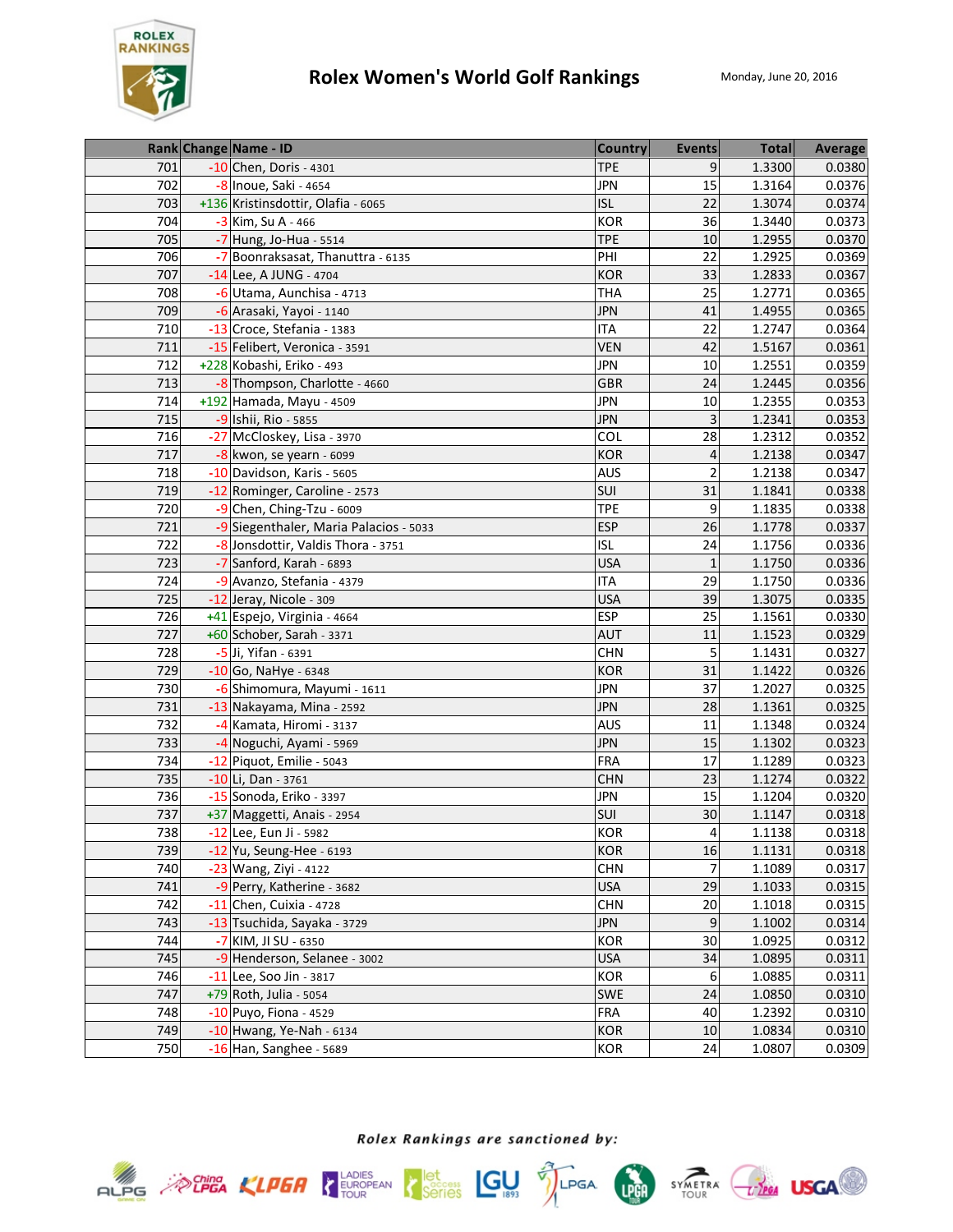

|     | Rank Change Name - ID                 | <b>Country</b> | <b>Events</b>  | <b>Total</b> | Average |
|-----|---------------------------------------|----------------|----------------|--------------|---------|
| 751 | -18 Pimpadsorn, Sangkaro - 3109       | <b>THA</b>     | 32             | 1.0735       | 0.0307  |
| 752 | +184 Korda, Nelly - 5394              | <b>USA</b>     | 9              | 1.0733       | 0.0307  |
| 753 | -10 Lee, Chia-Pei - 6010              | <b>TPE</b>     | 24             | 1.0666       | 0.0305  |
| 754 | -12 Kang, Da Na - 2249                | <b>KOR</b>     | 23             | 1.0606       | 0.0303  |
| 755 | -10 Sakurai, Yuki - 2168              | <b>JPN</b>     | 25             | 1.0427       | 0.0298  |
| 756 | $-10$ Britt, Jordan - 6264            | <b>USA</b>     | 20             | 1.0378       | 0.0297  |
| 757 | +95 Park, Min Ji - 6898               | <b>KOR</b>     | $\overline{2}$ | 1.0367       | 0.0296  |
| 758 | -18 Nilsson, Emma - 5020              | SWE            | 29             | 1.0366       | 0.0296  |
| 759 | -11 Davies-Graham, Ellen - 3850       | <b>AUS</b>     | 23             | 1.0300       | 0.0294  |
| 760 | -11 MacRae, Heather - 2659            | SCO            | 22             | 1.0272       | 0.0293  |
| 761 | -9 Yoshimoto, Hikaru - 5338           | <b>JPN</b>     | 6              | 1.0213       | 0.0292  |
| 762 | -9 Jaxaliyeva, Jamila - 5158          | KAZ            | 26             | 1.0182       | 0.0291  |
| 763 | -8 Menendez, Ana - 6261               | <b>MEX</b>     | 10             | 1.0173       | 0.0291  |
| 764 | -8 Kim, Da Eun - 5391                 | <b>KOR</b>     | 14             | 1.0126       | 0.0289  |
| 765 | -15 Kim, Woo Jeong - 5845             | <b>KOR</b>     | 6              | 1.0120       | 0.0289  |
| 766 | -25 Ekey, Kathleen - 3298             | <b>USA</b>     | 40             | 1.1549       | 0.0289  |
| 767 | -23 Simpson, Georgina - 1631          | <b>ENG</b>     | 24             | 1.0070       | 0.0288  |
| 768 | -11 Liu, Yan - 6006                   | <b>CHN</b>     | 11             | 1.0035       | 0.0287  |
| 769 | -10 Tsunekawa, Chiharu - 2177         | <b>JPN</b>     | 11             | 0.9972       | 0.0285  |
| 770 | -12 Cho, A Yeon - 6516                | <b>KOR</b>     | 6              | 0.9936       | 0.0284  |
| 771 | -20 Engzelius, Marita - 2684          | <b>NOR</b>     | 27             | 0.9909       | 0.0283  |
| 772 | -18 Tavee, Tiffany - 2588             | <b>USA</b>     | 27             | 0.9880       | 0.0282  |
| 773 | -13 Gulugian, Ani - 3671              | <b>USA</b>     | 31             | 0.9846       | 0.0281  |
| 774 | $-11$ Cho, Yoon Jung - 6172           | <b>KOR</b>     | 12             | 0.9845       | 0.0281  |
| 775 | -7 Wang, Elizabeth - 6970             | <b>USA</b>     | $\mathbf{1}$   | 0.9750       | 0.0279  |
| 776 | -14 Viking, Elmay - 4453              | <b>AUS</b>     | 8              | 0.9749       | 0.0279  |
| 777 | -16 Vayson de Pradenne, Astrid - 5271 | <b>FRA</b>     | 32             | 0.9688       | 0.0277  |
| 778 | -12 Pan, Yen-Ling - 5958              | <b>TPE</b>     | 27             | 0.9671       | 0.0276  |
| 779 | -14 Sinha, Kishi - 4098               | <b>IND</b>     | 25             | 0.9392       | 0.0268  |
| 780 | -10 Tian, Qi - 6122                   | <b>CHN</b>     | 8              | 0.9390       | 0.0268  |
| 781 | -10 Kapoor, Vani - 4407               | <b>IND</b>     | 14             | 0.9380       | 0.0268  |
| 782 | -6 Eum, Sun Jae - 5849                | KOR            | 9              | 0.9342       | 0.0267  |
| 783 | -8 Baillieux, Diane - 6546            | <b>BEL</b>     | 3              | 0.9335       | 0.0267  |
| 784 | -12 Koh, Sock Hwee - 2274             | <b>SIN</b>     | 3              | 0.9297       | 0.0266  |
| 785 | -8 Lee, Myung Hwan - 3902             | <b>KOR</b>     | 37             | 0.9761       | 0.0264  |
| 786 | -8 JAENGKIT, Chorphaka - 6799         | <b>THA</b>     | 10             | 0.9145       | 0.0261  |
| 787 | -8 Huang, Ching - 5938                | <b>TPE</b>     | 14             | 0.9083       | 0.0260  |
| 788 | 19 Kirchmayr, Steffi - 4273           | GER            | 25             | 0.9059       | 0.0259  |
| 789 | -9 Nakazono, Mika - 2160              | <b>JPN</b>     | 15             | 0.9049       | 0.0259  |
| 790 | $-9$ Yang, Taoli - 2752               | <b>CHN</b>     | $\overline{4}$ | 0.9021       | 0.0258  |
| 791 | +379 Jansen, Jaclyn - 3654            | <b>USA</b>     | 24             | 0.9020       | 0.0258  |
| 792 | -10 Bae, Narangyi - 5823              | KOR            | 3              | 0.8963       | 0.0256  |
| 793 | -20 Ye, Liying - 1989                 | <b>CHN</b>     | 16             | 0.8808       | 0.0252  |
| 794 | -11 Wu, Sha - 4470                    | <b>CHN</b>     | 15             | 0.8807       | 0.0252  |
| 795 | $-9$ Shin, Da Bin - 6120              | <b>KOR</b>     | 10             | 0.8766       | 0.0250  |
| 796 | -6 Jenq, Jenni - 4482                 | <b>USA</b>     | 35             | 0.8667       | 0.0248  |
| 797 | -12 Hannemann, Candy - 121            | <b>BRA</b>     | 22             | 0.8665       | 0.0248  |
| 798 | -14 Yoopan, Tiranan - 2278            | <b>THA</b>     | 33             | 0.8620       | 0.0246  |
| 799 | -8 Silva, Marta - 5149                | <b>ESP</b>     | 25             | 0.8568       | 0.0245  |
| 800 | -53 Greciet, Julie - 3210             | <b>FRA</b>     | 12             | 0.8554       | 0.0244  |





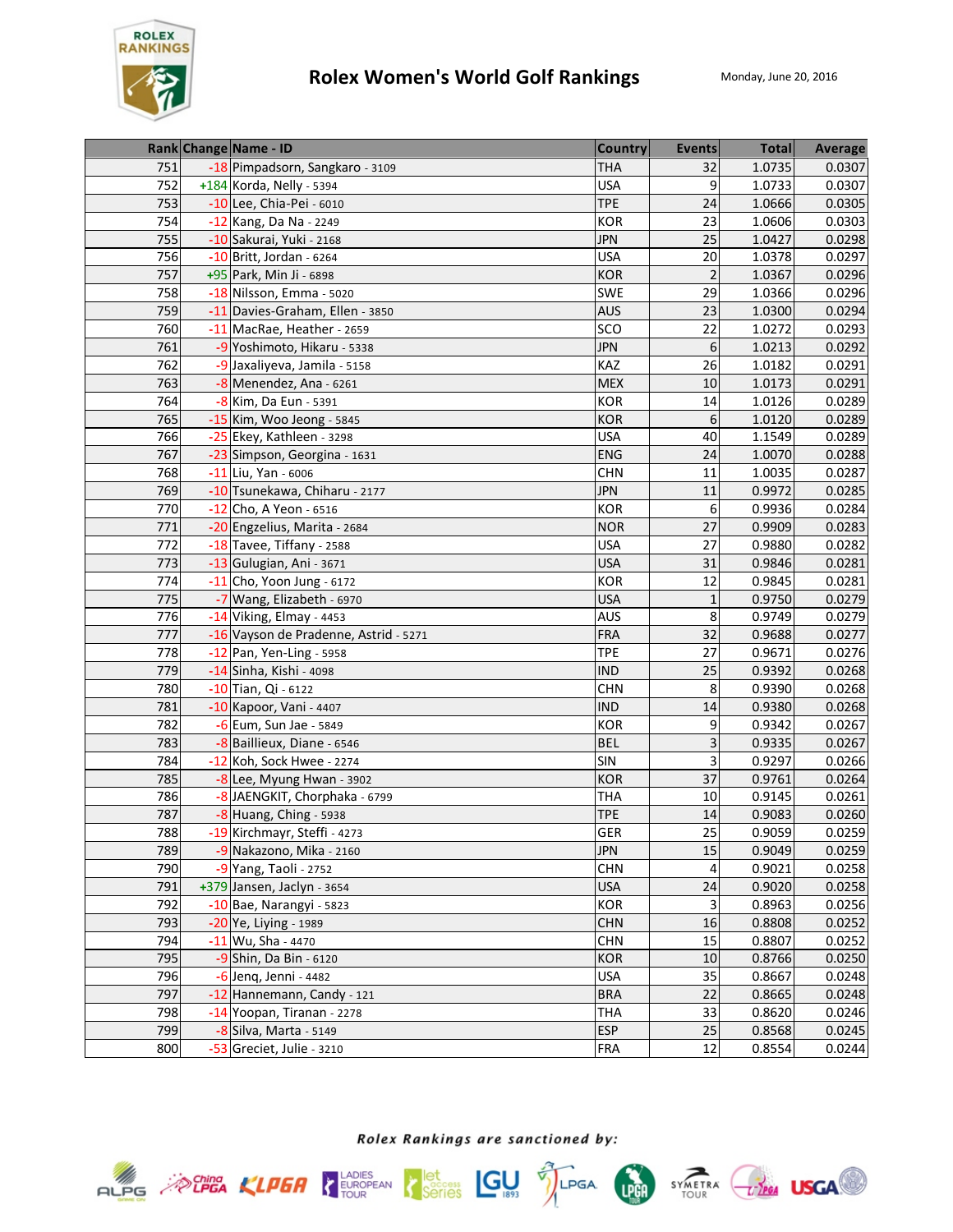

|     | Rank Change Name - ID          | <b>Country</b> | <b>Events</b>  | <b>Total</b> | Average |
|-----|--------------------------------|----------------|----------------|--------------|---------|
| 801 | -12 Keh, Munchin - 5177        | <b>NZL</b>     | 3              | 0.8525       | 0.0244  |
| 802 | -14 Nishi, Tomoko - 5414       | <b>JPN</b>     | 5              | 0.8510       | 0.0243  |
| 803 | -10 Must, Katelyn - 4442       | <b>AUS</b>     | 8              | 0.8373       | 0.0239  |
| 804 | -10 Lai, Yi-Ting - 6140        | <b>TPE</b>     | 8              | 0.8348       | 0.0239  |
| 805 | -13 Huang, Hsien-Wen - 4747    | <b>TPE</b>     | 31             | 0.8296       | 0.0237  |
| 806 | $-11$ Lee, Su-Yeon - 5342      | <b>KOR</b>     | $\mathbf 2$    | 0.8292       | 0.0237  |
| 807 | -11 Collier, Hannah - 6050     | <b>USA</b>     | 32             | 0.8285       | 0.0237  |
| 808 | -7 Yamamoto, Keiko - 6941      | <b>JPN</b>     | $\mathbf 1$    | 0.8170       | 0.0233  |
| 809 | -7 Matsuda, Rei - 4680         | <b>JPN</b>     | $\overline{2}$ | 0.8170       | 0.0233  |
| 810 | $-10$ Chen, Hanna - 5953       | <b>TPE</b>     | 25             | 0.8169       | 0.0233  |
| 811 | -14 Lee, Luciane - 6199        | <b>BRA</b>     | 28             | 0.8147       | 0.0233  |
| 812 | -14 CHOI, Yeon Mi - 6333       | <b>KOR</b>     | 16             | 0.8119       | 0.0232  |
| 813 | -10 Suksukont, Renuka - 6136   | <b>THA</b>     | 15             | 0.8103       | 0.0232  |
| 814 | -9 Kueny, Laura - 3659         | <b>USA</b>     | 30             | 0.7974       | 0.0228  |
| 815 | -11 Talley, Emily - 4638       | <b>USA</b>     | 30             | 0.7922       | 0.0226  |
| 816 | -10 MARTIREZ, Samantha - 6845  | PHI            | 2              | 0.7913       | 0.0226  |
| 817 | -10 Wu, Yi-Ching - 5425        | <b>TPE</b>     | 18             | 0.7904       | 0.0226  |
| 818 | -19 Cho, Yeong Ran - 2540      | <b>KOR</b>     | 20             | 0.7893       | 0.0226  |
| 819 | $-11$ Gahm, Lindsay - 6163     | <b>USA</b>     | 30             | 0.7885       | 0.0225  |
| 820 | $-11$ Yamazato, Ai - 3844      | <b>JPN</b>     | 13             | 0.7753       | 0.0222  |
| 821 | -10 Kawamoto, Yui - 4655       | <b>JPN</b>     | 7              | 0.7598       | 0.0217  |
| 822 | $-10$ Chun, Jacey - 4169       | <b>KOR</b>     | 28             | 0.7523       | 0.0215  |
| 823 | -5 Bermingham, Jennifer - 3876 | <b>USA</b>     | $\mathbf{1}$   | 0.7500       | 0.0214  |
| 824 | -10 Morrakotpan, Janya - 4087  | <b>THA</b>     | 28             | 0.7402       | 0.0211  |
| 825 | -- Kotake, Rino - 4106         | <b>JPN</b>     | 8              | 0.7353       | 0.0210  |
| 826 | -7 Kerdrit, Narisara - 3763    | <b>THA</b>     | 31             | 0.7342       | 0.0210  |
| 827 | -11 Takabayashi, Yumi - 1742   | <b>JPN</b>     | 20             | 0.7334       | 0.0210  |
| 828 | -8 Tanaka, Miyako - 1775       | <b>JPN</b>     | 35             | 0.7334       | 0.0210  |
| 829 | $-6$ Koch, Carin - 498         | <b>SWE</b>     | 10             | 0.7305       | 0.0209  |
| 830 | -8 Kim, Birdie - 412           | <b>KOR</b>     | 17             | 0.7304       | 0.0209  |
| 831 | -16 Yu, Go Un - 4551           | <b>KOR</b>     | 35             | 0.7284       | 0.0208  |
| 832 | -11 Navarro, Marijosse - 3882  | <b>MEX</b>     | $\overline{2}$ | 0.7278       | 0.0208  |
| 833 | -9 Kim, Hye-Min - 3895         | <b>KOR</b>     | 38             | 0.7862       | 0.0207  |
| 834 | -- Soopimjit, Dussavi - 6856   | <b>THA</b>     | 4              | 0.7178       | 0.0205  |
| 835 | -6 Nozawa, Mao - 4548          | <b>JPN</b>     | 3              | 0.7169       | 0.0205  |
| 836 | -9 Nishiki, Yukiko - 4596      | <b>JPN</b>     | 21             | 0.7165       | 0.0205  |
| 837 | -9 Dlamini, Nobuhle - 4604     | SWZ            | 26             | 0.7121       | 0.0203  |
| 838 | -8 Lennon, Grace - 3818        | AUS            | 15             | 0.7100       | 0.0203  |
| 839 | -- Penttila, Emily - 5037      | <b>FIN</b>     | $\mathbf 1$    | 0.7000       | 0.0200  |
| 840 | -- Haglund, Jenny - 4940       | SWE            | 3              | 0.7000       | 0.0200  |
| 841 | $-10$ Lee, Andrea - 4497       | <b>USA</b>     | 3              | 0.6969       | 0.0199  |
| 842 | -2 Doughtie, Lauren - 3273     | <b>USA</b>     | 37             | 0.7352       | 0.0199  |
| 843 | -30 Ralph, Hannah - 3828       | <b>ENG</b>     | 18             | 0.6915       | 0.0198  |
| 844 | $-6$ Zhang, Na - 2261          | <b>CHN</b>     | 10             | 0.6874       | 0.0196  |
| 845 | -28 Kirkland, Cassandra - 2949 | <b>FRA</b>     | 14             | 0.6854       | 0.0196  |
| 846 | -9 Peng, Chieh - 4784          | <b>TPE</b>     | 4              | 0.6808       | 0.0195  |
| 847 | -11 Harris, Katy - 4314        | <b>USA</b>     | 12             | 0.6774       | 0.0194  |
| 848 | -15 Han, Seung Ji - 3624       | KOR            | 15             | 0.6761       | 0.0193  |
| 849 | -8 Wille, Natalie - 5450       | <b>SWE</b>     | 25             | 0.6758       | 0.0193  |
| 850 | -6 Yamada, Narumi - 4269       | <b>JPN</b>     | 20             | 0.6746       | 0.0193  |





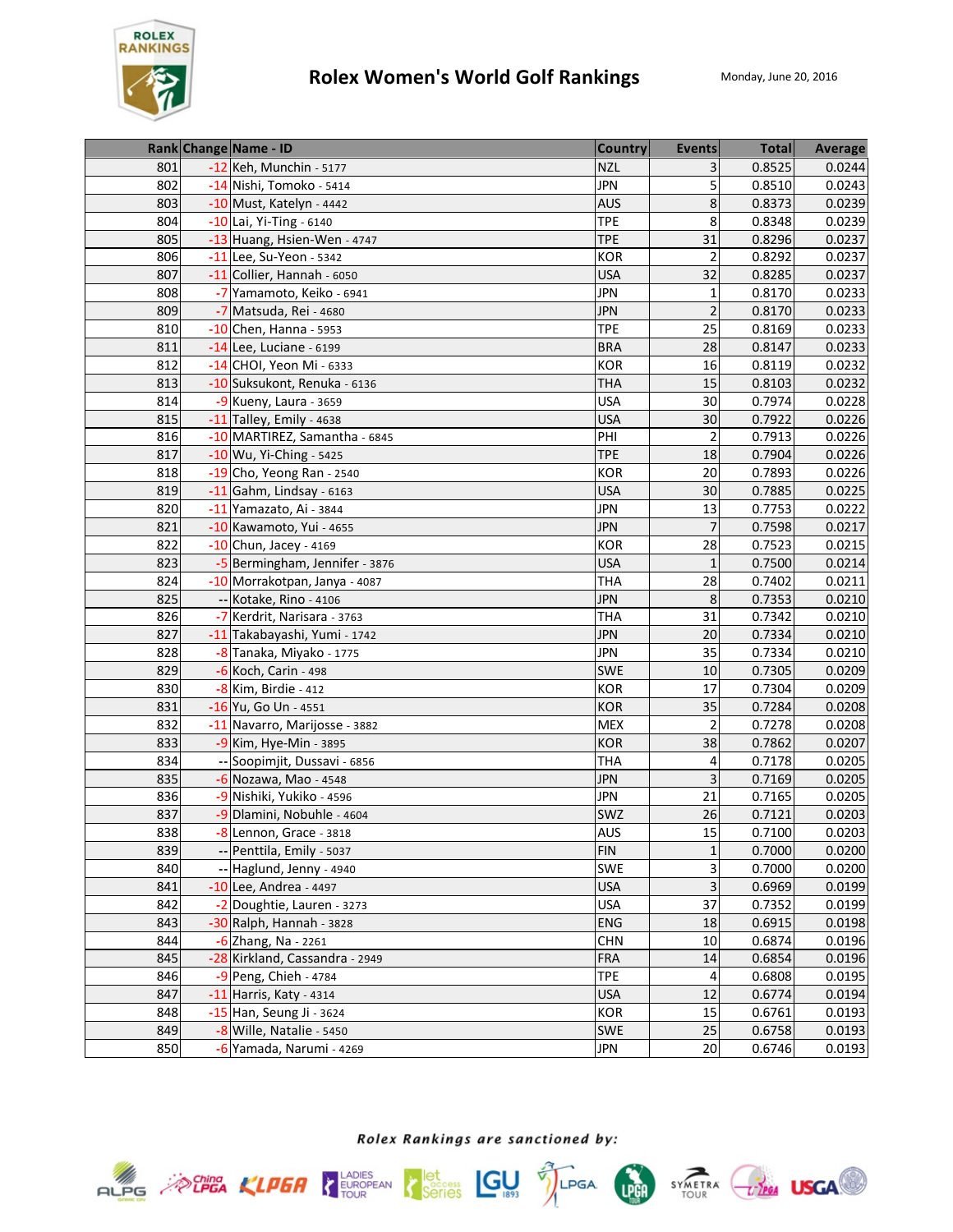

|     | Rank Change Name - ID            | Country    | <b>Events</b>   | <b>Total</b> | Average |
|-----|----------------------------------|------------|-----------------|--------------|---------|
| 851 | +73 Marchand, Brittany - 4305    | CAN        | 11              | 0.6720       | 0.0192  |
| 852 | -7 Tan, Lingling - 3765          | <b>CHN</b> | 21              | 0.6698       | 0.0191  |
| 853 | -21 Westin, Emma - 5099          | SWE        | 29              | 0.6676       | 0.0191  |
| 854 | -19 Hassan, Sahra - 3062         | <b>WAL</b> | 19              | 0.6648       | 0.0190  |
| 855 | -9 Lee, gayoung - 5841           | <b>KOR</b> | 6               | 0.6645       | 0.0190  |
| 856 | -13 Moreno, Paola - 3005         | COL        | 25              | 0.6633       | 0.0190  |
| 857 | -3 Nishihata, Moeka - 4712       | <b>JPN</b> | 3               | 0.6630       | 0.0189  |
| 858 | -10 Coleman, Jennifer - 6222     | <b>USA</b> | 11              | 0.6620       | 0.0189  |
| 859 | -10 Ikeuchi, Erimo - 3745        | <b>JPN</b> | $\overline{4}$  | 0.6608       | 0.0189  |
| 860 | -10 Serramia, Elisa - 1597       | <b>ESP</b> | 16              | 0.6593       | 0.0188  |
| 861 | -8 Jung, Ji Min - 2717           | <b>KOR</b> | 12              | 0.6545       | 0.0187  |
| 862 | $-6$ park, yubin - 6352          | <b>KOR</b> | 12              | 0.6518       | 0.0186  |
| 863 | -12 Henderson, Brittany - 6160   | CAN        | 19              | 0.6510       | 0.0186  |
| 864 | +68 Martindale, Kendall - 6662   | <b>USA</b> | 9               | 0.6500       | 0.0186  |
| 865 | -10 Hama, Misaki - 5317          | <b>JPN</b> | 39              | 0.7224       | 0.0185  |
| 866 | $-9$ Huffer, Becca - 4586        | <b>USA</b> | $\overline{32}$ | 0.6454       | 0.0184  |
| 867 | -25 Ogusu, Risa - 3018           | <b>JPN</b> | 23              | 0.6449       | 0.0184  |
| 868 | -21 Mukaiyama, Yui - 815         | <b>JPN</b> | 18              | 0.6387       | 0.0182  |
| 869 | -7 Kim, Ga Yun - 5678            | <b>KOR</b> | 40              | 0.7285       | 0.0182  |
| 870 | -9 Makkonen, Leena - 5006        | <b>FIN</b> | 21              | 0.6358       | 0.0182  |
| 871 | -8 Campbell, Alanna - 5632       | <b>AUS</b> | $\overline{4}$  | 0.6323       | 0.0181  |
| 872 | $-13$ Turner, Jane - 3691        | SCO        | 26              | 0.6303       | 0.0180  |
| 873 | -5 Kim, Kyungmin - 6910          | <b>KOR</b> | $\overline{4}$  | 0.6300       | 0.0180  |
| 874 | -8 Willems, Lien - 3265          | <b>BEL</b> | 29              | 0.6299       | 0.0180  |
| 875 | -17 Pak, Jin-Young - 2335        | <b>KOR</b> | 32              | 0.6289       | 0.0180  |
| 876 | -16 Kito, Sakura - 3936          | <b>JPN</b> | 9               | 0.6285       | 0.0180  |
| 877 | -13 Ljungberg, Jessica - 4992    | <b>SWE</b> | 21              | 0.6260       | 0.0179  |
| 878 | -13 Smith, Kristie - 2806        | <b>AUS</b> | 3               | 0.6191       | 0.0177  |
| 879 | -10 Superal, Princess - 5413     | PHI        | $\mathbf{1}$    | 0.6131       | 0.0175  |
| 880 | -9 Robyn, Choi - 6826            | <b>AUS</b> | $\mathbf 1$     | 0.6112       | 0.0175  |
| 881 | -11 Thomas, Vicky - 1849         | <b>AUS</b> | $\overline{7}$  | 0.6087       | 0.0174  |
| 882 | -8 Cho, Jeong Min - 6822         | <b>TPE</b> | $\mathbf 1$     | 0.6058       | 0.0173  |
| 883 | +97 Ras-Anderica, Leticia - 6758 | <b>GER</b> | $\overline{7}$  | 0.6043       | 0.0173  |
| 884 | -11 Ji, Joo hyun - 6572          | <b>KOR</b> | 3               | 0.6037       | 0.0172  |
| 885 | -7 Sega, Momoka - 6413           | <b>JPN</b> | $\overline{c}$  | 0.6035       | 0.0172  |
| 886 | -5 Liu, Ruixin - 5511            | <b>CHN</b> | 6               | 0.5956       | 0.0170  |
| 887 | -4 Kim, Yu Ri - 4111             | <b>KOR</b> | $\overline{2}$  | 0.5953       | 0.0170  |
| 888 | -8 DEL ROSARIO, PAULINE - 6844   | PHI        | $\mathbf 1$     | 0.5935       | 0.0170  |
| 889 | -12 Orr, Elissa-Jayne - 3464     | <b>AUS</b> | $\overline{7}$  | 0.5933       | 0.0170  |
| 890 | -11 Alonso, Carmen - 22          | <b>ESP</b> | 25              | 0.5918       | 0.0169  |
| 891 | -15 Jeon, Jiwon - 5621           | <b>KOR</b> | $\mathbf{1}$    | 0.5891       | 0.0168  |
| 892 | -17 Monga, Gauri - 3720          | IND        | 3               | 0.5870       | 0.0168  |
| 893 | -26 Boutier, Celine - 4029       | <b>FRA</b> | 5               | 0.5868       | 0.0168  |
| 894 | $-9$ Yu, Han-Hsuan - 5937        | <b>TPE</b> | 8               | 0.5847       | 0.0167  |
| 895 | $-9$ Zhang, Yun Jie - 4833       | <b>CHN</b> | 9               | 0.5822       | 0.0166  |
| 896 | $-8$ Li, Zi - 5225               | <b>CHN</b> | 23              | 0.5788       | 0.0165  |
| 897 | +86 Beautell, Maria - 1198       | <b>ESP</b> | 32              | 0.5683       | 0.0162  |
| 898 | -16 Kirby, Jennifer - 3706       | CAN        | 33              | 0.5665       | 0.0162  |
| 899 | -- Kon, Ayana - 6706             | <b>JPN</b> | $\mathbf 2$     | 0.5605       | 0.0160  |
| 900 | -10 Zhang, Nicole - 3975         | CAN        | 16              | 0.5589       | 0.0160  |





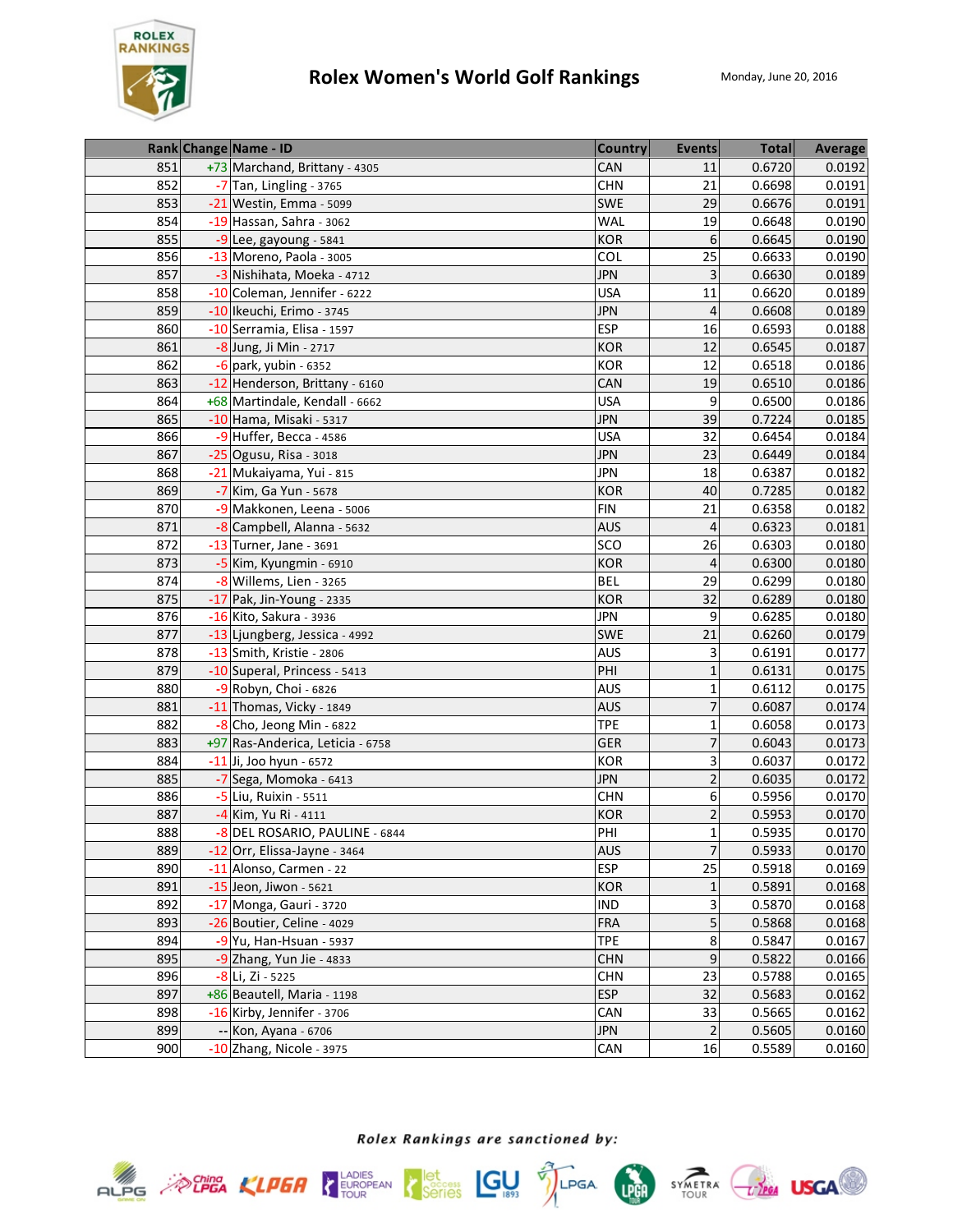

|     | Rank Change Name - ID                        | <b>Country</b> | <b>Events</b>  | <b>Total</b> | Average |
|-----|----------------------------------------------|----------------|----------------|--------------|---------|
| 901 | -12 Cassidy, Chantelle - 3473                | <b>NZL</b>     | 4              | 0.5576       | 0.0159  |
| 902 | -11 Stevens, Sammi - 5764                    | <b>USA</b>     | 15             | 0.5564       | 0.0159  |
| 903 | -10 Kang, Jiwon - 5277                       |                | 9              | 0.5547       | 0.0158  |
| 904 | -8 Tao, Juanjuan - 4797                      | <b>CHN</b>     | 18             | 0.5509       | 0.0157  |
| 905 | -11 White, Allie - 3676                      | <b>USA</b>     | 30             | 0.5495       | 0.0157  |
| 906 | -22 Shin, Hyun-Ju - 1614                     | <b>KOR</b>     | 12             | 0.5494       | 0.0157  |
| 907 | -15 Appert Lund, Anna - 4854                 | SWE            | 5              | 0.5488       | 0.0157  |
| 908 | -13 Kim, eunji - 6713                        | <b>KOR</b>     | 2              | 0.5482       | 0.0157  |
| 909 | -- Lim, HeeJung - 6999                       | <b>KOR</b>     | $\mathbf 1$    | 0.5415       | 0.0155  |
| 910 | -11 Bradley, Jessica - 6901                  | GBR            | 3              | 0.5400       | 0.0154  |
| 911 | -13 Palakawong Na Ayutthaya, Jaruporn - 3932 | <b>THA</b>     | 35             | 0.5363       | 0.0153  |
| 912 | -12 Alonso, Emilie - 2989                    | <b>FRA</b>     | 5              | 0.5280       | 0.0151  |
| 913 | $-16$ Smit, Monique - 4491                   | <b>RSA</b>     | 15             | 0.5271       | 0.0151  |
| 914 | -42 Wright, Lindsey - 1953                   | <b>AUS</b>     | 8              | 0.5224       | 0.0149  |
| 915 | -14 Choi, Eun Byeol - 3887                   | <b>KOR</b>     | 35             | 0.5207       | 0.0149  |
| 916 | -14 Pangian, Rungthiwa - 2275                | <b>THA</b>     | 18             | 0.5092       | 0.0145  |
| 917 | -14 Gleadall, Natalie - 4636                 | CAN            | 25             | 0.5088       | 0.0145  |
| 918 | -14 Whitaker, Alison - 3140                  | <b>AUS</b>     | 20             | 0.5048       | 0.0144  |
| 919 | -14 Goodall, Rachael - 5526                  | <b>ENG</b>     | 28             | 0.5028       | 0.0144  |
| 920 | -12 Spitz, Emma - 6918                       | <b>AUT</b>     | $\mathbf{1}$   | 0.4933       | 0.0141  |
| 921 | -11 Saso, Yuka - 6495                        | PHI            | 4              | 0.4878       | 0.0139  |
| 922 | -15 Bettencourt, Hayley - 5138               | <b>AUS</b>     | 6              | 0.4842       | 0.0138  |
| 923 | -9 Koga, Eimi - 4280                         | <b>JPN</b>     | $\overline{2}$ | 0.4815       | 0.0138  |
| 924 | -15 An, Keun Yeong - 4515                    | <b>KOR</b>     | 19             | 0.4785       | 0.0137  |
| 925 | -14 Sawada, Chika - 5555                     | <b>JPN</b>     | $\overline{3}$ | 0.4778       | 0.0137  |
| 926 | -13 Bernal, Piti Martinez - 5831             | <b>ESP</b>     | 19             | 0.4776       | 0.0136  |
| 927 | -11 Oosato, Momoko - 6073                    | <b>JPN</b>     | 6              | 0.4760       | 0.0136  |
| 928 | -16 Yang, Jennifer - 6458                    | KOR            | 8              | 0.4750       | 0.0136  |
| 929 | +136 Emrey, Allison - 5816                   | <b>USA</b>     | 10             | 0.4683       | 0.0134  |
| 930 | -10 Takahashi, Sayaka - 6081                 | <b>JPN</b>     | $\overline{2}$ | 0.4675       | 0.0134  |
| 931 | -16 Chen, Chih-Min - 5714                    | <b>TPE</b>     | 7              | 0.4657       | 0.0133  |
| 932 | -10 Nakao, Haruhi - 6869                     | <b>JPN</b>     | 9              | 0.4655       | 0.0133  |
| 933 | -15 Chiu, Lynn - 4058                        | <b>TPE</b>     | 23             | 0.4646       | 0.0133  |
| 934 | $-13$ ye-been, sohn - 6778                   | <b>KOR</b>     | $\mathbf{1}$   | 0.4601       | 0.0131  |
| 935 | -48 Rosales, Jennifer - 1099                 | PHI            | 26             | 0.4596       | 0.0131  |
| 936 | -17 Tian, Hong - 4069                        | <b>CHN</b>     | 18             | 0.4587       | 0.0131  |
| 937 | -14 Bowers, Kelli - 5384                     | <b>USA</b>     | 11             | 0.4542       | 0.0130  |
| 938 | +188 Pressel, Madison - 5264                 | <b>USA</b>     | 19             | 0.4494       | 0.0128  |
| 939 | -12 Narzisi, Mary - 4480                     | <b>USA</b>     | 34             | 0.4440       | 0.0127  |
| 940 | -12 Sorensen, Rebecca - 5071                 | SWE            | 16             | 0.4430       | 0.0127  |
| 941 | -24 Gulyanamitta, Numa - 2279                | <b>THA</b>     | 36             | 0.4555       | 0.0127  |
| 942 | -9 Kennedy, Casey - 5983                     | <b>USA</b>     | 14             | 0.4400       | 0.0126  |
| 943 | -13 Collins, Emily - 4302                    | <b>USA</b>     | 27             | 0.4390       | 0.0125  |
| 944 | -- Chae, Young Ju - 6896                     | KOR            | 8              | 0.4370       | 0.0125  |
| 945 | -14 HUANG, Min Jeong - 6854                  | KOR            | $\mathbf{1}$   | 0.4352       | 0.0124  |
| 946 | -17 Meichtry, Azelia - 5783                  | SUI            | 3              | 0.4334       | 0.0124  |
| 947 | -13 Tait, Ashley - 4481                      | <b>USA</b>     | 34             | 0.4307       | 0.0123  |
| 948 | $-23$ Boland, Julia - 2772                   | AUS            | 26             | 0.4304       | 0.0123  |
| 949 | +217 Vlckova, Karolina - 4356                | CZE            | 3              | 0.4299       | 0.0123  |
| 950 | +187 Carnet, Anaelle - 4892                  | <b>FRA</b>     | 24             | 0.4271       | 0.0122  |









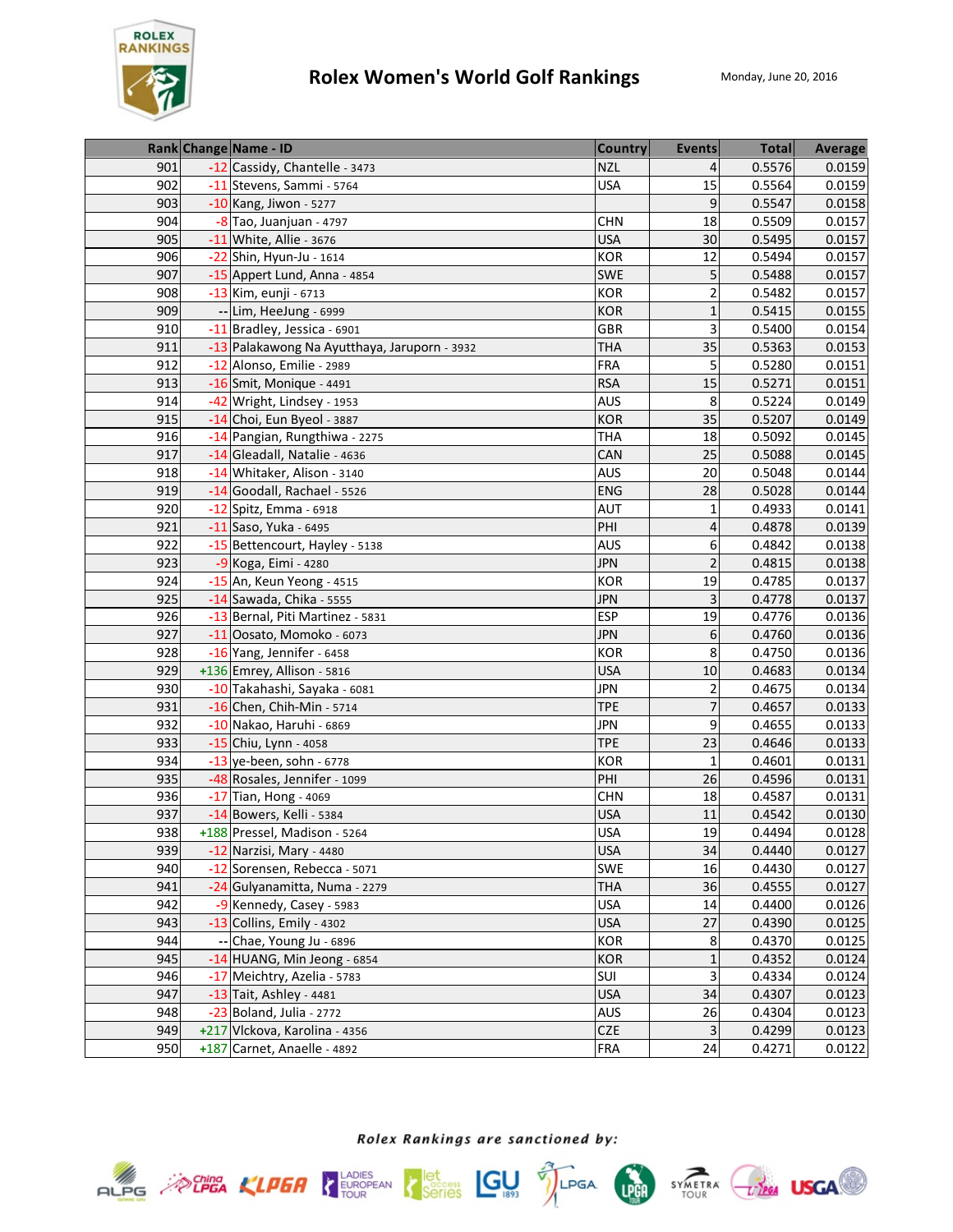

|      | Rank Change Name - ID                   | <b>Country</b> | <b>Events</b>  | <b>Total</b> | Average |
|------|-----------------------------------------|----------------|----------------|--------------|---------|
| 951  | -16 Takeuchi, Miyuki - 5968             | <b>JPN</b>     | 4              | 0.4196       | 0.0120  |
| 952  | -26 Gustafson, Sophie - 92              | <b>SWE</b>     | 19             | 0.4182       | 0.0119  |
| 953  | -16 Powers, Caroline - 5357             | <b>USA</b>     | 39             | 0.4632       | 0.0119  |
| 954  | -15 Lee, Woo hee - 3899                 | <b>KOR</b>     | 23             | 0.4136       | 0.0118  |
| 955  | -14 Uchiyama, Kumi - 4334               | <b>JPN</b>     | 10             | 0.4087       | 0.0117  |
| 956  | -9 Kameda, Airi - 5966                  | <b>JPN</b>     | 2              | 0.4085       | 0.0117  |
| 957  | -19 Koiwai, Sakura - 5464               | <b>JPN</b>     | 5              | 0.4081       | 0.0117  |
| 958  | -16 Ono, Hiromu - 4370                  | <b>JPN</b>     | 5              | 0.4080       | 0.0117  |
| 959  | -15 Kim, Alice H. - 4479                | <b>USA</b>     | 29             | 0.4033       | 0.0115  |
| 960  | -10 Pattaranakrueang, Supakchaya - 4422 | <b>THA</b>     | 25             | 0.4011       | 0.0115  |
| 961  | -16 Fukuzaki, Marina - 6330             | <b>JPN</b>     | $\mathbf{1}$   | 0.3999       | 0.0114  |
| 962  | -16 Toki, Kaori - 3636                  | <b>JPN</b>     | 5              | 0.3992       | 0.0114  |
| 963  | -14 Shin, Michelle - 3674               | <b>USA</b>     | 21             | 0.3992       | 0.0114  |
| 964  | $-13$ Stanton, Anna - 6285              | AUS            | 5              | 0.3979       | 0.0114  |
| 965  | -22 Jeong, Hae Won - 3601               | <b>KOR</b>     | 13             | 0.3964       | 0.0113  |
| 966  | $-18$ Jeong, Han Na - 5297              | <b>KOR</b>     | 31             | 0.3947       | 0.0113  |
| 967  | -14 lida, Maria Pirscila - 632          | <b>BRA</b>     | 5              | 0.3851       | 0.0110  |
| 968  | -10 Yokoyama, Tomoko - 2748             | <b>JPN</b>     | 4              | 0.3850       | 0.0110  |
| 969  | -17 Puisite, Krista - 5742              | LAT            | 34             | 0.3845       | 0.0110  |
| 970  | $-16$ Tan, Amanda - 5603                | <b>SIN</b>     | 2              | 0.3843       | 0.0110  |
| 971  | -11 Johns, Tamara - 316                 | <b>AUS</b>     | 5              | 0.3809       | 0.0109  |
| 972  | -- Pettersson, Lisa - 5448              | <b>SWE</b>     | 4              | 0.3800       | 0.0109  |
| 973  | -- Strang, Amanda - 3387                | <b>SWE</b>     | 20             | 0.3800       | 0.0109  |
| 974  | -18 Bae, In Ji - 4693                   | KOR            | 36             | 0.3892       | 0.0108  |
| 975  | +70 Jandel, Emma - 2624                 | <b>USA</b>     | 41             | 0.4391       | 0.0107  |
| 976  | -15 Preedasutthiji, Kanyalak - 6804     | <b>THA</b>     | $\mathbf{1}$   | 0.3737       | 0.0107  |
| 977  | -15 GUAN, Ruging - 5589                 | <b>CHN</b>     | $\overline{7}$ | 0.3715       | 0.0106  |
| 978  | -15 Du, Mohan - 5693                    | <b>CHN</b>     | 7              | 0.3658       | 0.0105  |
| 979  | -15 Kudo, Yumi - 5408                   | <b>JPN</b>     | 3              | 0.3634       | 0.0104  |
| 980  | -13 shin, da in - 6899                  | <b>KOR</b>     | $\mathbf{1}$   | 0.3610       | 0.0103  |
| 981  | -12 Kim, Min-G - 6774                   | <b>PRK</b>     | 5              | 0.3567       | 0.0102  |
| 982  | -25 Lee, Da Eun - 2226                  | <b>KOR</b>     | 14             | 0.3553       | 0.0102  |
| 983  | -15 White, Jessi - 3870                 | <b>USA</b>     | 20             | 0.3544       | 0.0101  |
| 984  | -18 Matharu, Kiran - 2287               | ENG            | 31             | 0.3536       | 0.0101  |
| 985  | -15 Ladgratok, Mookharin - 5287         | <b>THA</b>     | 12             | 0.3522       | 0.0101  |
| 986  | -15 Hurtado, Paula - 4540               | <b>COL</b>     | 13             | 0.3503       | 0.0100  |
| 987  | -15 Callahan, Helena - 4221             | <b>SWE</b>     | 6              | 0.3488       | 0.0100  |
| 988  | -14 Inoue, Rika - 5647                  | JPN            | $\mathsf g$    | 0.3454       | 0.0099  |
| 989  | -13 Chinzei, Mayumi - 1314              | <b>JPN</b>     | 17             | 0.3441       | 0.0098  |
| 990  | -15 Yamauchi, Hinako - 4374             | <b>JPN</b>     | 3              | 0.3414       | 0.0098  |
| 991  | -12 Dose, Olivia - 5984                 | <b>SWE</b>     | 20             | 0.3390       | 0.0097  |
| 992  | -11 Yasufuku, Senno - 4682              | <b>JPN</b>     | 10             | 0.3363       | 0.0096  |
| 993  | -15 Moore, Haley - 6344                 | <b>USA</b>     | $\overline{2}$ | 0.3343       | 0.0096  |
| 994  | -29 Lee, Jung Yeon - 599                | KOR            | 12             | 0.3338       | 0.0095  |
| 995  | -11 Ferrell, Allyssa - 6228             | <b>USA</b>     | 15             | 0.3313       | 0.0095  |
| 996  | $-10$ Guce, Clariss - 6639              | PHI            | $\overline{7}$ | 0.3300       | 0.0094  |
| 997  | -15 Childs, Emily - 5375                | <b>USA</b>     | 25             | 0.3291       | 0.0094  |
| 998  | -43 Jang, Jeong - 293                   | KOR            | $\overline{7}$ | 0.3269       | 0.0093  |
| 999  | $-14$ Kim, chan mee - 6404              | <b>KOR</b>     | 12             | 0.3256       | 0.0093  |
| 1000 | -13 LaCrosse, Cindy - 3535              | <b>USA</b>     | 26             | 0.3217       | 0.0092  |







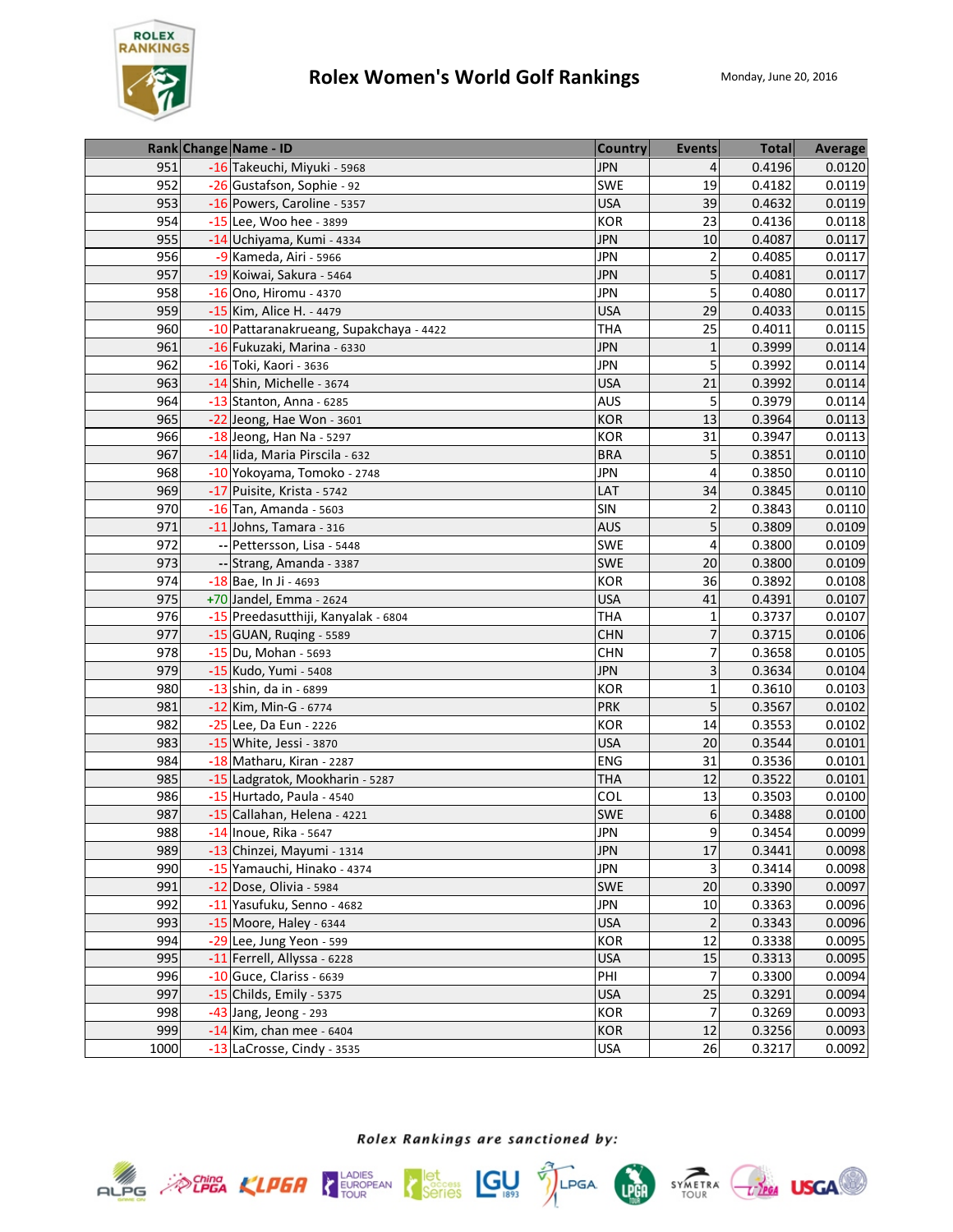

|      | Rank Change Name - ID           | <b>Country</b> | <b>Events</b>           | <b>Total</b> | Average |
|------|---------------------------------|----------------|-------------------------|--------------|---------|
| 1001 | -- Schechter, Maia - 6748       | <b>USA</b>     |                         | 0.3200       | 0.0091  |
| 1002 | -14 Lim, Ji Sun - 3052          |                | 22                      | 0.3188       | 0.0091  |
| 1003 | -11 Migneaux, Lauralie - 5011   | <b>FRA</b>     | 3                       | 0.3188       | 0.0091  |
| 1004 | -15 De Sa Pereira, Joana - 6381 | POR            | 13                      | 0.3186       | 0.0091  |
| 1005 | -15 Meier, Amy - 3523           | <b>USA</b>     | 26                      | 0.3179       | 0.0091  |
| 1006 | -33 Jang, Hee Jung - 3918       | KOR            | 13                      | 0.3159       | 0.0090  |
| 1007 | $-14$ Yang, Seung A - 6457      | <b>KOR</b>     | 11                      | 0.3153       | 0.0090  |
| 1008 | -14 Yamato, Miyu - 3994         | <b>JPN</b>     | $\overline{\mathbf{c}}$ | 0.3145       | 0.0090  |
| 1009 | -18 choi, ye ji - 5340          | <b>KOR</b>     | 3                       | 0.3141       | 0.0090  |
| 1010 | $-15$ Cha, Min-Jung - 5299      | <b>KOR</b>     | 30                      | 0.3075       | 0.0088  |
| 1011 | -14 Anno, Akie - 2165           | <b>JPN</b>     | $\mathbf{1}$            | 0.3040       | 0.0087  |
| 1012 | -16 Elmassain, Elizabeth - 4134 | <b>AUS</b>     | 3                       | 0.3017       | 0.0086  |
| 1013 | -15 Luo, Ying - 5455            | <b>CHN</b>     | 4                       | 0.3013       | 0.0086  |
| 1014 | -15 Ehara, Shiori - 6696        | <b>JPN</b>     | $\mathbf{1}$            | 0.3013       | 0.0086  |
| 1015 | -15 LEE, HYUNJUNG - 6397        | <b>KOR</b>     | 14                      | 0.3009       | 0.0086  |
| 1016 | -15 Huang, Wan-Ping - 6145      | <b>TPE</b>     | 10                      | 0.2974       | 0.0085  |
| 1017 | -40 Kang, Min-Joo - 3785        | <b>KOR</b>     | 15                      | 0.2958       | 0.0085  |
| 1018 | -16 Kuwahara, Erika - 3031      | JPN            | 5                       | 0.2931       | 0.0084  |
| 1019 | $-16$ Codd, Rebecca - 1360      | <b>IRL</b>     | 21                      | 0.2924       | 0.0084  |
| 1020 | -15 Vlasinova, Katerina - 5471  | <b>CZE</b>     | $\overline{\mathbf{c}}$ | 0.2918       | 0.0083  |
| 1021 | -- Lennartson, Alexandra - 5801 | <b>SWE</b>     | 12                      | 0.2900       | 0.0083  |
| 1022 | -16 Aoki, Motomi - 6296         | <b>JPN</b>     | 27                      | 0.2897       | 0.0083  |
| 1023 | -19 Alvarez, Lili - 2051        | <b>MEX</b>     | 37                      | 0.3052       | 0.0082  |
| 1024 | -17 Lescudier, Ines - 4988      | <b>FRA</b>     | 8                       | 0.2870       | 0.0082  |
| 1025 | -17 Coe, Joanna - 3960          | <b>USA</b>     | 16                      | 0.2850       | 0.0081  |
| 1026 | -12 Song, Ji Won - 5848         | <b>KOR</b>     | 4                       | 0.2831       | 0.0081  |
| 1027 | -18 Ramsey, Ashlan - 5258       | <b>USA</b>     | 27                      | 0.2831       | 0.0081  |
| 1028 | -17 Nyqvist, Josefine - 5366    | SWE            | $\mathbf{1}$            | 0.2818       | 0.0081  |
| 1029 | -14 McGinley, Rebecca - 6382    | <b>ENG</b>     | 15                      | 0.2800       | 0.0080  |
| 1030 | -18 Chen, Yu Ju - 6246          |                | 4                       | 0.2788       | 0.0080  |
| 1031 | -18 Song, Nam Kyoung - 5708     | <b>KOR</b>     | 6                       | 0.2742       | 0.0078  |
| 1032 | -16 Tang, Nhung Ti - 3482       | <b>VIE</b>     | 9                       | 0.2736       | 0.0078  |
| 1033 | -- Davies, Rosie - 5826         | <b>ENG</b>     | 17                      | 0.2680       | 0.0077  |
| 1034 | -16 Morioka, Ayaka - 5463       | <b>JPN</b>     | 8                       | 0.2668       | 0.0076  |
| 1035 | -18 Badhwal, Gursimar - 5579    | <b>IND</b>     | $\overline{2}$          | 0.2661       | 0.0076  |
| 1036 | -17 Rodriguez, Cyna - 5930      | PHI            | 23                      | 0.2650       | 0.0076  |
| 1037 | $-14$ Lim, HeeJung - 6450       | <b>KOR</b>     | $\overline{2}$          | 0.2611       | 0.0075  |
| 1038 | -28 Bourdy, Melodie - 2581      | FRA            | 21                      | 0.2609       | 0.0075  |
| 1039 | -18 Cavalleri, Silvia - 1296    | <b>ITA</b>     | 28                      | 0.2609       | 0.0075  |
| 1040 | -18 Murata, Risa - 4399         | <b>JPN</b>     | 9                       | 0.2604       | 0.0074  |
| 1041 | -21 Blackwelder, Mallory - 3182 | <b>USA</b>     | 28                      | 0.2576       | 0.0074  |
| 1042 | -17 Nykanen, Annika - 5024      | <b>FIN</b>     | 24                      | 0.2565       | 0.0073  |
| 1043 | -17 Grehan, Megan - 85          | <b>USA</b>     | 32                      | 0.2563       | 0.0073  |
| 1044 | -17 Sadoyama, Riri - 6707       | <b>JPN</b>     | 3                       | 0.2556       | 0.0073  |
| 1045 | -17 Kobori, Momoka - 6823       | <b>JPN</b>     | $\mathbf{1}$            | 0.2543       | 0.0073  |
| 1046 | -16 Inaba, Kyla - 5593          | CAN            | 6                       | 0.2513       | 0.0072  |
| 1047 | -18 Ratcliffe, Amber - 5534     | <b>ENG</b>     | 18                      | 0.2509       | 0.0072  |
| 1048 | -17 Chen, Cih-Hui - 5713        | <b>TPE</b>     | 14                      | 0.2478       | 0.0071  |
| 1049 | -25 Hashimoto, Chisato - 5262   | <b>JPN</b>     | 3                       | 0.2441       | 0.0070  |
| 1050 | -15 Yadloczky, Carlie - 5703    | <b>USA</b>     | 20                      | 0.2406       | 0.0069  |









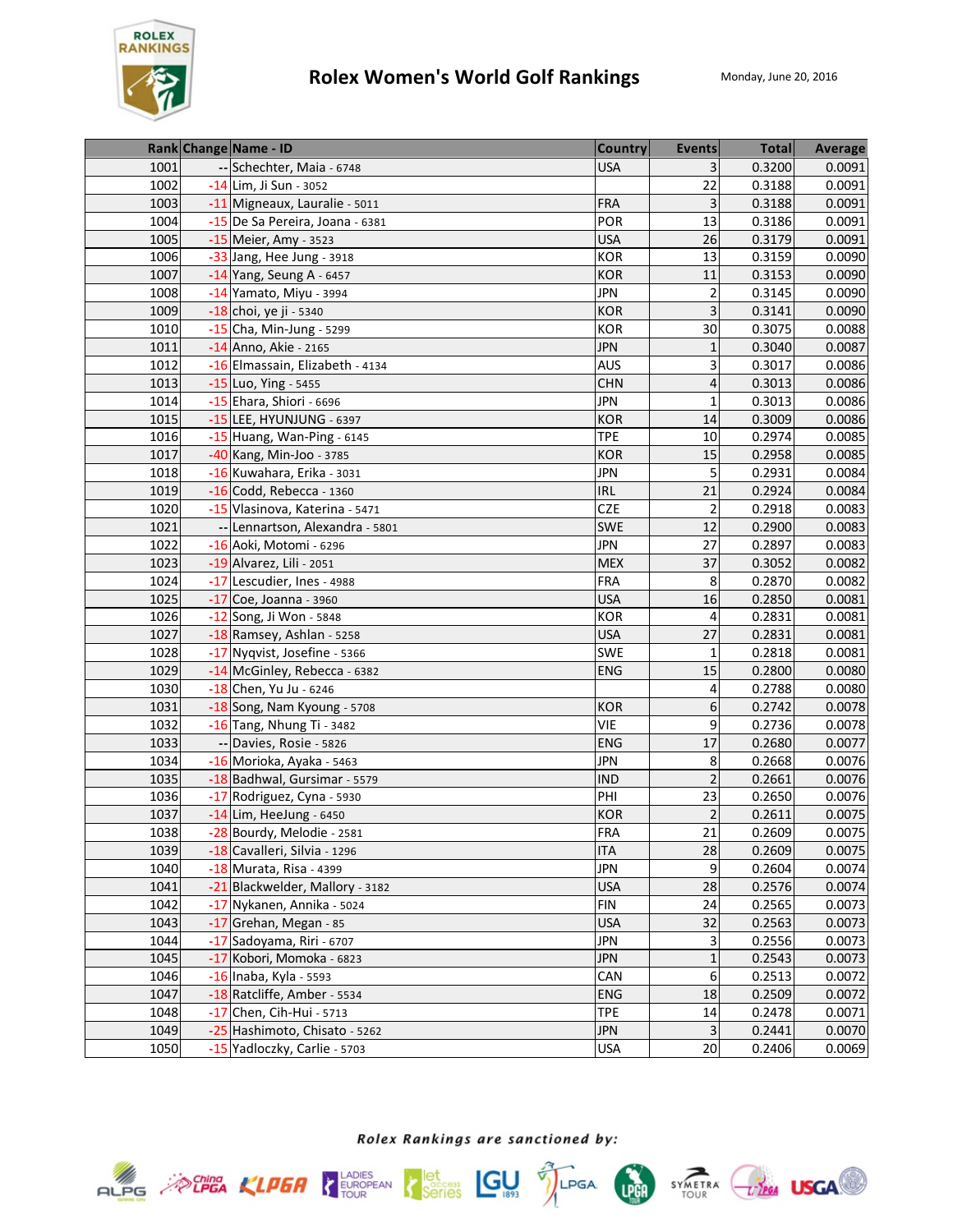

|                   | Rank Change Name - ID                | <b>Country</b> | <b>Events</b>           | <b>Total</b> | Average |
|-------------------|--------------------------------------|----------------|-------------------------|--------------|---------|
| 1051              | Mertens, Chiara - 6561               | GER            | 6                       | 0.2400       | 0.0069  |
| $\overline{1052}$ | -15 Shibuno, Hinako - 6519           | <b>JPN</b>     | $\mathbf{1}$            | 0.2371       | 0.0068  |
| 1053              | -20 Svenstrup, Anna - 5078           | SWE            | 24                      | 0.2367       | 0.0068  |
| 1054              | -15 Kim, Ran kyung - 6897            | <b>KOR</b>     | 6                       | 0.2365       | 0.0068  |
| 1055              | -17 Bertini, Elisabetta - 4868       | <b>ITA</b>     | 29                      | 0.2362       | 0.0067  |
| 1056              | -16 shin, mijin - 6406               | <b>KOR</b>     | $\overline{2}$          | 0.2360       | 0.0067  |
| 1057              | -16 Ruengmateekhun, Amy - 6184       | <b>USA</b>     | 21                      | 0.2310       | 0.0066  |
| 1058              | -16 Haag, Elinor - 4939              | SWE            | 5                       | 0.2309       | 0.0066  |
| 1059              | -23 Nummenpää, Elina - 5022          | <b>FIN</b>     | 26                      | 0.2299       | 0.0066  |
| 1060              | -16 Popel, Bethan - 5532             | ENG            | $\overline{2}$          | 0.2291       | 0.0065  |
| 1061              | -15 An, So Hyeon - 6034              | <b>KOR</b>     | 5                       | 0.2265       | 0.0065  |
| 1062              | $-11$ Hunter, Jenna - 4460           | <b>NZL</b>     | 9                       | 0.2244       | 0.0064  |
| 1063              | -11 Sakamoto, Nicole - 5630          | <b>USA</b>     | 12                      | 0.2240       | 0.0064  |
| 1064              | -21 Lundgreen, Cecilie - 672         | <b>NOR</b>     | 15                      | 0.2238       | 0.0064  |
| 1065              | -16 Lee, Jennie - 581                | <b>USA</b>     | 32                      | 0.2230       | 0.0064  |
| 1066              | -18 Attwood, Sarah - 5903            | ENG            | 17                      | 0.2227       | 0.0064  |
| 1067              | -14 Wang, Tianyu - 4805              | <b>CHN</b>     | 3                       | 0.2210       | 0.0063  |
| 1068              | -14 LUKE, Dianne - 6335              | <b>MAS</b>     | 18                      | 0.2191       | 0.0063  |
| 1069              | -12 Sanchez Zuluaga, Laura - 5997    | <b>ESP</b>     | 22                      | 0.2185       | 0.0062  |
| 1070              | -14 Hatano, Natsuki - 6375           | <b>JPN</b>     | $\overline{2}$          | 0.2172       | 0.0062  |
| 1071              | -13 kim, kyungmin - 6478             | <b>KOR</b>     | $\mathbf{1}$            | 0.2171       | 0.0062  |
| 1072              | -13 Roussin Bouchard, Pauline - 6494 | <b>FRA</b>     | $\overline{\mathbf{c}}$ | 0.2162       | 0.0062  |
| 1073              | -13 Wallin, Beatrice - 5995          | <b>SWE</b>     | 3                       | 0.2156       | 0.0062  |
| 1074              | -24 Davidsson, Julia - 4906          | SWE            | 25                      | 0.2148       | 0.0061  |
| 1075              | -11 Meysonnier, Anais - 6492         | <b>FRA</b>     | 2                       | 0.2138       | 0.0061  |
| 1076              | -14 Grimstad, Renate Hjelle - 6440   | <b>NOR</b>     | $\overline{2}$          | 0.2131       | 0.0061  |
| 1077              | -22 Ayada, Hiroko - 1158             | <b>JPN</b>     | 22                      | 0.2128       | 0.0061  |
| 1078              | -44 Takahashi, Megumi - 3854         | <b>JPN</b>     | 7                       | 0.2127       | 0.0061  |
| 1079              | -16 ALVAREZ, JULIANNE - 4151         | <b>NZL</b>     | $\overline{\mathbf{c}}$ | 0.2106       | 0.0060  |
| 1080              | -14 SONG, Yi-Lin - 6686              | <b>CHN</b>     | 3                       | 0.2100       | 0.0060  |
| 1081              | -- Sealy, Monifa - 6746              | <b>TTO</b>     | $\overline{4}$          | 0.2100       | 0.0060  |
| 1082              | -50 Zorzi, Veronica - 2033           | <b>ITA</b>     | 6                       | 0.2093       | 0.0060  |
| 1083              | -14 Winning, Olivia - 6723           | ENG            | $\overline{2}$          | 0.2086       | 0.0060  |
| 1084              | -17 Westrup, Emelie - 5100           | SWE            | 12                      | 0.2060       | 0.0059  |
| 1085              | -15 Lee, Grace - 577                 |                | 11                      | 0.2028       | 0.0058  |
| 1086              | -15 Carpenelli, Gioia - 5771         | <b>SUI</b>     | $\overline{2}$          | 0.2000       | 0.0057  |
| 1087              | -- Bergvall, Elina - 4866            | <b>SWE</b>     | 10                      | 0.2000       | 0.0057  |
| 1088              | -- Herman, Laurence - 2401           | <b>BEL</b>     | 14                      | 0.2000       | 0.0057  |
| 1089              | -- Odenring, Josefin - 5027          | <b>SWE</b>     | 18                      | 0.2000       | 0.0057  |
| 1090              | -18 Yamaguchi, Riho - 3181           | <b>JPN</b>     | 5                       | 0.1992       | 0.0057  |
| 1091              | -44 Kim, So-Hee - 460                | <b>KOR</b>     | 15                      | 0.1976       | 0.0056  |
| 1092              | -19 Hou, Yu Chian - 6817             | <b>TPE</b>     | 2                       | 0.1971       | 0.0056  |
| 1093              | -19 Bonetti, Alexandra - 4222        | FRA            | 9                       | 0.1971       | 0.0056  |
| 1094              | -26 Prorokova, Daniela - 3939        | <b>CZE</b>     | 9                       | 0.1956       | 0.0056  |
| 1095              | -20 Jun, Uree - 6786                 | KOR            | $\mathbf{1}$            | 0.1951       | 0.0056  |
| 1096              | -20 McKinnon, Brogan - 5702          | CAN            | 8                       | 0.1913       | 0.0055  |
| 1097              | -20 Klimentova, Lea - 5872           | <b>SVK</b>     | $\mathbf 2$             | 0.1885       | 0.0054  |
| 1098              | -20 Liu, Mika - 5639                 | <b>USA</b>     | 5                       | 0.1788       | 0.0051  |
| 1099              | -18 Wang, Mayko Chwen - 6178         | <b>TPE</b>     | $\mathbf{3}$            | 0.1779       | 0.0051  |
| 1100              | -17 Lee, Sujin - 5487                | KOR            | $\mathbf{1}$            | 0.1769       | 0.0051  |





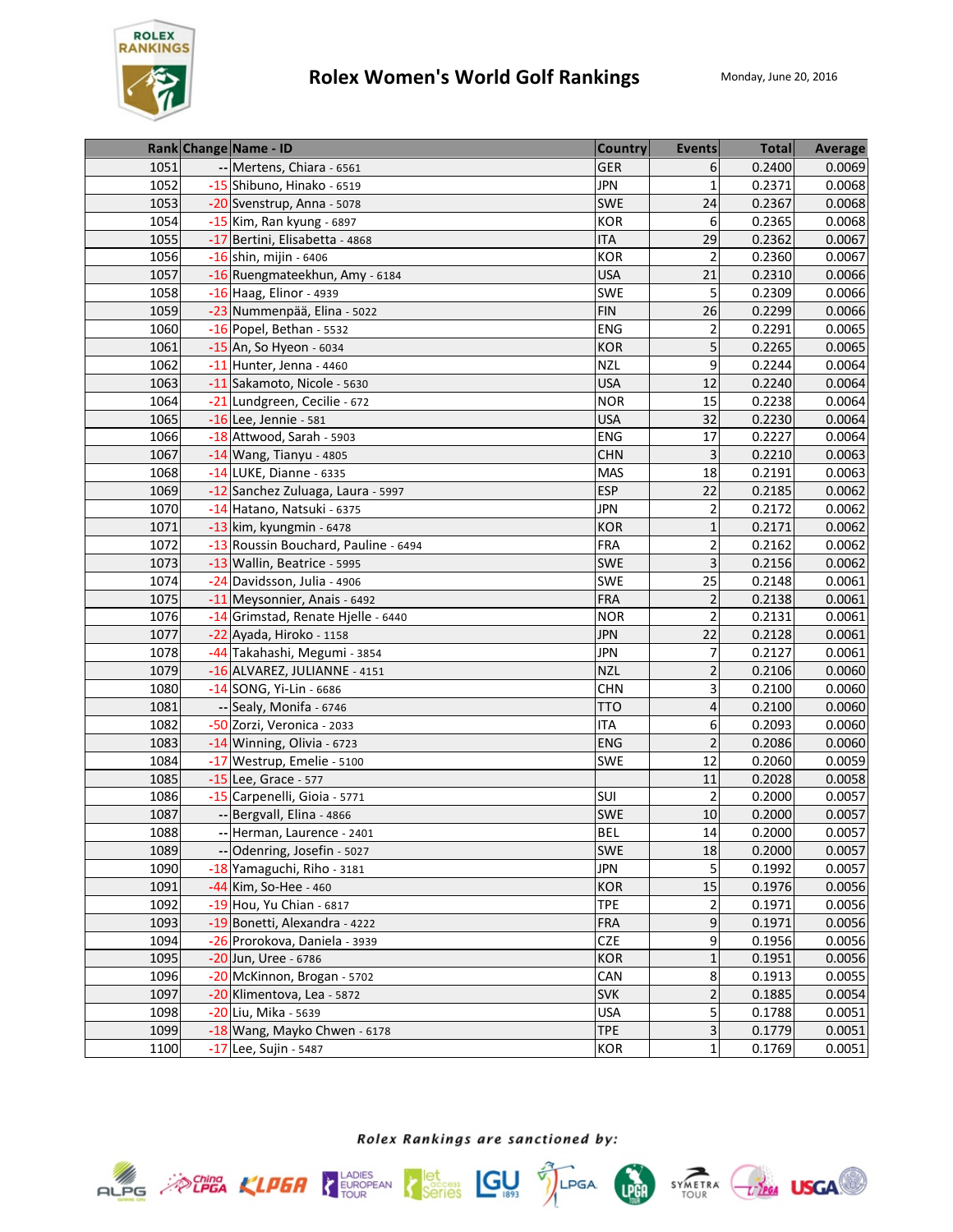

|      | Rank Change Name - ID             | <b>Country</b> | <b>Events</b>           | <b>Total</b> | Average |
|------|-----------------------------------|----------------|-------------------------|--------------|---------|
| 1101 | -17 Johansson, Isabelle - 5491    | <b>SWE</b>     | 2                       | 0.1761       | 0.0050  |
| 1102 | -17 Ljungqvist, Sofia - 5381      | SWE            | 17                      | 0.1761       | 0.0050  |
| 1103 | -17 Andersson, Linn - 4850        | SWE            | 3                       | 0.1761       | 0.0050  |
| 1104 | -17 Karlsson, Jessica - 4963      | SWE            | 14                      | 0.1761       | 0.0050  |
| 1105 | -23 Gittings, Abbey - 5523        | <b>ENG</b>     | 11                      | 0.1761       | 0.0050  |
| 1106 | -18 Liu, Yiyi - 6173              | <b>CHN</b>     | 7                       | 0.1758       | 0.0050  |
| 1107 | -18 Chang, Tzu-Yi - 6054          | <b>TPE</b>     | 14                      | 0.1685       | 0.0048  |
| 1108 | -18 Ngam-Usawan, Saruttaya - 4695 | <b>THA</b>     | 29                      | 0.1685       | 0.0048  |
| 1109 | -18 Williams, Lucy - 4357         | <b>ENG</b>     | 17                      | 0.1634       | 0.0047  |
| 1110 | -17 Huang, Bie-Shyun - 224        | <b>TPE</b>     | 14                      | 0.1631       | 0.0047  |
| 1111 | -19 Baik, So Jin - 6527           | <b>KOR</b>     | 10                      | 0.1630       | 0.0047  |
| 1112 | -33 Aronsson, Molly - 4172        | <b>USA</b>     | 21                      | 0.1603       | 0.0046  |
| 1113 | -19 Jung, Ji Yoon - 6017          | <b>KOR</b>     | 4                       | 0.1574       | 0.0045  |
| 1114 | -17 Holder, Ashley - 6714         | <b>USA</b>     | $\mathbf{1}$            | 0.1552       | 0.0044  |
| 1115 | -35 Song, Bo Bae - 1660           | <b>KOR</b>     | 8                       | 0.1502       | 0.0043  |
| 1116 | -18 Werwie, Carly - 2589          | <b>USA</b>     | 28                      | 0.1497       | 0.0043  |
| 1117 | -22 Yokoyama, Miwako - 2150       | <b>JPN</b>     | 5                       | 0.1492       | 0.0043  |
| 1118 | -17 Kobayashi, Sarina - 4049      | <b>JPN</b>     | 8                       | 0.1431       | 0.0041  |
| 1119 | -19 Wright, Kendall - 4531        | <b>USA</b>     | 29                      | 0.1431       | 0.0041  |
| 1120 | -16 Huang, Szu-Hsuan - 6190       | <b>TPE</b>     | $\overline{\mathbf{c}}$ | 0.1411       | 0.0040  |
| 1121 | $-16$ Larsson, Sara - 4980        | <b>SWE</b>     | $\overline{7}$          | 0.1411       | 0.0040  |
| 1122 | -16 Tsai, Rebecca - 6142          | <b>TPE</b>     | 16                      | 0.1411       | 0.0040  |
| 1123 | -16 Goegele, Nicole - 1700        | <b>GER</b>     | $\overline{2}$          | 0.1400       | 0.0040  |
| 1124 | -14 Green, Rebecca - 3448         | <b>AUS</b>     | 22                      | 0.1393       | 0.0040  |
| 1125 | -13 Salort, Chloe - 6062          | <b>FRA</b>     | $\overline{2}$          | 0.1386       | 0.0040  |
| 1126 | -15 Stormo, Karoline - 6449       | <b>NOR</b>     | 2                       | 0.1385       | 0.0040  |
| 1127 | -14 Lin, Yezhou - 4769            | <b>CHN</b>     | 19                      | 0.1379       | 0.0039  |
| 1128 | -25 Hayashi, Nanoko - 5577        | <b>JPN</b>     | 5                       | 0.1367       | 0.0039  |
| 1129 | -15 Pinegger, Carolin - 5628      | GER            | 17                      | 0.1363       | 0.0039  |
| 1130 | -34 Knoll, Ashley - 2610          | <b>USA</b>     | 18                      | 0.1363       | 0.0039  |
| 1131 | -22 Tanikawa, Eriko - 4353        | <b>JPN</b>     | 12                      | 0.1363       | 0.0039  |
| 1132 | -33 Miura, Momoka - 5897          | <b>JPN</b>     | 6                       | 0.1358       | 0.0039  |
| 1133 | -17 Edberg, Martina - 4917        | <b>SWE</b>     | $\overline{2}$          | 0.1350       | 0.0039  |
| 1134 | -17 Ou, Tenyo - 6125              | <b>CHN</b>     | 4                       | 0.1341       | 0.0038  |
| 1135 | -33 Phillips, Garrett - 3542      | <b>USA</b>     | 27                      | 0.1308       | 0.0037  |
| 1136 | -18 Chiericato, Keely - 5517      | ENG            | 16                      | 0.1304       | 0.0037  |
| 1137 | -16 Abrahamson, Sandra - 4846     | SWE            | 12                      | 0.1235       | 0.0035  |
| 1138 | -30 Larsson, Louise - 3381        | <b>SWE</b>     | 23                      | 0.1232       | 0.0035  |
| 1139 | -20 Wang, Xin - 3408              | <b>CHN</b>     | 21                      | 0.1219       | 0.0035  |
| 1140 | -20 Wild, Charlotte - 5171        | ENG            | 11                      | 0.1206       | 0.0034  |
| 1141 | $-19$ Clyburn, India - 6107       | <b>ENG</b>     | $\overline{2}$          | 0.1192       | 0.0034  |
| 1142 | -19 Kurata, Julia - 3773          | <b>JPN</b>     | 14                      | 0.1186       | 0.0034  |
| 1143 | $-19$ Lee, Tai-Ling - 5917        | <b>TPE</b>     | 22                      | 0.1169       | 0.0033  |
| 1144 | -19 Benavides, Susy - 3956        | <b>BOL</b>     | 34                      | 0.1155       | 0.0033  |
| 1145 | -17 Silvers, Carleigh - 5745      | <b>USA</b>     | 37                      | 0.1193       | 0.0032  |
| 1146 | -17 CHANG, Yi-Chia - 6394         | <b>TPE</b>     | 3                       | 0.1124       | 0.0032  |
| 1147 | -17 Lee, Vivian - 6175            | <b>HKG</b>     | 5                       | 0.1123       | 0.0032  |
| 1148 | -17 Albrecht, Ashleigh - 3665     | <b>USA</b>     | 25                      | 0.1111       | 0.0032  |
| 1149 | -17 Kim, Woo-Jung - 6376          | <b>JPN</b>     | $\mathbf{1}$            | 0.1095       | 0.0031  |
| 1150 | -16 Alexander, Jessica - 5699     | <b>USA</b>     | 23                      | 0.1075       | 0.0031  |